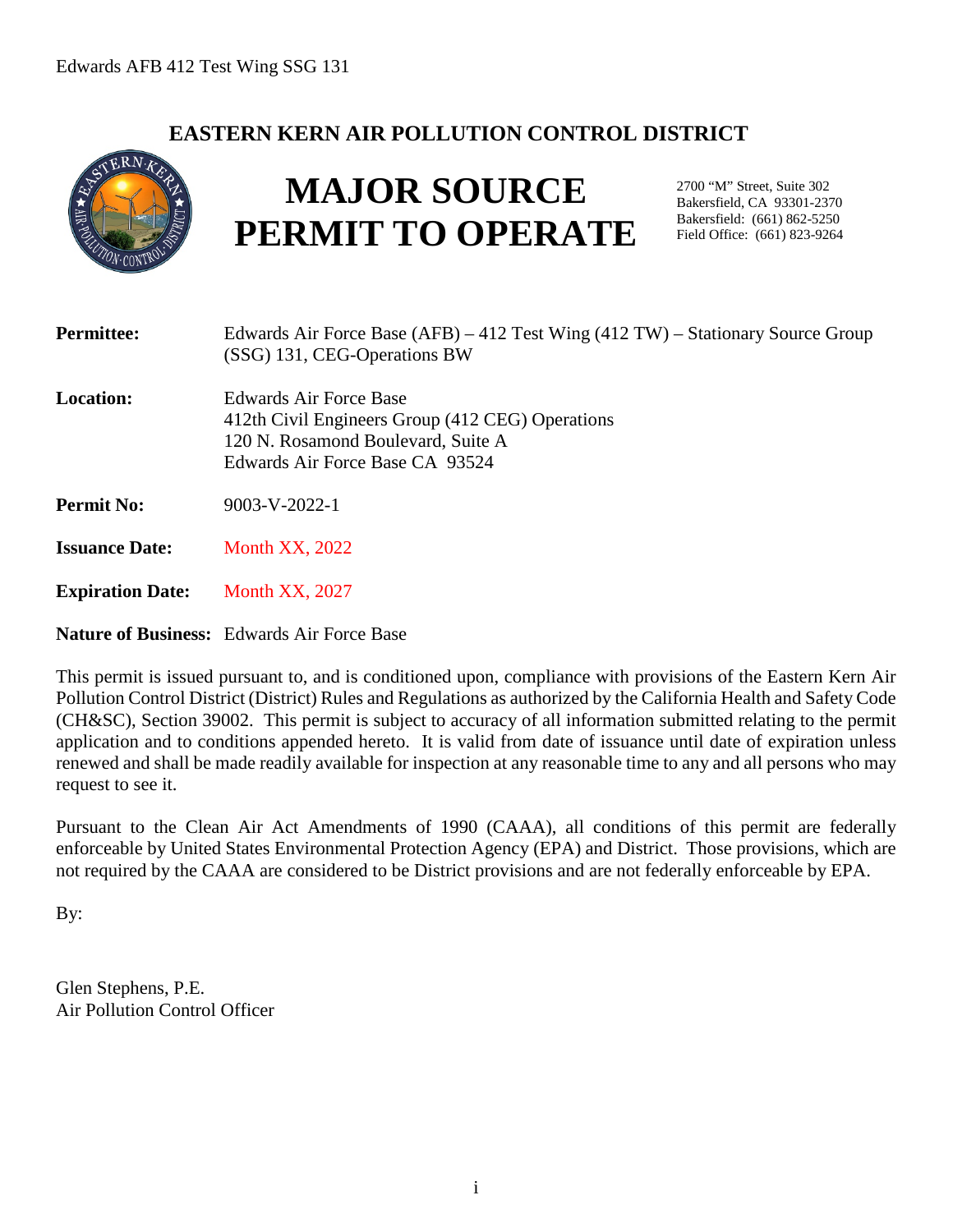## **TABLE OF CONTENTS**

General Permit Conditions

| <b>Emission Unit</b> | <b>Description of Source</b>          |
|----------------------|---------------------------------------|
| 0131013              | <b>Woodworking Operation</b>          |
| 0131015              | Open Burn/Open Detonation Operation   |
| 0131017              | <b>Trommel Screen</b>                 |
| 0131019              | Municipal Class III Sanitary Landfill |

## **Federal Regulations**

| 40 CFR Part 60         |                                                                    |
|------------------------|--------------------------------------------------------------------|
| Subpart A              | <b>General Provisions</b>                                          |
| <b>NSPS Subpart Cc</b> | Emission Guidelines and Compliance Times for Municipal Solid Waste |
|                        | Landfills                                                          |
| Subpart WWW            | Municipal Solid Waste Landfills                                    |
| 40 CFR Part 61         |                                                                    |
| Subpart M              | Asbestos                                                           |
| 40 CFR Part 63         |                                                                    |
| Subpart A              | <b>General Provisions</b>                                          |
|                        |                                                                    |
| <b>Appendices</b>      |                                                                    |

Appendix A SSG 131 Potential Emissions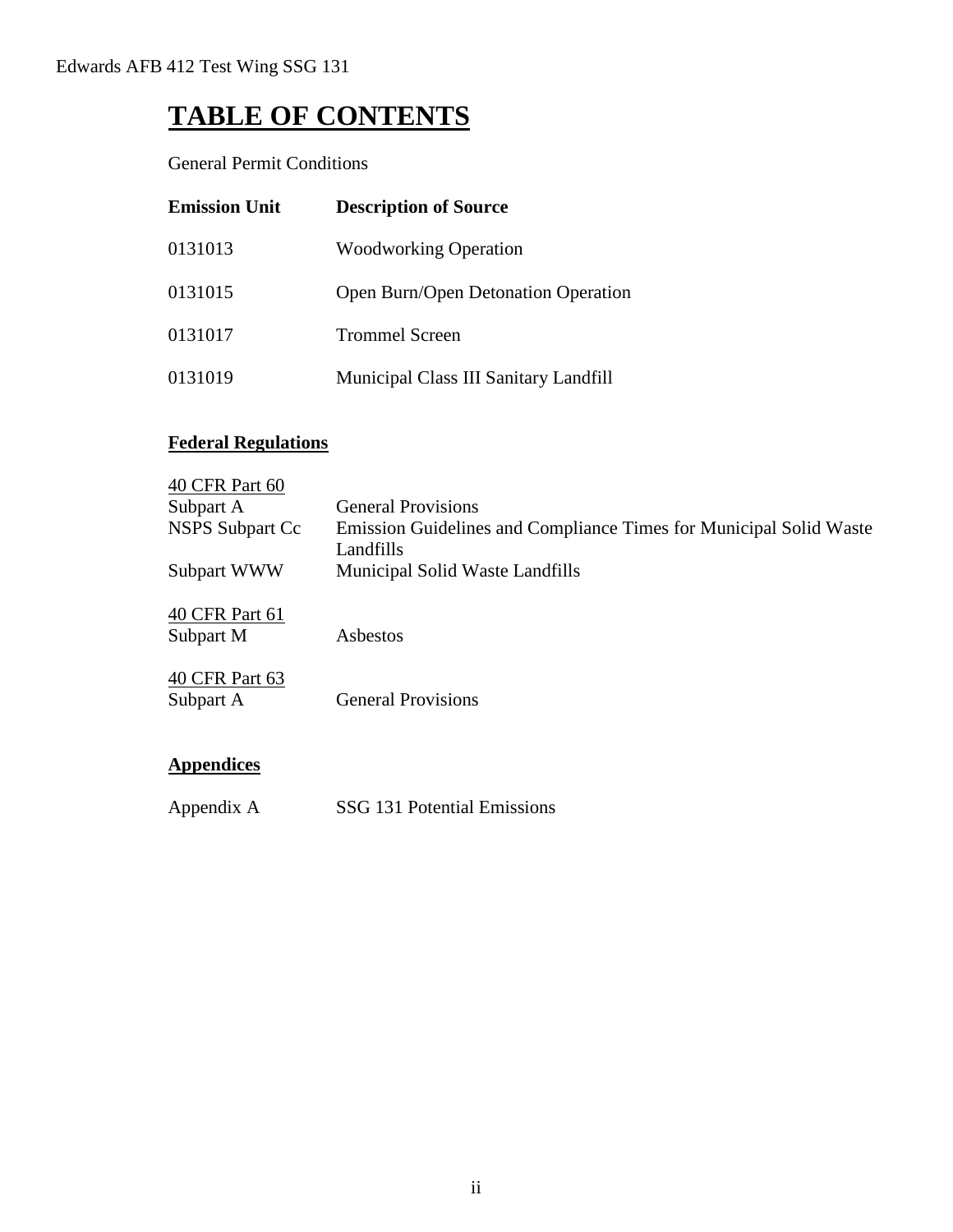## **General Permit Conditions**

In accordance with CH&SC, Sections 39002 and 42301.10 through 42301.12 and all applicable District Rules and Regulations, the conditions which are listed below are hereby contained in and made a part of this permit:

|    | <b>Federally Enforceable Conditions</b>                                                                                                                                                                                                                                                                                                                                                                                                                                                                                                                                                                                                                                                                                                                                                                                                                                                                                    | <b>Reg/Rule</b>       |
|----|----------------------------------------------------------------------------------------------------------------------------------------------------------------------------------------------------------------------------------------------------------------------------------------------------------------------------------------------------------------------------------------------------------------------------------------------------------------------------------------------------------------------------------------------------------------------------------------------------------------------------------------------------------------------------------------------------------------------------------------------------------------------------------------------------------------------------------------------------------------------------------------------------------------------------|-----------------------|
| 1. | <b>Inspections</b><br>Inspections shall be made by the enforcement agency for the purpose of obtaining<br>information necessary to determine whether air pollution sources are in compliance with<br>applicable rules and regulations, including authority to require record keeping and to<br>make inspections and conduct tests of air pollution sources.                                                                                                                                                                                                                                                                                                                                                                                                                                                                                                                                                                | Reg. I,<br>Rule 107   |
| 2. | <b>Source Sampling</b><br>Upon the request of the Control Officer and as directed by him the owner of any source<br>operation which emits or may emit air contaminants, for which emission limits have<br>been established, shall provide the necessary and proper facilities for source sampling.<br>The applicable test method, if not specified in the rule, shall be conducted in accordance<br>with Title 40 CFR, Subpart 60, Appendix A - Reference Methods, except particulate<br>matter $(PM_{10})$ for compliance with Rule 210.1 requirements shall be conducted in<br>accordance with Title 40 CFR, Subpart 51, Appendix M, Method 201 or 201A. Where<br>no test method exists in the preceding references for a source type source sampling shall<br>be conducted in accordance with California Air Resources Board (CARB) approved<br>methods.                                                                | Reg. I,<br>Rule 108.1 |
| 3. | <b>Severability</b><br>If any provision, clause, sentence, paragraph, section or part of these Regulations or<br>application thereof to any person or circumstance shall for any reason be adjudged by a<br>court of competent jurisdiction to be unconstitutional or invalid, such judgment shall not<br>affect or invalidate the remainder of this Regulation and the application of such provision<br>to other persons or circumstances, but shall be confined in its operation to the provision,<br>clause, sentence, paragraph, section or part thereof directly involved in the controversy<br>in which such judgment shall have been rendered and to the person or circumstance<br>involved, and it is hereby declared to be the intent of the Eastern Kern Air Pollution<br>Control Board that these Regulations would have been issued in any case had such<br>invalid provision or provisions not been included. | Reg. I,<br>Rule 114   |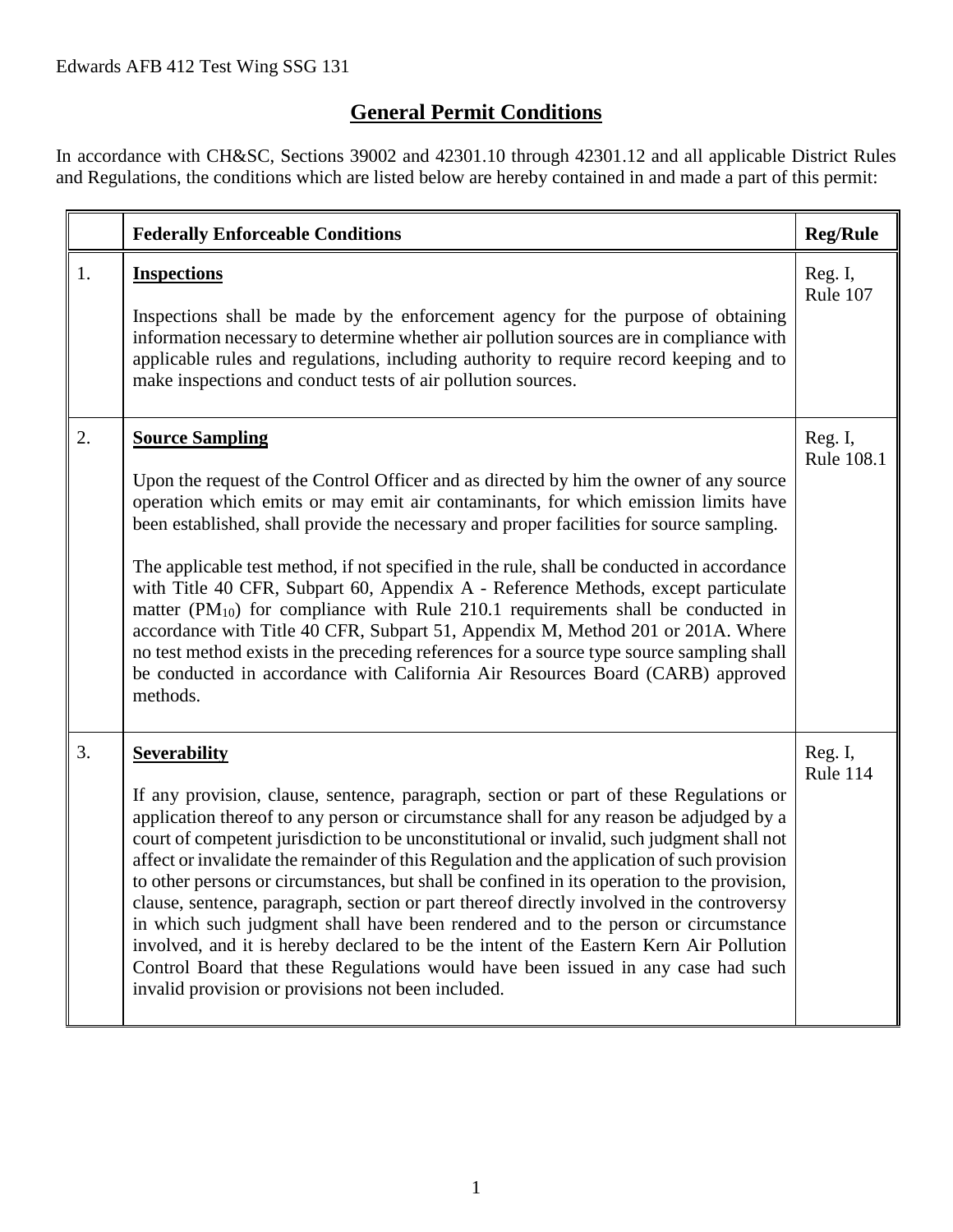|    | <b>Federally Enforceable Conditions</b>                                                                                                                                                                                                                                                                                                                                                                                                                                                                                                                                                                                                                                                                                                                                                                                                                                                                                                               | <b>Reg/Rule</b>        |
|----|-------------------------------------------------------------------------------------------------------------------------------------------------------------------------------------------------------------------------------------------------------------------------------------------------------------------------------------------------------------------------------------------------------------------------------------------------------------------------------------------------------------------------------------------------------------------------------------------------------------------------------------------------------------------------------------------------------------------------------------------------------------------------------------------------------------------------------------------------------------------------------------------------------------------------------------------------------|------------------------|
| 4. | <b>Applicability of Federally Enforceable Conditions</b><br>Federally Enforceable Conditions shall apply to Design Conditions, Operational<br>Conditions, Special Conditions, Compliance Testing Requirements, and Emission<br>Limits. Any District or State-only condition (not required by the EPA) does not apply.                                                                                                                                                                                                                                                                                                                                                                                                                                                                                                                                                                                                                                 |                        |
| 5. | <b>Compliance with Permit Conditions</b><br>Edwards AFB shall comply with all permit conditions;<br>A.<br>Permit does not convey any property rights or any exclusive privilege;<br>Β.<br>Non-compliance with any permit condition shall be grounds for permit<br>C.<br>termination, revocation and reissuance, modification, enforcement action or denial<br>of permit renewal;<br>Edwards AFB shall not use "need to halt or reduce a permitted activity in order to<br>D.<br>maintain compliance" as a defense for non-compliance with any permit condition;<br>Pending permit action or notification of anticipated non-compliance does not stay<br>Е.<br>any permit condition; and<br>Within a reasonable time period, Edwards AFB shall furnish any information<br>F.<br>requested by the APCO, in writing, for purpose of determining: 1) compliance with<br>the permit, or 2) whether or not cause exists for a permit or enforcement action. | Reg. II,<br>Rule 201.1 |
| 6. | <b>Permit Life</b><br>The life of this permit shall be five years from the date of issuance.                                                                                                                                                                                                                                                                                                                                                                                                                                                                                                                                                                                                                                                                                                                                                                                                                                                          | Reg. II,<br>Rule 201.1 |
| 7. | <b>Administrative Permit Amendment and Minor Permit Modification</b><br>Administrative Permit Amendment and Minor Permit Modification are those actions<br>taken by the District as defined in Rule 201.1.                                                                                                                                                                                                                                                                                                                                                                                                                                                                                                                                                                                                                                                                                                                                            | Reg. II,<br>Rule 201.1 |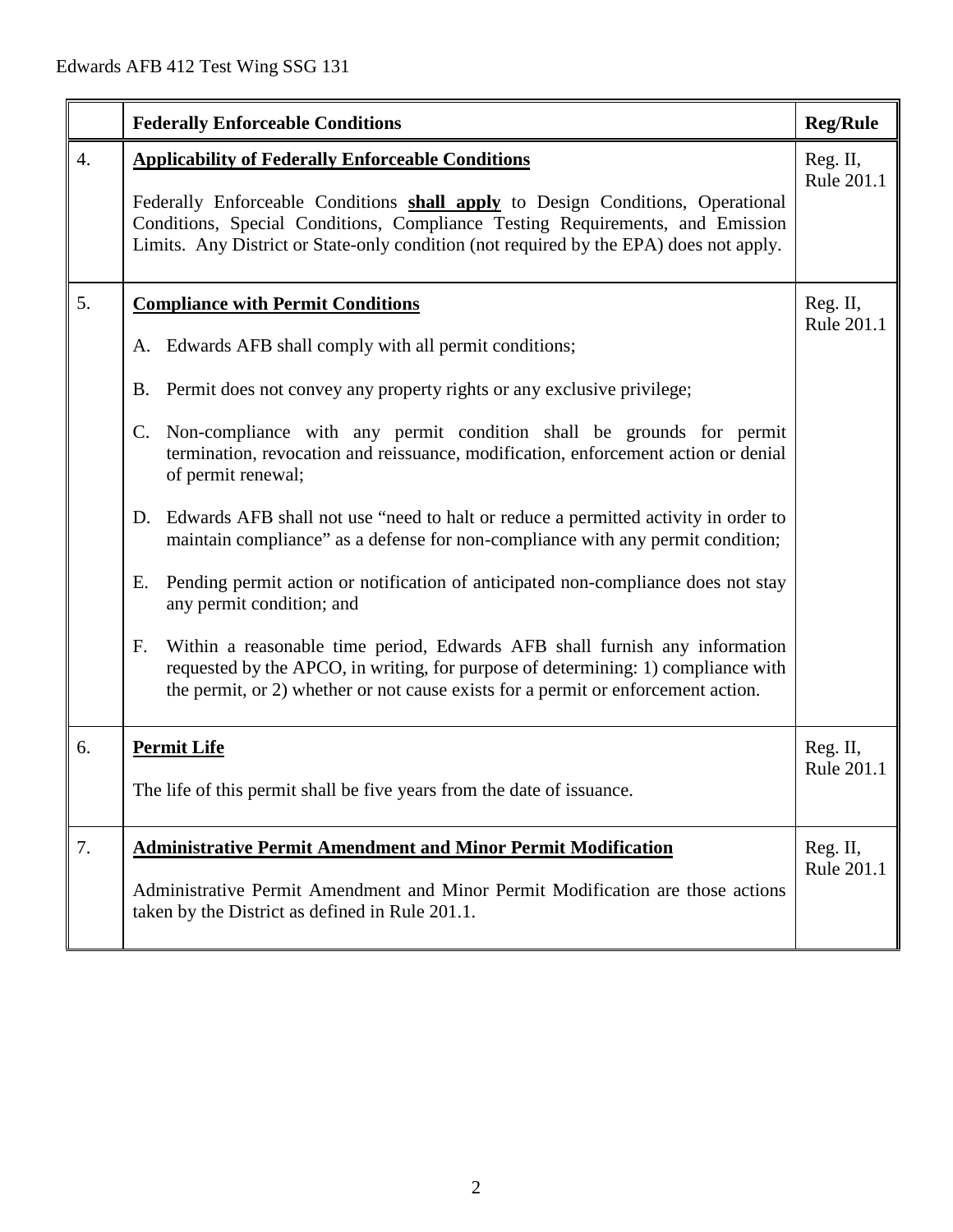|    | <b>Federally Enforceable Conditions</b>                                                                                                                                                                                                                                                                                                                                                                                                                                                                                                                                                                   | <b>Reg/Rule</b>        |
|----|-----------------------------------------------------------------------------------------------------------------------------------------------------------------------------------------------------------------------------------------------------------------------------------------------------------------------------------------------------------------------------------------------------------------------------------------------------------------------------------------------------------------------------------------------------------------------------------------------------------|------------------------|
| 8. | <b>Emergency Provisions</b><br>Edwards AFB shall comply with the requirements and the emergency provisions<br>A.                                                                                                                                                                                                                                                                                                                                                                                                                                                                                          | Reg. II,<br>Rule 201.1 |
|    | contained in all permit streamlining requirements imposed in accordance with<br>Subsection VI.J. all District-only rules which apply in accordance with Subsection<br>VI.K.1. and all applicable federal requirements not subsumed by such permit<br>streamlining requirement(s) or District-only rules;                                                                                                                                                                                                                                                                                                  |                        |
|    | Within two weeks of an emergency event, an owner or operator of the source shall<br><b>B.</b><br>submit to the District a properly signed, contemporaneous log or other relevant<br>evidence which demonstrates that:<br>An emergency occurred;<br>1)                                                                                                                                                                                                                                                                                                                                                     |                        |
|    | The permittee can identify the cause(s) of the emergency;<br>2)<br>The facility was being properly operated at the time of the emergency;<br>3)<br>All steps were taken to minimize the emissions resulting from the emergency;<br>4)<br>and                                                                                                                                                                                                                                                                                                                                                              |                        |
|    | Within two working days of the emergency event, the permittee provided the<br>5)<br>District with a description of the emergency and any mitigating or corrective<br>actions taken;                                                                                                                                                                                                                                                                                                                                                                                                                       |                        |
|    | In any enforcement proceeding, the permittee has the burden of proof for<br>C.<br>establishing that an emergency occurred.                                                                                                                                                                                                                                                                                                                                                                                                                                                                                |                        |
| 9. | <b>Record Keeping</b>                                                                                                                                                                                                                                                                                                                                                                                                                                                                                                                                                                                     | Reg. II,<br>Rule 201.1 |
|    | A. Recording of maintenance of all monitoring and support information associated<br>with all permit streamlining requirements imposed in accordance with Rule 201.1,<br>Subsection VI.J., all District-only rules which apply in accordance with Rule 201.1,<br>Subsection VI.K.1., and all applicable federal requirements not submitted by such<br>permit streamlining requirement(s) or District-only rules, including:<br>Date, place, and time of sampling;<br>1)<br>Operating conditions at time of sampling;<br>2)<br>Date, place, and method of analysis; and<br>3)<br>Results of analysis;<br>4) |                        |
|    | Retention of records of all required monitoring data and support information for a<br><b>B.</b><br>period of at least five years from the date of sample collection, measurement, report,<br>or application; and                                                                                                                                                                                                                                                                                                                                                                                          |                        |
|    | Any other record keeping deemed necessary by the APCO to ensure compliance<br>C.<br>with all permit streamlining requirements imposed in accordance with Rule 201.1,<br>Subsection VI.J., all District-only rules which apply in accordance with Rule 201.1,<br>Subsection VI.K.1., and all applicable federal requirements not subsumed by such<br>permit streamlining requirement(s) or District-only rules.                                                                                                                                                                                            |                        |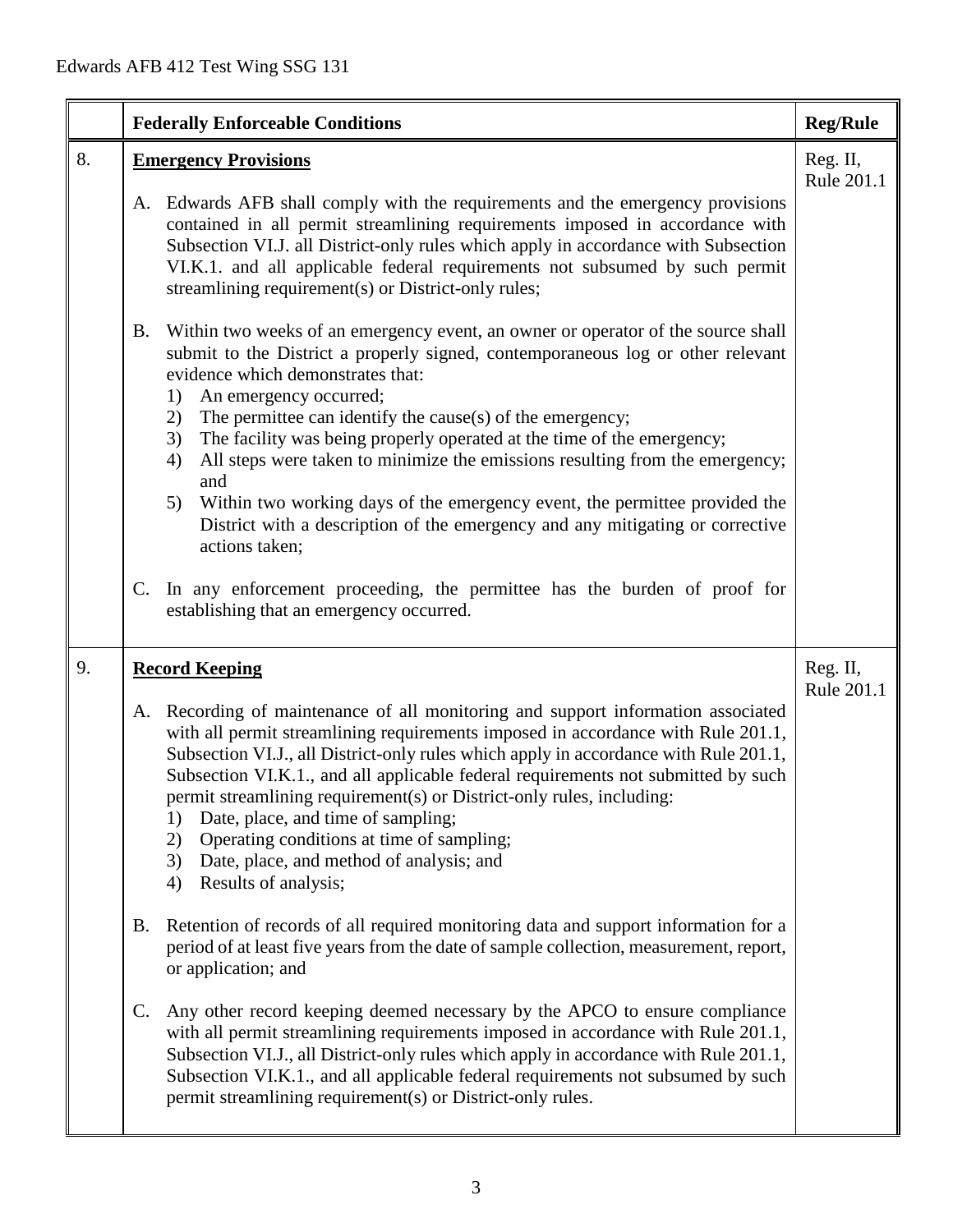|     | <b>Federally Enforceable Conditions</b>                                                                                                                                                                                                                                                                                                                                                                                                                                                                                                                                                                                                                                                                                                                                                                                                                                                                                                                                                                                                                                                                                                                                                                          | Reg/Rule               |
|-----|------------------------------------------------------------------------------------------------------------------------------------------------------------------------------------------------------------------------------------------------------------------------------------------------------------------------------------------------------------------------------------------------------------------------------------------------------------------------------------------------------------------------------------------------------------------------------------------------------------------------------------------------------------------------------------------------------------------------------------------------------------------------------------------------------------------------------------------------------------------------------------------------------------------------------------------------------------------------------------------------------------------------------------------------------------------------------------------------------------------------------------------------------------------------------------------------------------------|------------------------|
| 10. | <b>Referencing of District and Applicable Requirements</b><br>Pursuant to Rule 201.1.VI.C. District hereby references the following documents which<br>are clearly identified and available to the District and to the public: Each reference shall<br>include, at a minimum, title or document number, author and recipient if applicable,<br>date, citation of relevant sections of the Rule or document, and identification of specific<br>source activities or equipment for which the referencing applies.                                                                                                                                                                                                                                                                                                                                                                                                                                                                                                                                                                                                                                                                                                  | Reg. II,<br>Rule 201.1 |
| 11. | <b>Reporting</b><br>Any non-conformance with permit requirements, including any attributable to<br>A.<br>emergency conditions (as defined in Rule 201.1) shall be promptly reported to the<br>APCO and in accordance with notification requirement set forth in the applicable<br>federal regulation or District Rule;<br>Monitoring report shall be submitted at least every six months identifying any non-<br><b>B.</b><br>conformance with permit requirements, including any previously reported to the<br>APCO;<br>All reports of non-conformance with permit requirements shall include probable<br>$\mathbf{C}$ .<br>cause of non-conformance and any preventative or corrective action taken;<br>D. Progress report shall be made on a compliance schedule at least semi-annually and<br>including:<br>Date when compliance will be achieved,<br>1)<br>Explanation of why compliance was not, or will not be achieved by the<br>2)<br>scheduled date, and<br>Log of any preventative or corrective action taken; and<br>3)<br>Each monitoring report shall be accompanied by a written statement from the<br>Е.<br>responsible official certifying the truth, accuracy, and completeness of the report. | Reg. II,<br>Rule 201.1 |
| 12  | <b>Right of Entry</b><br>Edwards AFB shall allow entry of District, CARB, or U.S. EPA officials for purpose of<br>inspection and sampling, including:<br>Inspection of the stationary source, including equipment, work practices,<br>A.<br>operations, and emission-related activity;<br>Inspection and duplication of records required by the permit to operate; and<br><b>B.</b><br>Source sampling or other monitoring activities.<br>$\mathbb{C}$ .                                                                                                                                                                                                                                                                                                                                                                                                                                                                                                                                                                                                                                                                                                                                                         | Reg. II,<br>Rule 201.1 |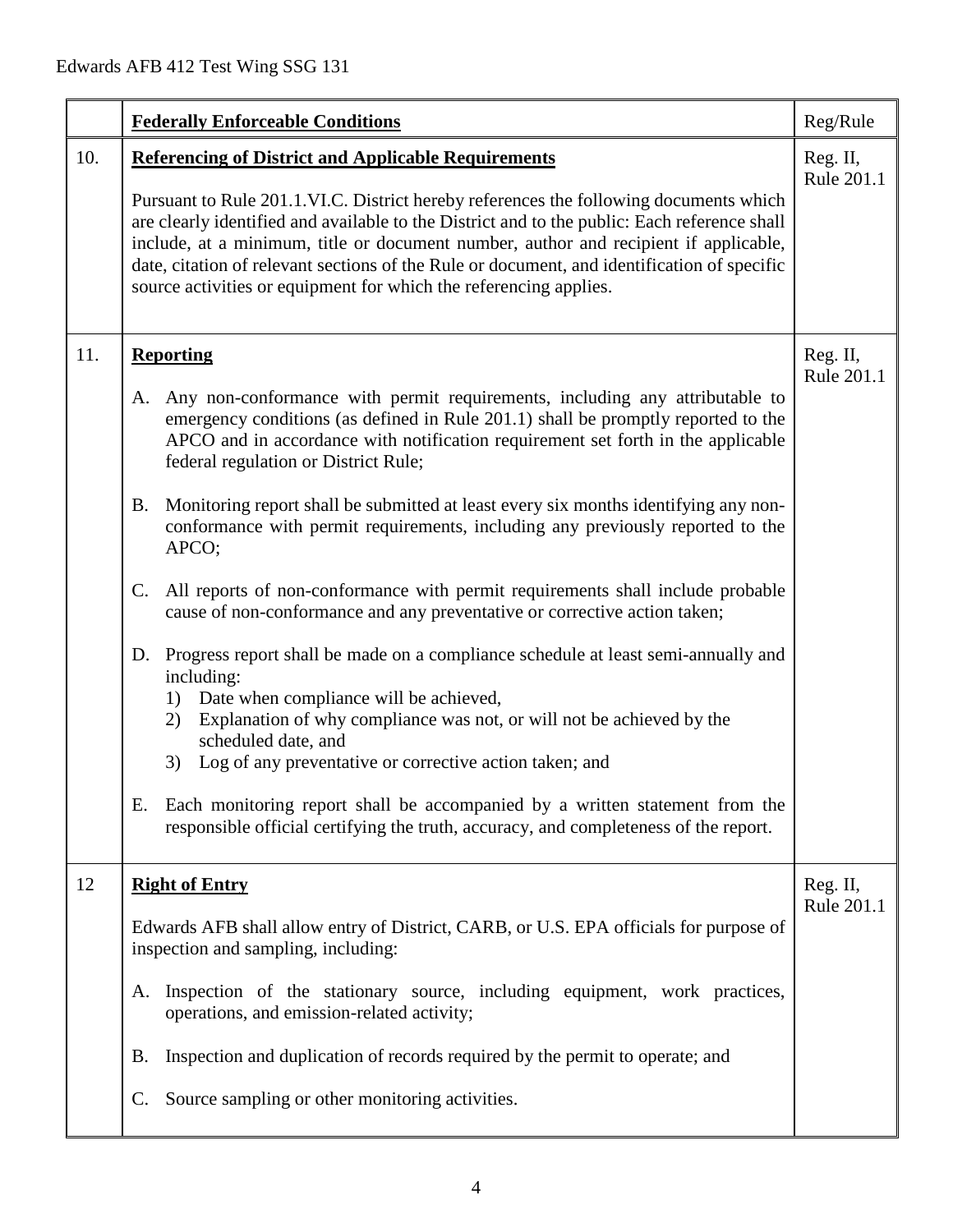|     | <b>Federally Enforceable Conditions</b>                                                                                                                                                                                                                                                                                                                                                                                                                                                                                                                                                                                                                                                                                                                                               | <b>Reg/Rule</b> |
|-----|---------------------------------------------------------------------------------------------------------------------------------------------------------------------------------------------------------------------------------------------------------------------------------------------------------------------------------------------------------------------------------------------------------------------------------------------------------------------------------------------------------------------------------------------------------------------------------------------------------------------------------------------------------------------------------------------------------------------------------------------------------------------------------------|-----------------|
| 13. | <b>Periodic Monitoring</b>                                                                                                                                                                                                                                                                                                                                                                                                                                                                                                                                                                                                                                                                                                                                                            | Reg. II,        |
|     | <b>Non-Point</b>                                                                                                                                                                                                                                                                                                                                                                                                                                                                                                                                                                                                                                                                                                                                                                      | Rule 201.1      |
|     | Edwards AFB shall conduct testing semi-annually, in accordance with the methodology<br>contained in EPA Method 22 for all active non-point sources where conditions allow for<br>a valid Method 22. This testing will be the basis for determining compliance with the<br>visible emission standard in District Rule 401. If no emissions are observed utilizing<br>Method 22, the non-point source shall be deemed to be in compliance with the visible<br>emission standard. If emissions are observed from any non-point source operating under<br>normal operating conditions, Edwards AFB shall conduct testing on that non-point<br>source within 24 hours of the Method 22 testing in accordance with EPA Method 9 to<br>verify compliance with the visible emission standard. |                 |
|     | NOTE: This requirement does not apply to permitted emission sources such as the<br>application of paint that is not sprayed or atomized, or to fugitive emissions resulting<br>from activities not covered by a permit to operate, unless the source is subject to District<br>Rule 210.1 (NSR) requirements. Additionally, this requirement does not apply to<br>classified operations that do not have external venting to an unclassified area.                                                                                                                                                                                                                                                                                                                                    |                 |
|     | <b>Point</b>                                                                                                                                                                                                                                                                                                                                                                                                                                                                                                                                                                                                                                                                                                                                                                          |                 |
|     | Edwards AFB shall conduct testing semi-annually, in accordance with the methodology<br>contained in EPA Method 22 for all active/in use point sources. This condition is only<br>applicable to areas where a valid Method 22 or Method 9 can be performed. This testing<br>will be the basis for determining compliance with the visible emission standard in<br>District Rule 401. If no emissions are observed utilizing Method 22, the point source<br>shall be deemed to be in compliance with the visible emission standard. If emissions are<br>observed from any non-point source operating under normal operating conditions,<br>Edwards AFB shall conduct testing on that point source:                                                                                      |                 |
|     | Within 24 hours of the Method 22 testing in accordance with EPA Method 9 to<br>A.<br>verify compliance with the visible emission standard. If compliance is not<br>documented:                                                                                                                                                                                                                                                                                                                                                                                                                                                                                                                                                                                                        |                 |
|     | Within 30 days of the Method 9 testing in accordance with EPA Method 5 or 5D to<br>B.<br>verify compliance with the requirements of District Rules 404.1, 405, 406 and/or<br>210.1.                                                                                                                                                                                                                                                                                                                                                                                                                                                                                                                                                                                                   |                 |
|     |                                                                                                                                                                                                                                                                                                                                                                                                                                                                                                                                                                                                                                                                                                                                                                                       |                 |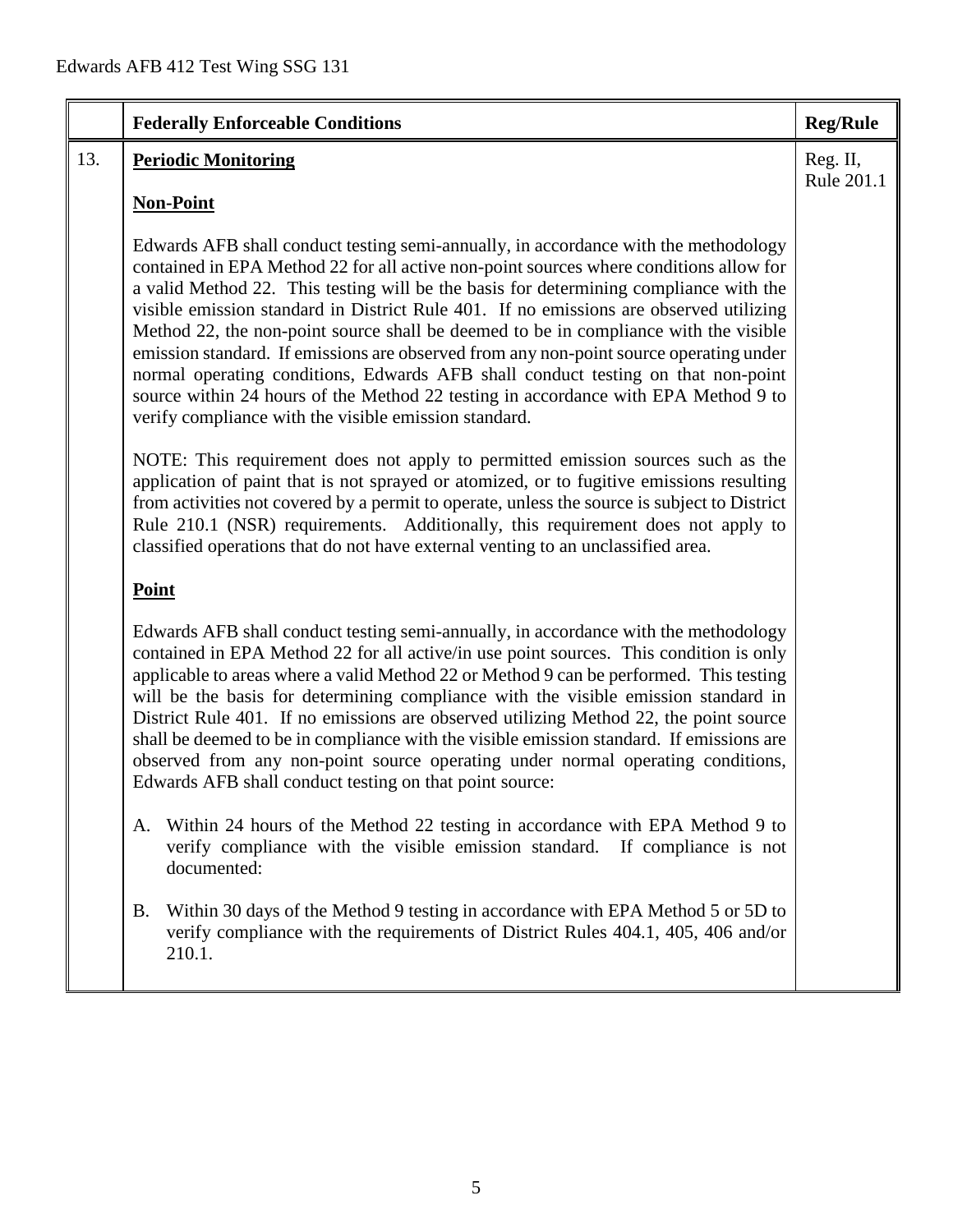|     | <b>Federally Enforceable Conditions</b>                                                                                                                                                                                                                                                                                                                                                                                                                                                                                                                                                                                                                                                                                                                                                                               | <b>Reg/Rule</b>        |
|-----|-----------------------------------------------------------------------------------------------------------------------------------------------------------------------------------------------------------------------------------------------------------------------------------------------------------------------------------------------------------------------------------------------------------------------------------------------------------------------------------------------------------------------------------------------------------------------------------------------------------------------------------------------------------------------------------------------------------------------------------------------------------------------------------------------------------------------|------------------------|
| 14. | <b>Additional Monitoring</b>                                                                                                                                                                                                                                                                                                                                                                                                                                                                                                                                                                                                                                                                                                                                                                                          | Reg. II,<br>Rule 201.1 |
|     | All control equipment shall be inspected annually for proper operation. Edwards AFB<br>shall maintain all records of control equipment maintenance for a period of five years.                                                                                                                                                                                                                                                                                                                                                                                                                                                                                                                                                                                                                                        |                        |
|     | Monitoring shall be the responsibility of the source; however, a visible emissions<br>inspection or Method 9 conducted by a District inspector may be counted as meeting the<br>requirement for the source to conduct same if the information and records generated by<br>the inspector meets the requirements of the permit and a copy of the records are<br>maintained by the source for a period of five years.                                                                                                                                                                                                                                                                                                                                                                                                    |                        |
|     | Record keeping provisions associated with all monitoring requirements shall include the<br>following information:                                                                                                                                                                                                                                                                                                                                                                                                                                                                                                                                                                                                                                                                                                     |                        |
|     | A. Identification of stack or emission point being monitored;                                                                                                                                                                                                                                                                                                                                                                                                                                                                                                                                                                                                                                                                                                                                                         |                        |
|     | Operational conditions at the time of monitoring;<br><b>B.</b>                                                                                                                                                                                                                                                                                                                                                                                                                                                                                                                                                                                                                                                                                                                                                        |                        |
|     | C. Records of any monitoring conducted, including records of emission or operational<br>parameter values and the date, place and time of sampling or measurement; and                                                                                                                                                                                                                                                                                                                                                                                                                                                                                                                                                                                                                                                 |                        |
|     | Where corrective action is triggered, description of the corrective action and the<br>D.<br>date, time and results of any corrective action.                                                                                                                                                                                                                                                                                                                                                                                                                                                                                                                                                                                                                                                                          |                        |
| 15. | <b>Conditional Approval</b>                                                                                                                                                                                                                                                                                                                                                                                                                                                                                                                                                                                                                                                                                                                                                                                           | Reg. II,<br>Rule 209   |
|     | The Control Officer shall issue an Authority to Construct or a Permit to Operate,<br>subject to conditions to insure compliance of the operation of any article, machine,<br>equipment or other contrivance within the standards of Rule 208 and 208.1, in which<br>case the conditions shall be specified in writing. Commencing work under such<br>Authority to Construct or operation under such Permit to Operate shall be deemed<br>acceptance of all conditions so specified. The Control Officer shall issue an Authority<br>to Construct or Permit to Operate with revised conditions upon receipt of a new<br>application, if the applicant demonstrates the article, machine, equipment or other<br>contrivance can be operated within the standards of Rule 208 and 208.1 under the<br>revised conditions. |                        |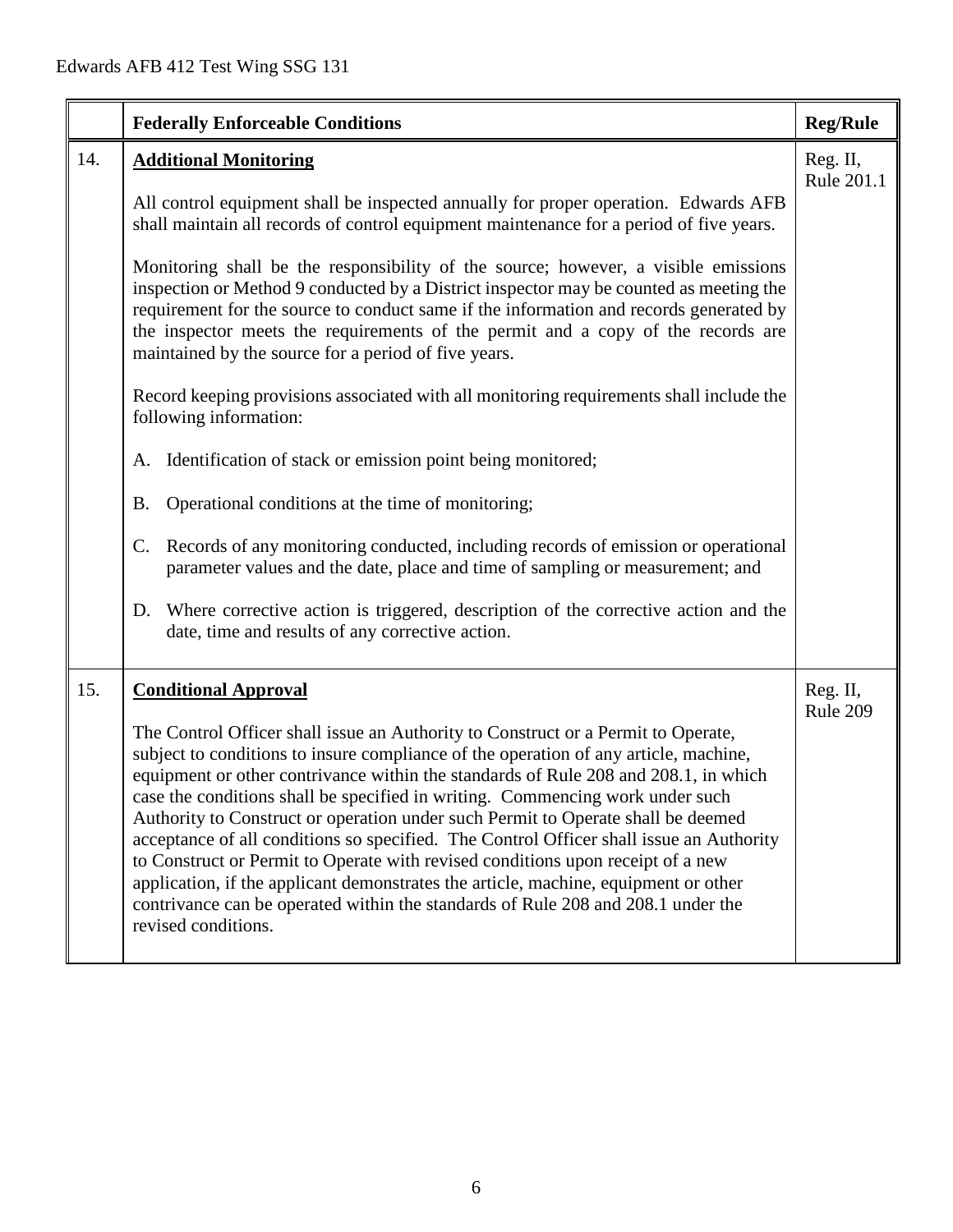|                                                    |           | <b>Federally Enforceable Conditions</b>                                                                                                                                                                                                                                                                                                                                                                                                                                 | Reg/Rule                      |
|----------------------------------------------------|-----------|-------------------------------------------------------------------------------------------------------------------------------------------------------------------------------------------------------------------------------------------------------------------------------------------------------------------------------------------------------------------------------------------------------------------------------------------------------------------------|-------------------------------|
| 16.<br><b>Standards for Authority to Construct</b> |           |                                                                                                                                                                                                                                                                                                                                                                                                                                                                         | Reg. II,<br>Rule 201.1        |
|                                                    |           | A. Edwards AFB may make a change to this permitted facility that is not addressed or<br>prohibited by the federally enforceable conditions of this Part 70 permit without<br>obtaining a Part 70 permit revision if:                                                                                                                                                                                                                                                    |                               |
|                                                    |           | The Permittee has obtained all permits and approvals required by District Rules<br>1)<br>201 and 210.1 (unless the change is exempt under District Rule 202);<br>The change is not subject to any requirements under Title IV of the Clean Air<br>2)<br>Act;<br>3)<br>The change is not a Title I modification; and<br>The change does not violate an applicable requirement of the Clean Air Act or<br>4)<br>a federally enforceable term or condition of this permit. |                               |
|                                                    | <b>B.</b> | For a change that qualified under this section, the Permittee shall provide<br>contemporaneous written notice to the District and the U.S. EPA (except for a<br>change that is exempt under District Rule 202). This written notice shall describe<br>the change, including the date it was made, and shall contain other information as<br>required to determine new applicable requirements of the Clean Air Act that apply<br>as a result of the change;             |                               |
|                                                    | C.        | Upon satisfying the requirements of paragraph B above, the Permittee may make<br>the proposed change;                                                                                                                                                                                                                                                                                                                                                                   |                               |
|                                                    | D.        | Changes that qualify under this section are not subject to the requirements for Part<br>70 revisions;                                                                                                                                                                                                                                                                                                                                                                   |                               |
|                                                    | Ε.        | The Permittee shall include each off-permit change made under this section in the<br>application for renewal of this Part 70 permit; and                                                                                                                                                                                                                                                                                                                                |                               |
|                                                    | F.        | The permit shield(s) provided in this permit do not apply to off-permit changes<br>made under this section.                                                                                                                                                                                                                                                                                                                                                             |                               |
| 17.                                                |           | <b>Prevention of Significant Deterioration (PSD)</b><br>Edwards AFB may be subject to District Rule 210.4, Prevention of Significant<br>Deterioration (PSD) if it undergoes major modification(s).                                                                                                                                                                                                                                                                      | Reg. II,<br><b>Rule 210.4</b> |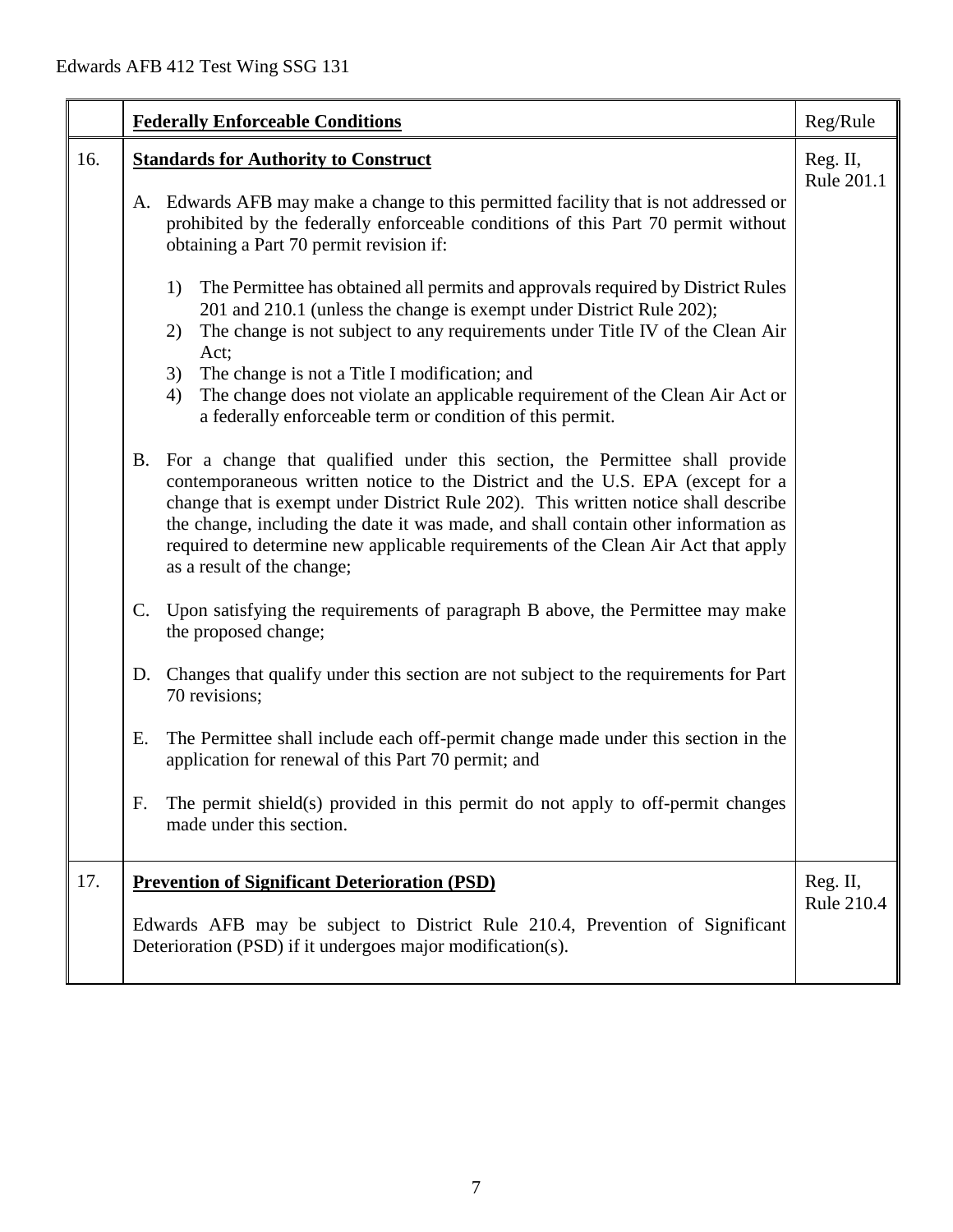|     | <b>Federally Enforceable Conditions</b>                                                                                                                                                                                                                                                                                                                                                                                                                                                                                                                                                                                                                                                                                                                   | <b>Reg/Rule</b>                 |
|-----|-----------------------------------------------------------------------------------------------------------------------------------------------------------------------------------------------------------------------------------------------------------------------------------------------------------------------------------------------------------------------------------------------------------------------------------------------------------------------------------------------------------------------------------------------------------------------------------------------------------------------------------------------------------------------------------------------------------------------------------------------------------|---------------------------------|
| 18. | <b>Permit Fees</b><br>Every applicant for an Authority to Construct or a Permit to Operate shall pay a filing<br>fee. For issuance of an Authority to Construct, or an initial Permit to Operate, the<br>applicant shall pay fees as prescribed in Rule 301. For issuance of an Authority to<br>Construct, application processing fees shall also be paid as prescribed in Rule 303. The<br>applicant shall receive credit for filing fees paid.<br>Annually on the anniversary of issuance of a Permit to Operate, the permittee shall pay<br>a renewal fee as prescribed in Rule 301. Fees collected pursuant to Rule 201.1, Section<br>VIII.B. shall supplement applicable Rules 301 and 301.3 fee requirements.<br><b>Payment of Supplemental Fee</b> | Reg. III,<br>Rule 301           |
|     | An owner or operator, or his designee, shall pay an annual supplemental fee for a permit<br>to operate pursuant to Rule 201.1 as determined by the calculation method in Subsection<br>VII.B.3., to provide a District-wide fee rate of \$25 per ton of fee-based emissions (CPI-<br>adjusted) for all facilities subject to Rule 201.1, unless Rule 201.1 VII.B.2. applies.                                                                                                                                                                                                                                                                                                                                                                              | Rule 201.1<br>Section<br>VII.B. |
| 19. | <b>Greenhouse Gas Fee</b><br>Any stationary source that has actual GHG emissions, in the prior calendar year, greater<br>than or equal to 100,000 tons of CO2e, as calculated in accordance with 40 CFR Part 98,<br>shall pay a Consumer Price Index (CPI) adjusted GHG fee per ton of CO2e being<br>emitted. Sources subject to this Rule shall submit an annual report of GHG emissions<br>to the District no later than the thirty-first day of March.                                                                                                                                                                                                                                                                                                 | Reg. III,<br>Rule 301.4         |
| 20. | <b>Visible Emissions</b><br>Unless otherwise stated in equipment specific permits, the following limits apply:<br><b>Limits</b><br>A person shall not discharge into the atmosphere, from any single source of emission<br>whatsoever, any air contaminant for a period or periods aggregating more than three<br>minutes in any one hour which is:<br>A. As dark or darker in shade as that designated as No. 1 on the Ringelmann Chart, as<br>published by the United States Bureau of Mines, or 20% opacity equivalent to No.<br>1 on the Ringlemann.<br><b>B.</b><br>Of such opacity as to obscure an observer's view to a degree equal to or greater than<br>does smoke described in Subsection A.                                                   | Reg. IV,<br>Rule 401            |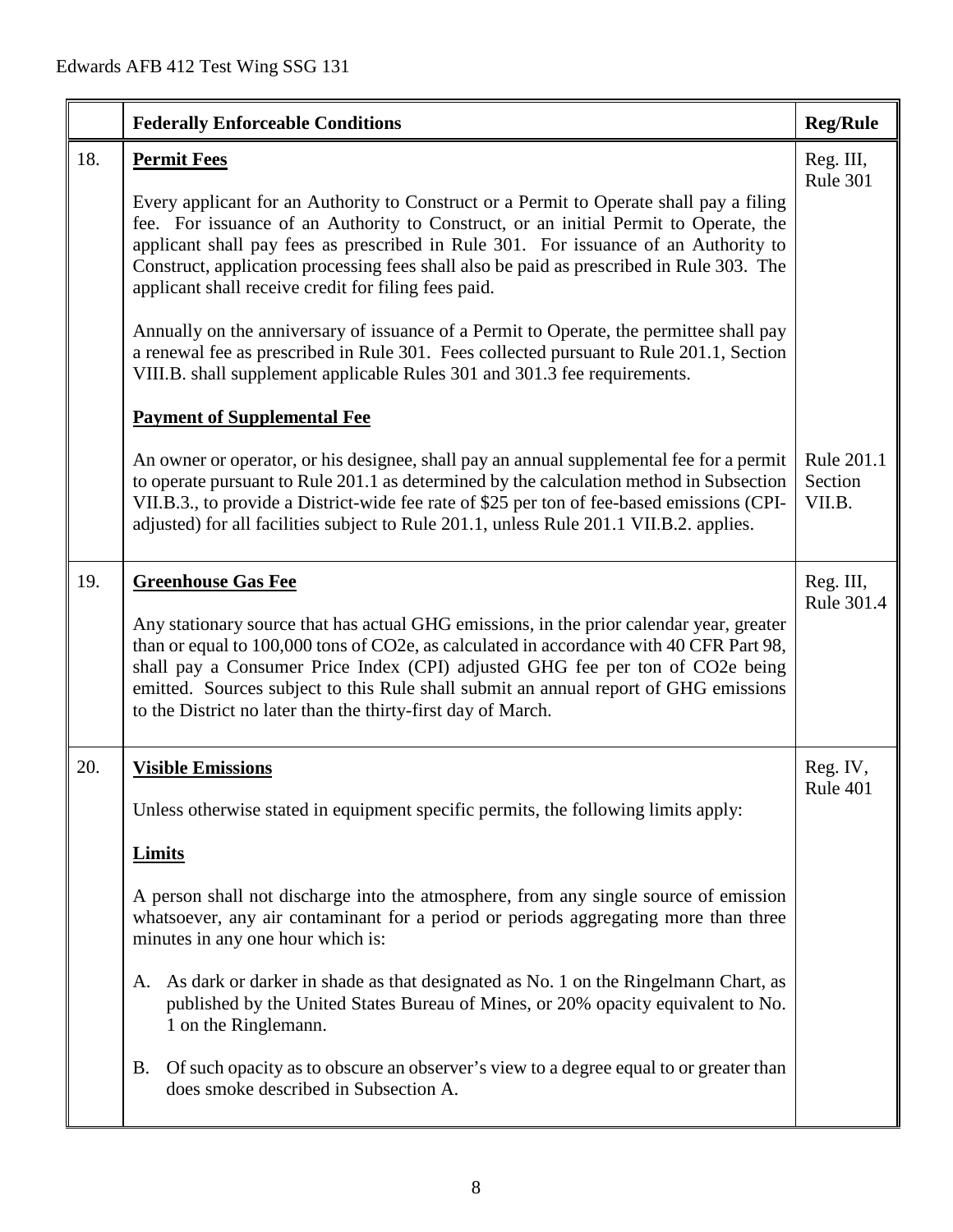|     | <b>Federally Enforceable Conditions</b>                                                                                                                                                                                                                                                                                                                                                                                                                                                                                                                                                                                     | <b>Reg/Rule</b>        |
|-----|-----------------------------------------------------------------------------------------------------------------------------------------------------------------------------------------------------------------------------------------------------------------------------------------------------------------------------------------------------------------------------------------------------------------------------------------------------------------------------------------------------------------------------------------------------------------------------------------------------------------------------|------------------------|
| 21. | <b>Particulate Matter Concentration - Desert Basin</b><br>A person shall not discharge into the atmosphere from any single source operation, the<br>construction or modification of which commenced after the adoption of this Rule,<br>particulate matter in excess of 0.1 grains per cubic foot of gas at standard conditions.<br>This condition does not apply to rocket engine testing meeting the requirements of Rule<br>431, fires set in accordance with Rule 416, or boilers, steam generators, water or process<br>heaters that combust only CARB certified or PUC regulated liquid or gaseous fuel.              | Reg. IV,<br>Rule 404.1 |
| 22. | <b>Particulate Matter - Emission Rate</b><br>A person shall not discharge into the atmosphere from any source operation, particulate<br>matter in excess of the limits set forth in the allowable particle emissions based on<br>process weight rate table included in Rule 405.                                                                                                                                                                                                                                                                                                                                            | Reg. IV,<br>Rule 405   |
| 23. | <b>Sulfur Compounds</b><br>A person shall not discharge into the atmosphere sulfur compounds, which would exist<br>as a liquid or gas at standard conditions, exceeding in concentration at the point of<br>discharge: $0.2$ percent by volume calculated as sulfur dioxide $(SO2)$ .                                                                                                                                                                                                                                                                                                                                       | Reg. IV,<br>Rule 407   |
| 24. | <b>Fuel Burning Equipment - Combustion Contaminants</b><br>A. Fuel burning equipment, the construction or modification of which is commenced<br>after August 17, 1971, shall not discharge into the atmosphere particulate matter,<br>sulfur dioxide or nitrogen oxides in excess of the Environmental Protection Agency<br><b>Standard of Performance.</b><br>A person shall not discharge into the atmosphere combustion contaminants<br><b>B.</b><br>exceeding in concentration at the point of discharge: 0.1 grain per cubic foot of gas<br>calculated to 12 percent of carbon dioxide $(CO2)$ at standard conditions. | Reg. IV,<br>Rule 409   |
| 25. | <b>Organic Solvents</b><br>A person shall not discharge into the atmosphere more organic materials in any one day<br>from any article, machine, equipment or other contrivance in which any organic solvent<br>or any material containing organic solvent is utilized unless the emissions are controlled<br>or reduced as outlined in the organic solvent rule (Rule 410).                                                                                                                                                                                                                                                 | Reg. IV,<br>Rule 410   |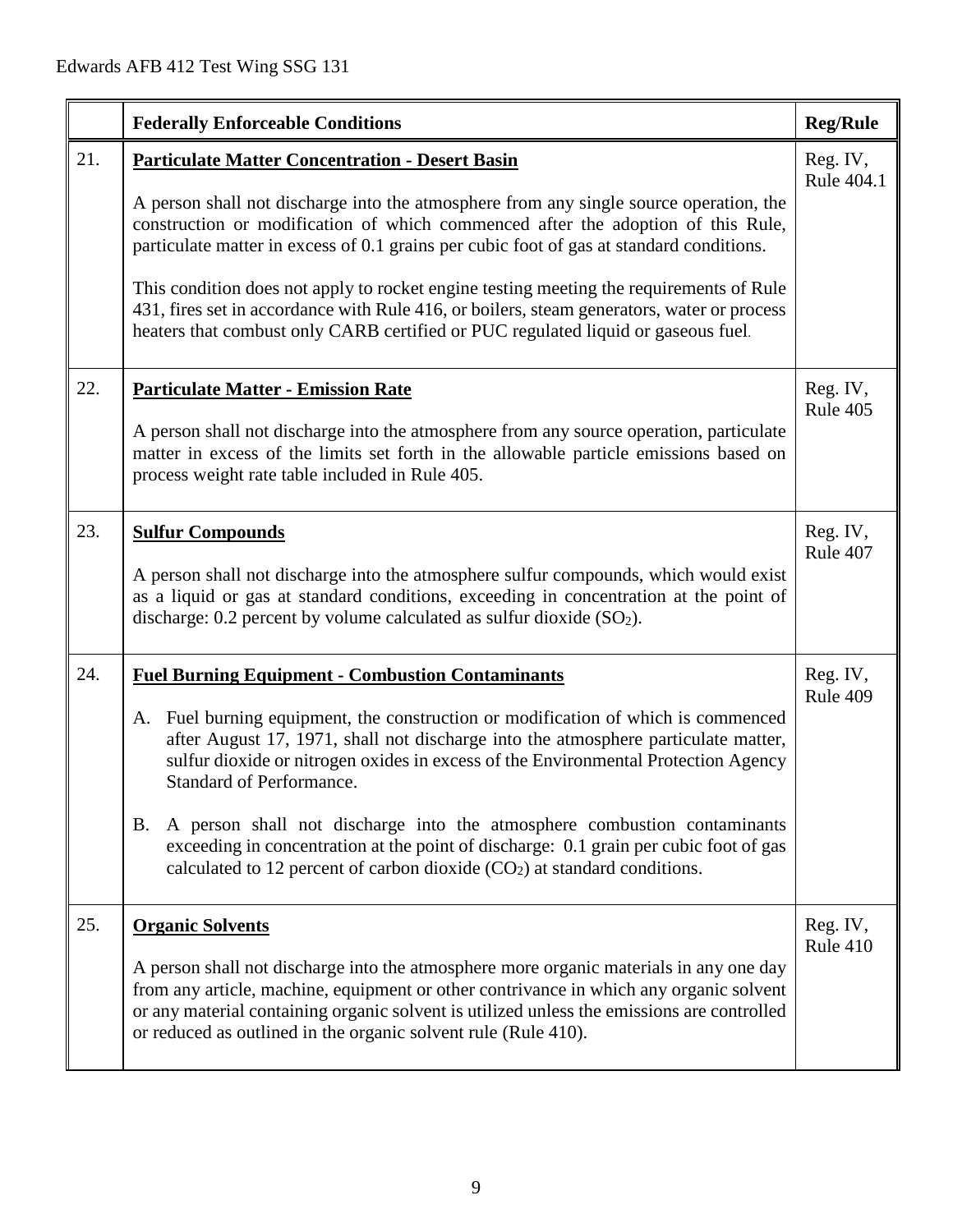|     | <b>Federally Enforceable Conditions</b>                                                                                                                                                                                                                                                                                                                                                                                                                                                                                                                                                                                                                                                     | <b>Reg/Rule</b>            |
|-----|---------------------------------------------------------------------------------------------------------------------------------------------------------------------------------------------------------------------------------------------------------------------------------------------------------------------------------------------------------------------------------------------------------------------------------------------------------------------------------------------------------------------------------------------------------------------------------------------------------------------------------------------------------------------------------------------|----------------------------|
| 26. | <b>Architectural Coating Operations</b><br>Edwards AFB may be subject to provisions of Rule 410.1A that apply to architectural<br>coatings operations. This provision does not apply to coating operations occurring in<br>shop applications to nonstationary structures or associated parts such as airplanes, ships,<br>boats, trains, automobiles. Aerosols, adhesives, and architectural coatings sold in one<br>liter or less containers are not considered architectural coating operations as defined in<br>Architectural coating opearations shall maintain adequate records<br>Rule 410.1A.<br>demonstrating compliance and / or any exemption to the requirements of Rule 410.1A. | Reg. IV,<br>Rule<br>410.1A |
| 27. | <b>Disposal and Evaporation of Solvents</b><br>A person shall not during any one day disposed of a total of more than 1 <sup>1/2</sup> gallons of any<br>photochemically reactive solvent as defined in Rule 410.X, or of any material containing<br>more than 1½ gallons of any such photochemically reactive solvent into the atmosphere.                                                                                                                                                                                                                                                                                                                                                 | Reg. IV,<br>Rule 410.2     |
| 28. | <b>Organic Solvent Degreasing Operation</b><br>A person shall not operate any organic solvent degreasing operation unless the<br>equipment utilized complies with all applicable requirements of Rule 410.3. Organic<br>solvent degreasing operations as defined in Rule 410.3 shall maintain adequate records<br>demonstrating compliance or any exemption to the requirements of Rule 410.3.                                                                                                                                                                                                                                                                                              | Reg. IV,<br>Rule 410.3     |
| 29. | <b>Wood Products Surface Coating Operations</b><br>Edwards AFB may be subject to provisions of Rule 410.9 that apply to surface coating<br>of wood products. Aerosols and architectural coatings as defined in Rule 410.1A are not<br>considered wood product coating operations as defined in Rule 410.9. Wood product<br>coating opearations shall maintain adequate records demonstrating compliance or any<br>exemption to the requirements of Rule 410.9.                                                                                                                                                                                                                              | Reg. IV,<br>Rule 410.9     |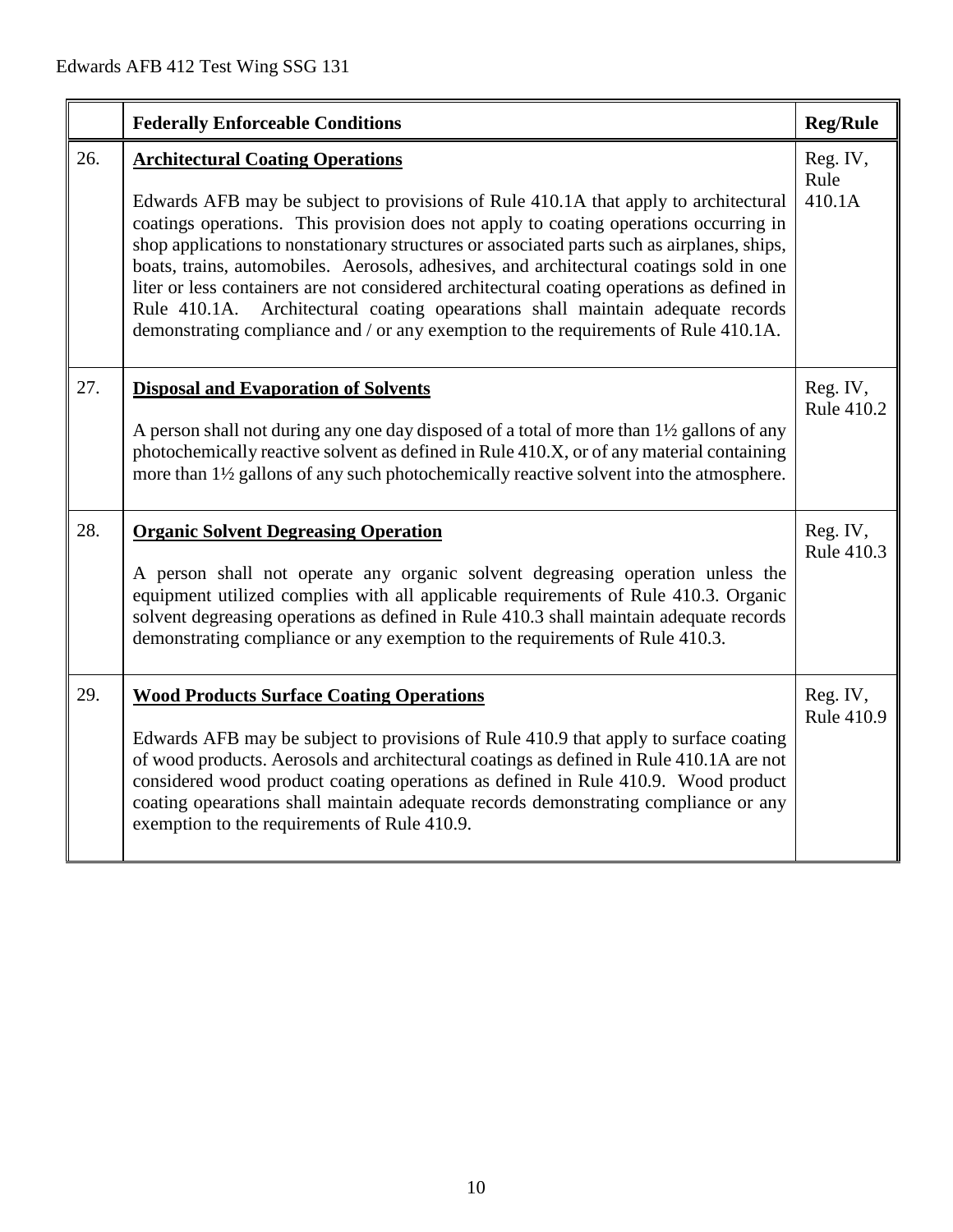|     | <b>Federally Enforceable Conditions</b>                                                                                                                                                                                                                                                                                                                                                                                                                                                                                 | <b>Reg/Rule</b>             |
|-----|-------------------------------------------------------------------------------------------------------------------------------------------------------------------------------------------------------------------------------------------------------------------------------------------------------------------------------------------------------------------------------------------------------------------------------------------------------------------------------------------------------------------------|-----------------------------|
| 30. | <b>Open Burning</b>                                                                                                                                                                                                                                                                                                                                                                                                                                                                                                     | Reg. IV,<br><b>Rule 416</b> |
|     | <b>Applicability</b>                                                                                                                                                                                                                                                                                                                                                                                                                                                                                                    |                             |
|     | This Rule shall apply to all burning activities not confined to an incinerator which meets<br>requirements of Rule 418 (Incinerators), but shall not apply to combustion of fuels in a<br>device designed to produce useful energy and which meets all applicable parts of<br>Regulation IV. Wildland vegetation management, forest management, or range<br>improvement burning as defined in Rule 417, and in compliance with applicable<br>provisions of Rule 417 shall not be subject to this requirement. Rule 417. |                             |
|     | <b>Prohibition</b>                                                                                                                                                                                                                                                                                                                                                                                                                                                                                                      |                             |
|     | No person shall burn any refuse or other material in an open outdoor fire within the<br>boundaries of the District, unless any of the exceptions in Rule 416 apply. Burning of<br>Federal facility materials must comply with applicable requirements of Section V of<br>Rule 416.                                                                                                                                                                                                                                      |                             |
| 31. | <b>Nuisance</b>                                                                                                                                                                                                                                                                                                                                                                                                                                                                                                         | Reg. IV,                    |
|     | A person shall not discharge from any source whatsoever such quantities of air<br>contaminants or other material which cause injury, detriment, nuisance or annoyance to<br>any considerable number of persons or to the public or which endanger the comfort,<br>repose, health or safety of any such persons or the public or which cause or have a natural<br>tendency to cause injury or damage to business or property.                                                                                            | Rule 419                    |
| 32. | <b>Federal New Source Performance Standards (NSPS)</b>                                                                                                                                                                                                                                                                                                                                                                                                                                                                  | Reg. IV,                    |
|     | Provisions of Part 60, Chapter 1, Title 40, Code of Federal Regulations, in effect<br>January 11, 2018, are hereby adopted by reference and made a part hereof. All new<br>and modified sources shall comply with standards, criteria and requirements therein.                                                                                                                                                                                                                                                         | Rule 422                    |
|     | All applicable requirements of 40 CFR Part 60, Subparts A (General Provisions), Cc<br>(Emission Guidelines and Compliance Times for Municipal Solid Waste Landfills),<br>and WWW (Municipal Solid Waste Landfills) apply to this facility.                                                                                                                                                                                                                                                                              |                             |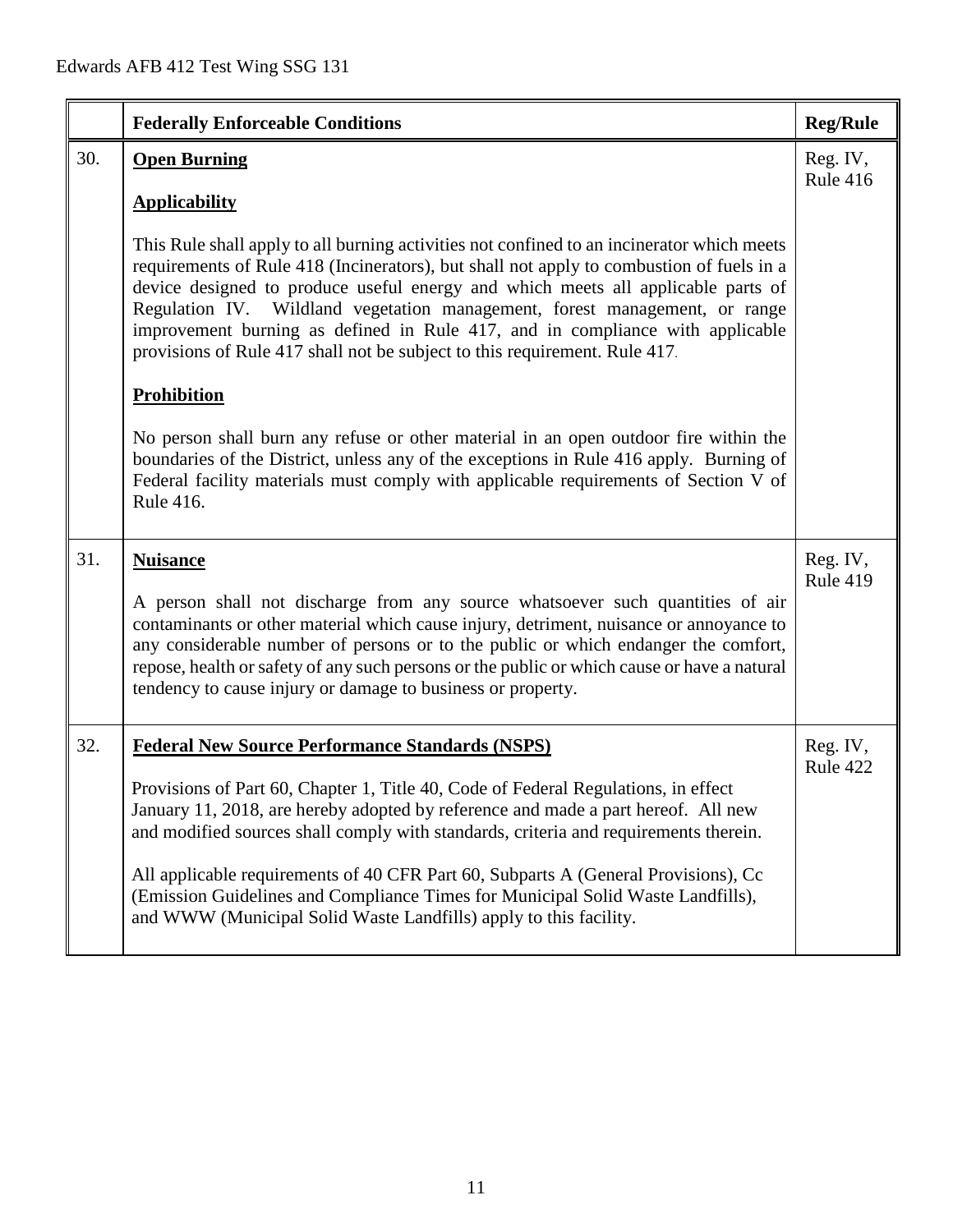|     | <b>Federally Enforceable Conditions</b>                                                                                                                                                                                                                                                                                                                                                                                                        | <b>Reg/Rule</b>      |
|-----|------------------------------------------------------------------------------------------------------------------------------------------------------------------------------------------------------------------------------------------------------------------------------------------------------------------------------------------------------------------------------------------------------------------------------------------------|----------------------|
| 33. | <b>National Emission Standards for Hazardous Air Pollutants and Source Categories</b><br>(NESHAPS)                                                                                                                                                                                                                                                                                                                                             | Reg. IV,<br>Rule 423 |
|     | Provisions of Title 40, Chapter 1, Parts 61 and 63, Code of Federal Regulations, in<br>effect January 11, 2018, are hereby adopted by reference and made a part hereof. All<br>sources of hazardous air pollution shall comply with applicable standards, criteria and<br>requirements set forth herein.                                                                                                                                       |                      |
|     | All applicable requirements of 40 CFR Part 61, Subpart M (Asbestos); and 40 CFR Part<br>63, Subpart A (General Provisions) apply to this facility.                                                                                                                                                                                                                                                                                             |                      |
|     | Pursuant to 40 CFR §70.6(f), the District expressly states that a Permit Shield is<br>incorporated herein that determined 40 CFR Part 63 Subpart AAAA - National<br>Emission Standards for Hazardous Air Pollutants: Municipal Solid Waste Landfills<br>("Subpart AAAA") is not applicable to this Source. This permit shield does not apply<br>if the facility meets any one of the following criteria in accordance with 40 CFR<br>§63.1935: |                      |
|     | The landfill is a major source as defined in 40 CFR 63.2 of subpart A.<br>A.                                                                                                                                                                                                                                                                                                                                                                   |                      |
|     | The landfill is collocated with a major source as defined in 40 CFR 63.2 of subpart<br><b>B.</b><br>A.                                                                                                                                                                                                                                                                                                                                         |                      |
|     | The landfill is an area source landfill that has a design capacity equal to or greater<br>$\mathsf{C}$ .<br>than 2.5 million megagrams (Mg) and 2.5 million cubic meters (m3) and has<br>estimated uncontrolled emissions equal to or greater than 50 megagrams per year<br>(Mg/yr) NMOC as calculated according to $\S60.754(a)$ of the MSW landfills new<br>source performance standards in 40 CFR part 60, subpart WWW. (Rule 201.)         |                      |
|     | Nothing in this permit shall alter or effect the following:<br>The provisions of section 303 of the Clean Air Act (emergency orders), including<br>A.<br>the authority of the Administrator under that section.                                                                                                                                                                                                                                |                      |
|     | The liability of an owner or operator for any violation of applicable requirements<br><b>B.</b><br>prior to or at the time of permit issuance.                                                                                                                                                                                                                                                                                                 |                      |
|     | The applicable requirements of the acid rain program, consistent with section 408(a)<br>$\mathbf{C}$ .<br>of the Clean Air Act.                                                                                                                                                                                                                                                                                                                |                      |
|     | <b>Asbestos</b><br>EAFB shall comply with the applicable requirements of Sections 61.145 through 61.147<br>of the National Emission Standard for Asbestos for all demolition and renovation<br>projects.                                                                                                                                                                                                                                       |                      |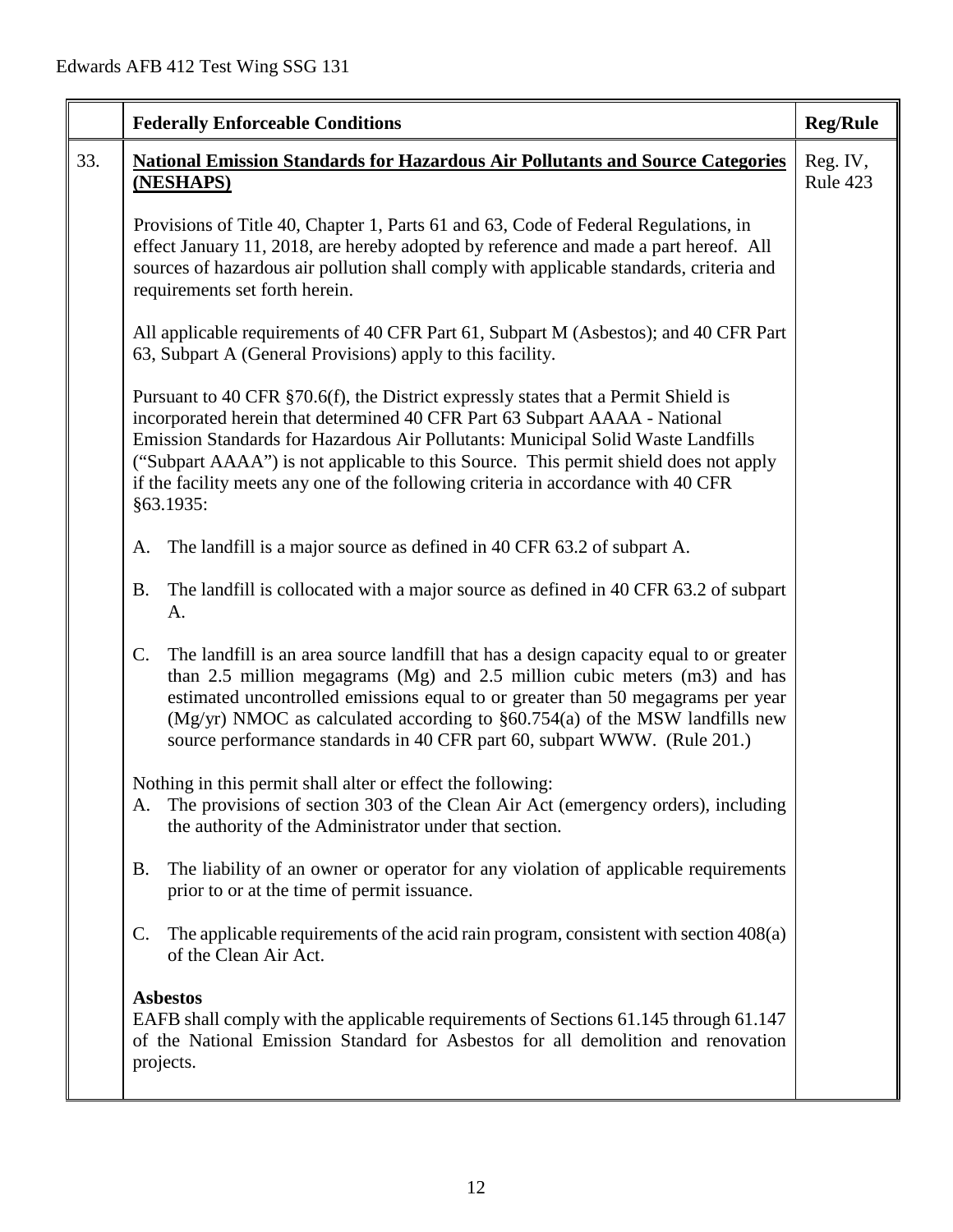|     | <b>Federally Enforceable Conditions</b>                                                                                                                                                                                                                                                                                                                                                                                                                                                                                                                                                                                                                                                                                                                                                                                                                                                                                                                                                                                                                                                                                                                                                          | Reg/Rule               |
|-----|--------------------------------------------------------------------------------------------------------------------------------------------------------------------------------------------------------------------------------------------------------------------------------------------------------------------------------------------------------------------------------------------------------------------------------------------------------------------------------------------------------------------------------------------------------------------------------------------------------------------------------------------------------------------------------------------------------------------------------------------------------------------------------------------------------------------------------------------------------------------------------------------------------------------------------------------------------------------------------------------------------------------------------------------------------------------------------------------------------------------------------------------------------------------------------------------------|------------------------|
| 34. | <b>Propellant Combustion and Rocket Testing</b><br>Edwards AFB shall comply with all applicable requirements of Rule 431 for open-air<br>rocket propellant combustion operations conducted on rocket test stands. The provisions<br>of Rule 431 do not apply to emergency destruction/disposal of propellant by qualified<br>bomb squad or explosive ordinance groups or jet engine testing. Propellant Combustion<br>and Rocket Testing detonation operations shall maintain adequate records demonstrating<br>compliance and / or any exemption to the requirements of Rule 431.                                                                                                                                                                                                                                                                                                                                                                                                                                                                                                                                                                                                               | Reg. IV,<br>Rule 431   |
| 35. | <b>Risk Management Plan</b><br>Should this stationary source, as defined in 40 CFR section 68.3, become subject to the<br>accidental release prevention regulations in part 68, then the owner or operator shall<br>submit a risk management plan (RMP) by the date specified in section 68.10 and shall<br>certify compliance with the requirements of part 68 as part of the annual compliance<br>certification as required by 40 CFR part 70 or 71.                                                                                                                                                                                                                                                                                                                                                                                                                                                                                                                                                                                                                                                                                                                                           | 40 CFR 68              |
| 36. | <b>Compliance Certification</b><br>The owner/operator shall comply with the following procedures for compliance<br>certification:<br>A. Submittal of a compliance certification by the owner or operator to the U.S. EPA<br>and copy to the APCO within 90 days after end of compliance certification period;<br>Compliance certification period shall begin 1 March of each year and end the last<br>B.<br>day of February of the following year;<br>The Annual Compliance Certification also satisfies the second semi-annual<br>C.<br>Monitoring Report requirement;<br>D. Such compliance certification shall identify the basis for each permit term or<br>condition, e.g., specify the emissions limitation, standard or work practice, and a<br>means of monitoring compliance with the term or condition;<br>Such compliance certification shall include compliance status and method(s) used<br>Е.<br>to determine compliance for the current time period and over entire reporting period;<br>and<br>Such compliance certification shall include any additional inspection, monitoring<br>F.<br>or entry requirement promulgated pursuant to Sections 114(a) and 504(b) of the<br>CAA. | <b>40 CFR</b><br>70.5d |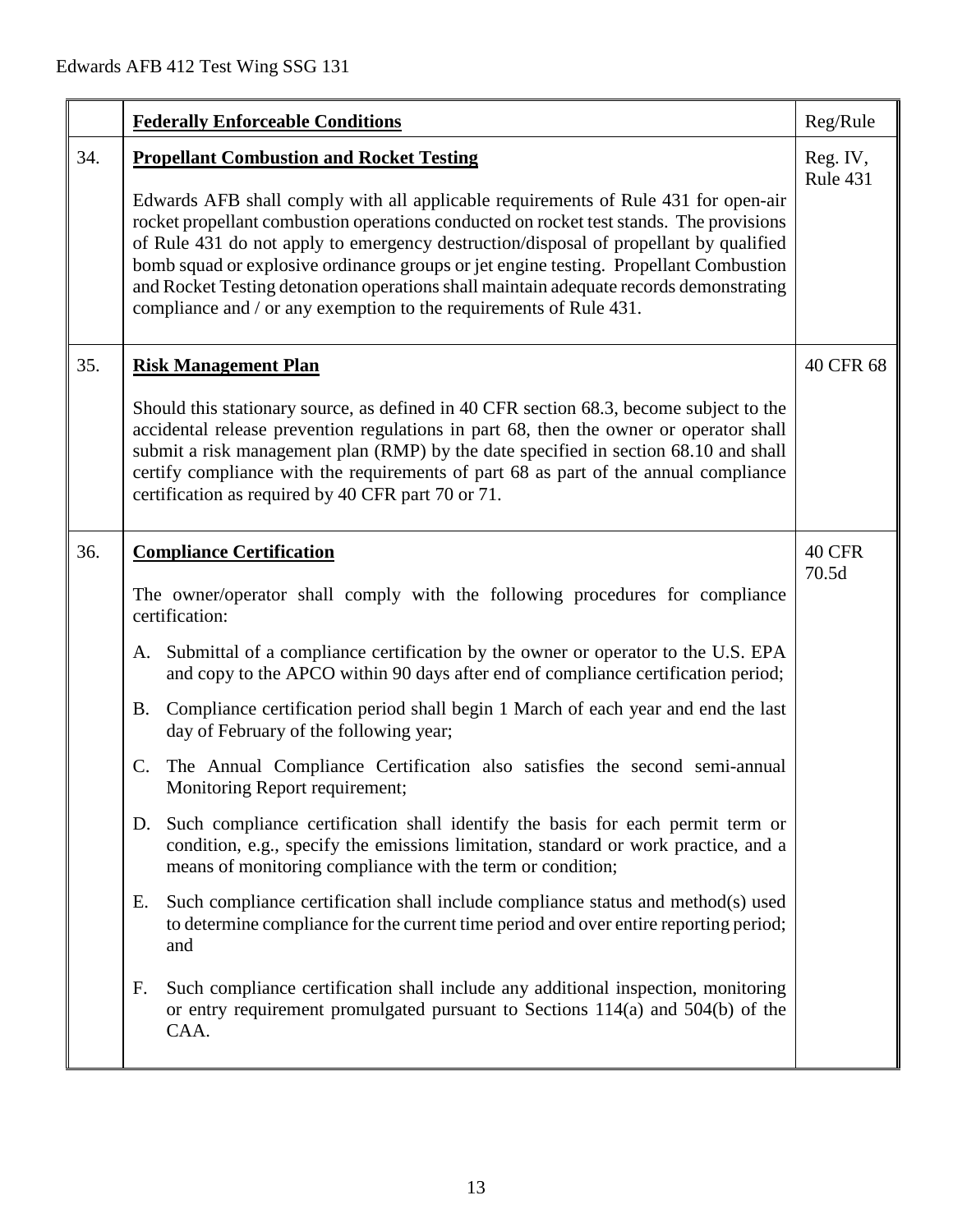|     | <b>Federally Enforceable Conditions</b>                                                                                                                                                                                                                                                                                                                                                                                                                                                                                                                                     | <b>Reg/Rule</b> |
|-----|-----------------------------------------------------------------------------------------------------------------------------------------------------------------------------------------------------------------------------------------------------------------------------------------------------------------------------------------------------------------------------------------------------------------------------------------------------------------------------------------------------------------------------------------------------------------------------|-----------------|
| 36. | Any application form, report, or compliance certification submitted pursuant to these<br>regulations shall contain certification by a responsible official of truth, accuracy, and<br>completeness. This certification and any other certification required under this part shall<br>state that, based on information and belief formed after reasonable inquiry, the<br>statements and information in the document are true, accurate, and complete.<br>U.S. EPA's Mailing Address:<br>Director, Air Division<br>75 Hawthorne Street<br>$AIR-3$<br>San Francisco, CA 94105 |                 |
| 37. | <b>Protection of Stratospheric Ozone</b><br>Persons opening appliances for maintenance, service, repair, or disposal must comply<br>with the required practices pursuant to 40 CFR §82.156.<br>Equipment used during maintenance, service, repair, or disposal of appliances must meet<br>the standards for recycling and recovery equipment in accordance with 40 CFR §82.158.<br>Persons performing maintenance, service, repair or disposal of appliances must be<br>certified by a certified technician pursuant to 40 CFR §82.161.                                     | 40 CFR 82       |

*Remainder of Page Intentionally Left Blank*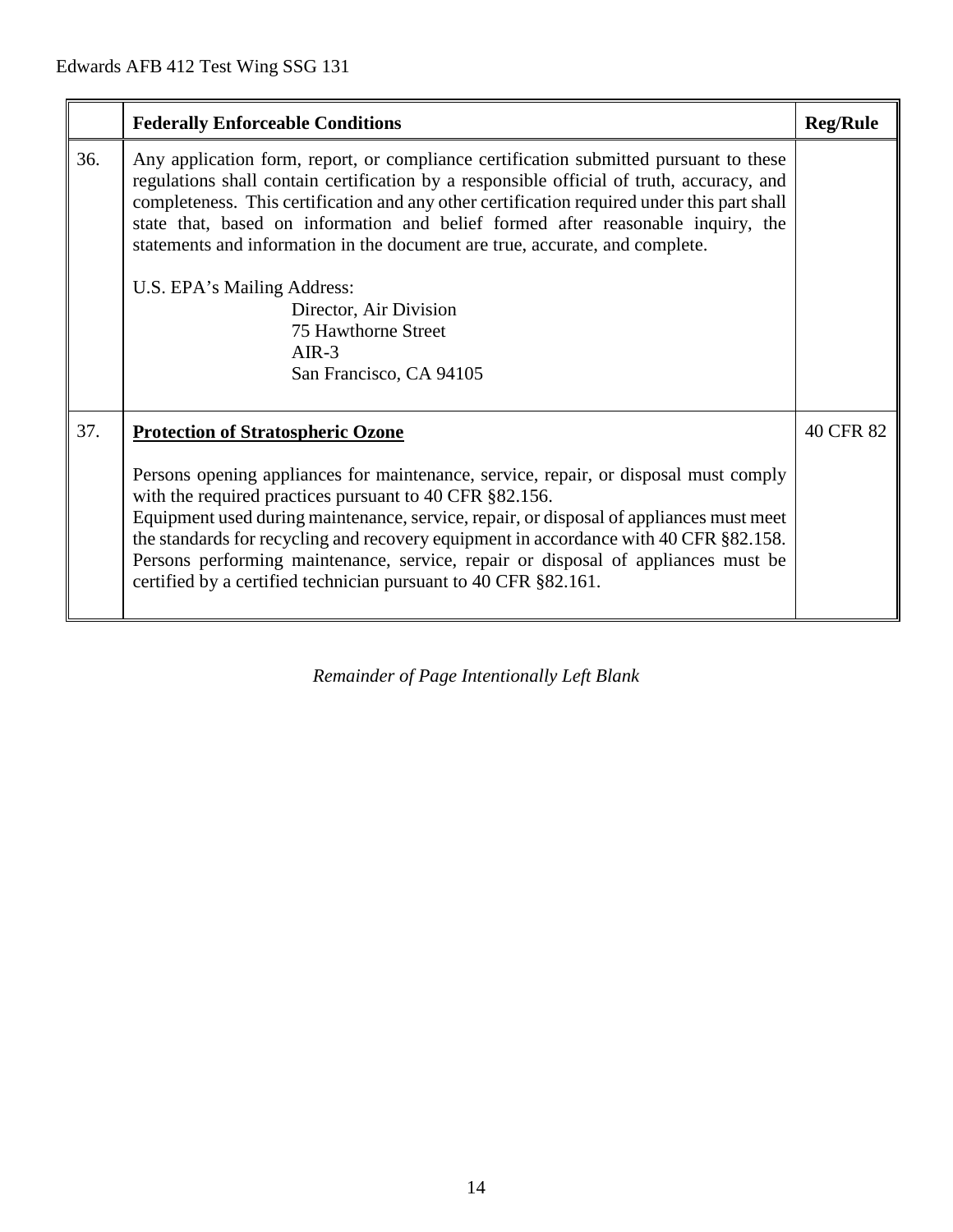## **List of Insignificant Air Pollutant Emitting Equipment**

Air Conditioning Equipment Used for Comfort Architectural Surface Coatings Boilers, Steam Generators & Heaters < 5 MM Btu/hr Brazing, Soldering, Welding Equipment Bunsen Burners Cooling Towers Small Degreasing Operations Electric Baking Oven Electric Fired Kiln Emissions Unit Emitting < 2 lbs in any 24 hr Period Emissions Unit Tempory Operations Fugitive Emission Sources Inductively Coupled Plasma Laboratory Hood Loading Racks and Equipment, (Heavy Oil) Motor Vehicles as Defined in the CH&SC Portable Engines, (California Registered) Printing and Reproduction Equipment Sources emitting less 10lbs/day or 180lbs/year of NOx and VOC; uncontrolled Small IC Engines < 50 bhp Small Turbine Engine Test Stand Space Heating Equipment Spectrophotometer Steam Cleaners, Natural Gas < 5 MM Btu/hr Storage Vessels Surface Coating and Cleaning Operations (Small) Unvented Pressure Vessels Excluding PV vent Wastewater Separator, (Nuisance Applies) Wet Scrubber, (Control Equipment is Not Exempt)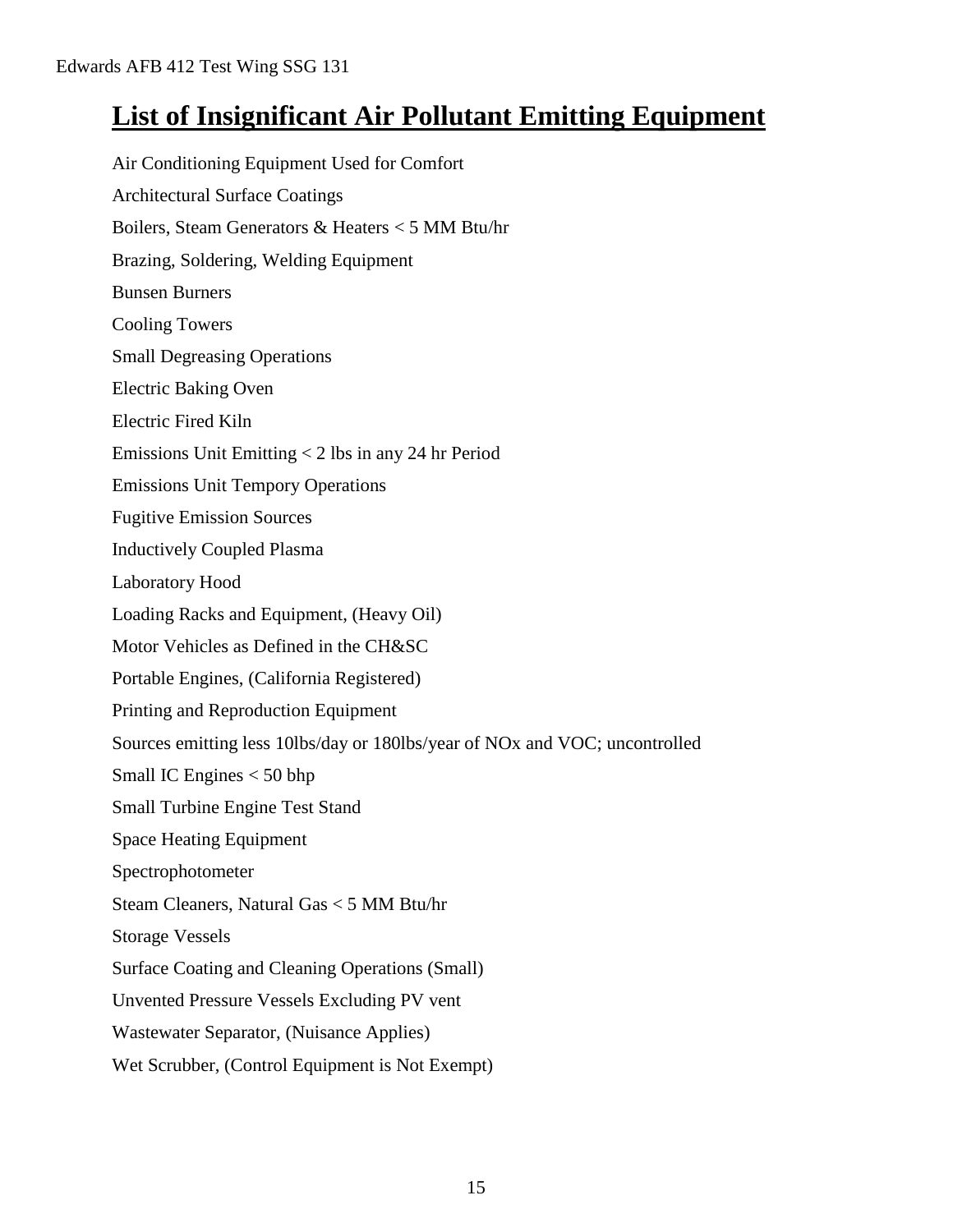Emission Unit 0131013 Permit Conditions

| <b>Facility</b><br><b>Number</b> | <b>Emissions</b><br>Unit | <b>Description of Source</b> |
|----------------------------------|--------------------------|------------------------------|
| 9002                             | 0131013                  | <b>Woodworking Operation</b> |

### **Emission Unit Equipment Description/Permit Conditions**

#### **Federally Enforceable Conditions**

#### **EQUIPMENT DESCRIPTION:** Woodworking Operation, including following equipment:

- A. Up to 25 pieces of woodworking equipment including: saws, spindle/disc sanders, miter saws, router tables, circular table saws, panel saws, jointer/shapers, radial arm saws, planer/surfacers, wood shapers, band saws, milling machines, drill presses, belt/disk sanders, spindle sanders, worktable, downdraft tables, and dust collection floor sweeps (dust collection points) with a combined rating not to exceed 100 horsepower.
- B. Ventilation system serving all equipment listed above shall be exhausted to fabric collector listed below; and
- C. Fabric collector with a design air flow rating of 14,000 cubic feet per minute at 14 inches of water column using 50 horsepower and 954 square feet of filter area with an air to cloth ratio of 13:6:1 using ninety-six 8 foot long bags made of polyester felt glazed.

## **OPERATIONAL CONDITIONS:**

- 1. Ventilation system design shall conform to Industrial Ventilation Guide. (Rule 209)
- 2. Exhaust filter bank shall be equipped with operational differential pressure indicator showing filter pressure drop. (Rule 209)
- 3. Equipment shall be maintained according to manufacturer's specifications to ensure compliance with emissions limitations. (Rules 209 and 210.1)
- 4. Visible emissions from equipment shall be less than 20% opacity or Ringelmann No. 1 except for not more than three minutes in any one hour. (Rule 401)
- 5. Material collected in dust collector shall be disposed of in manner preventing entrainment in atmosphere. (Rules 209 and 210.1)
- 6. Fabric dust collector shall be in operation when associated equipment is operated. (Rule 210.1)
- 7. Total operating hours for facility shall not exceed 4,380 hours per year without prior District approval. (Rule 210.1)
- 8. No emission resulting from use of this equipment shall cause injury, detriment, nuisance, annoyance to or endanger comfort, repose, health, or safety of any considerable number of persons or public. (Rule 419 and CH&SC, Sec 41700)

## **COMPLIANCE TESTING REQUIREMENTS:**

Should inspection reveal conditions indicative of non-compliance, compliance with any emission limitations shall be verified, within 60 days of District request. Test results shall be submitted to District within 30 days after test completion. (Rule 108.1 and 210.1)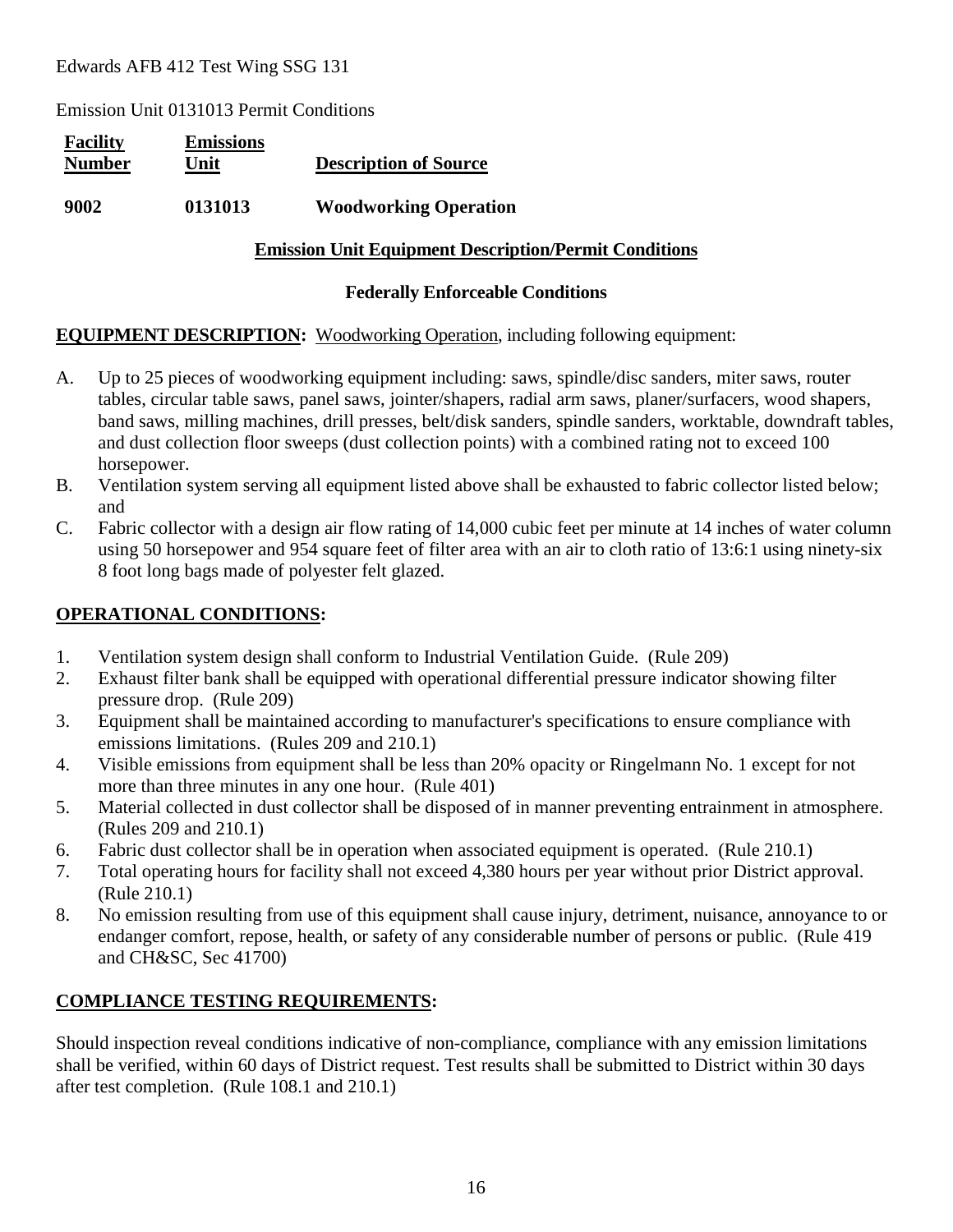Emission Unit 0131013 Permit Conditions

## **EMISSION LIMITS:**

Maximum emission rate of each air contaminant from this emission unit shall not exceed following limits:

#### **Particulate Matter (PM10):**

 $\overline{0.02}$  gr/dscf  $2.40$  lb/hr 28.80 lb/day 5.26 ton/yr

(Emission limits established pursuant to Rule 210.1, unless otherwise noted.)

Compliance with maximum daily emission limits shall be verified by source operator (with appropriate operational data and record keeping to document maximum daily emission rate) each day source is operated and such documentation of compliance shall be retained and made readily available to District for period of three years. (Rules 209 and 210.1)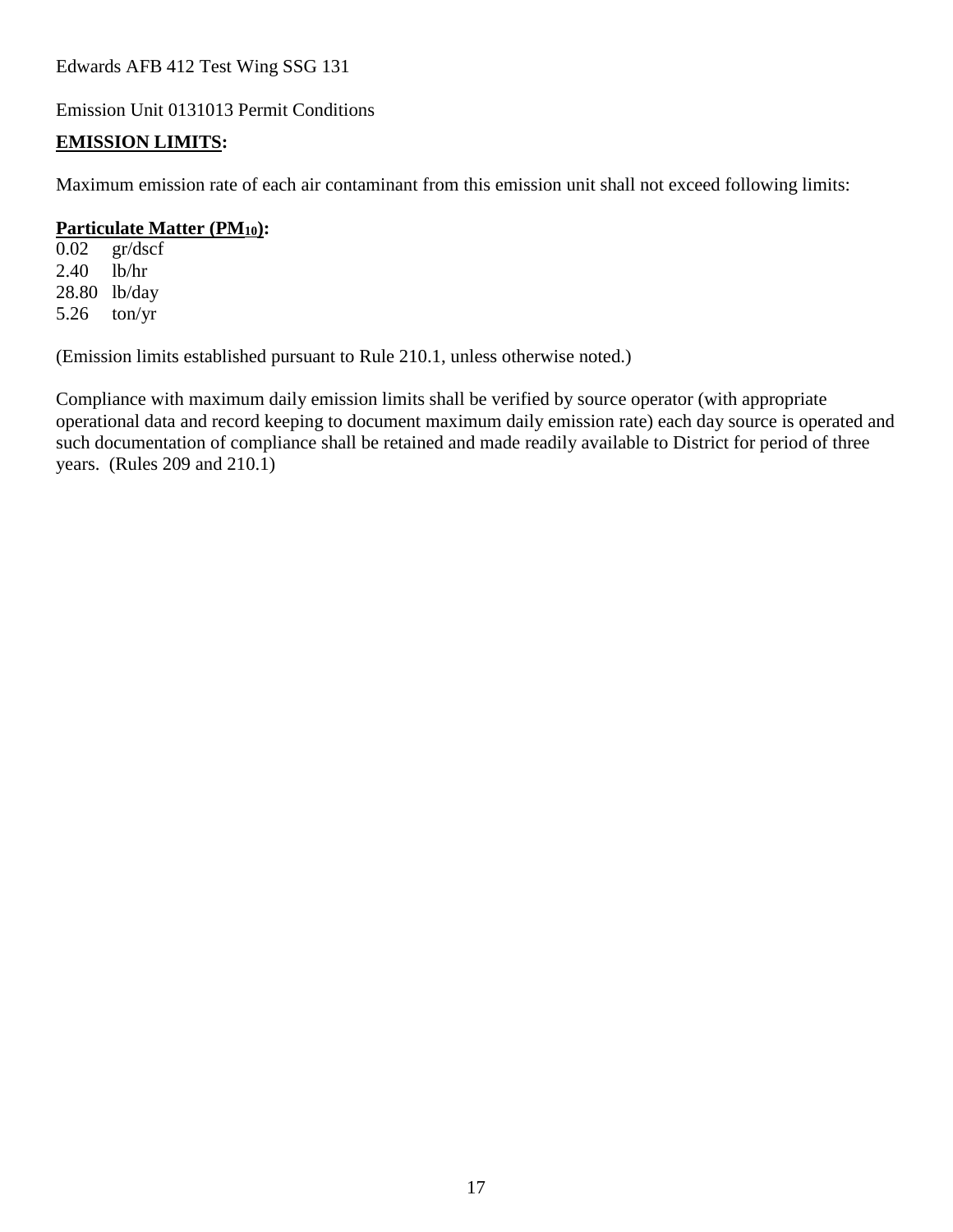Emission Unit 0131015 Permit Conditions

| <b>Facility</b><br><b>Number</b> | <b>Emissions</b><br>Unit | <b>Description of Source</b>               |
|----------------------------------|--------------------------|--------------------------------------------|
| 9002                             | 0131015                  | <b>Open Burn/Open Detonation Operation</b> |

#### **Emission Unit Equipment Description/Permit Conditions**

#### **Federally Enforceable Conditions**

**EQUIPMENT DESCRIPTION:** PIRA Open Burn/Open Detonation (OB/OD) Operation, including following equipment:

- A. Open burn kettle (8 ft. x 8 ft. x 4 ft.) with drip safety pan, steel grate, and cover; and
- B. Open burn pan (15 ft. x 15 ft. x 2 ft. deep) supported by steel legs on concrete pad for structural support with removable steel cover.

## **OPERATIONAL CONDITIONS:**

- 1. Open burn/open detonation (OB/OD) operation to treat unwanted materials may not be conducted without prior approval from Control Officer through approval of OB/OD burn plan. Burn plan approval shall not be valid for more than one year, but may be renewed annually by Control Officer. (Rule 416)
- 2. Open burning/open detonation shall not be conducted on "no burn" days as specified by CARB or when such burning is prohibited by Control Officer for public health reasons. (Rule 416)
	- a. Before OB/OD operation takes place, a plan shall be submitted by Base Commanding Officer or by his designated representative to Control Officer and any other designated agencies having jurisdiction over proposed OB/OD operations. This plan shall:
		- 1.) Specify methods to be used to achieve detonation or combustion.
		- 2.) Limit category and amount of waste propellants, explosives, munitions, and pyrotechnics to be disposed of each year to amount with projected lifetime toxic cancer risk less than one-in-one million and limit daily disposal amounts to that level not causing impact above acute toxic thresholds. Toxic risks shall be demonstrated with modeling approved by Control Officer.
		- 3.) Limit open burn/open detonation operations or provide for mitigation when meteorological conditions could cause emissions to result in or contribute to exceedance of any state or federal ambient air quality standard or cause public nuisance.
		- 4.) Require waste propellants, explosives, munitions, and pyrotechnics (PEMP) treated to be free of non-PEMP materials, except for those materials necessary to safely store, handle, or treat PEMP or intimately-related materials also requiring treatment.
		- 5.) Require waste propellants, explosives, munitions, and pyrotechnics to be in condition facilitating combustion, assuring safe operation, and minimizing amount of emissions emitted during treatment.
		- 6.) Include following information:
			- a. Location of proposed treatment operation;
			- b. Category and amount of waste propellants, explosives, munitions, and pyrotechnics to be treated;
			- c. Directions and distances to nearby receptor areas;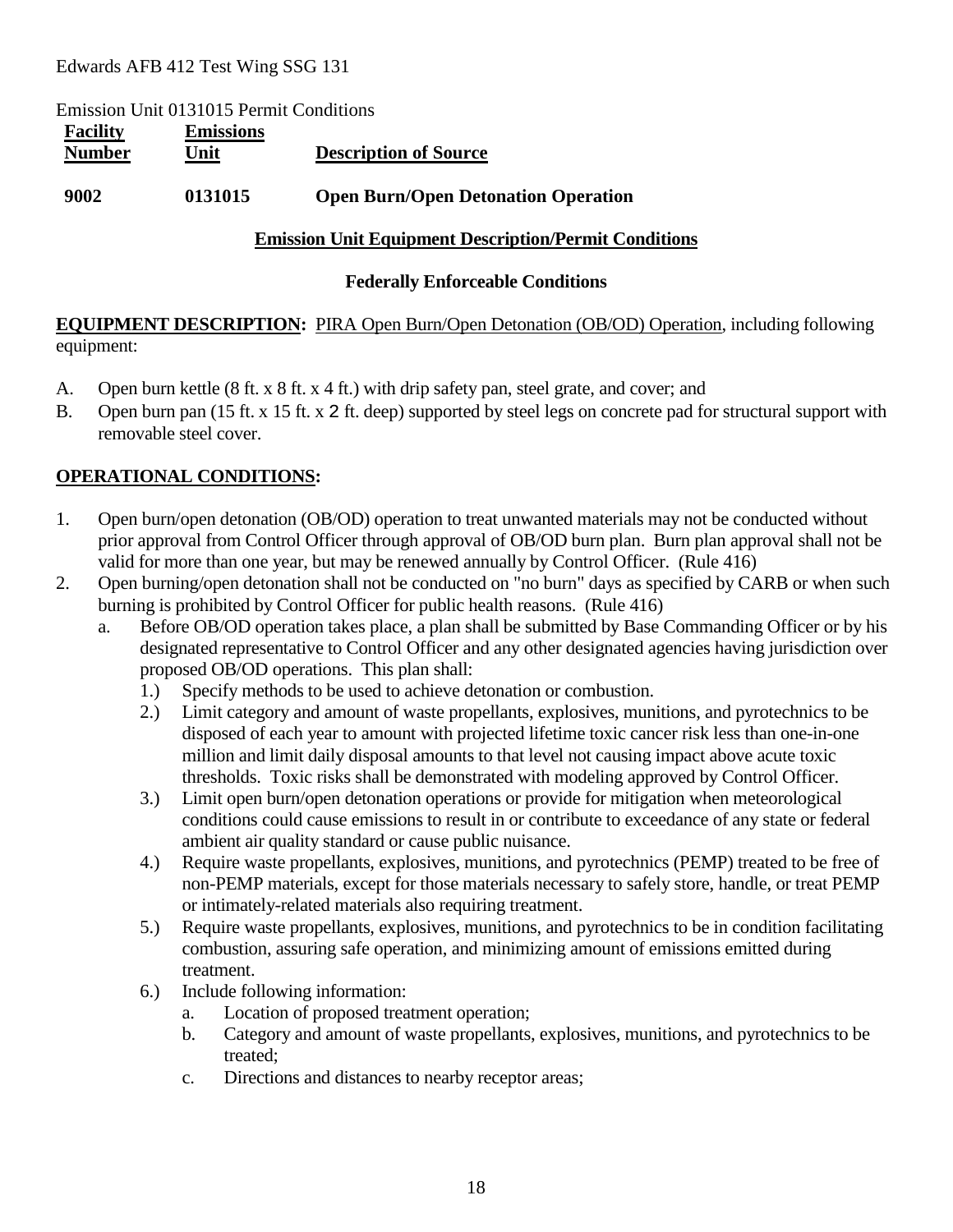Emission Unit 0131015 Permit Conditions

- d. Air quality impact analysis showing expected impacts with respect to state and federal ambient air quality standards;
- e. Risk assessment for acute and chronic health effects;
- f. Meteorological criteria developed for the project;
- g. Projected schedule or frequency of OB/OD events;
- h. Specifications for monitoring and recording of critical project parameters; and
- i. Specifications for reporting and disseminating project information.
- 7.) Material to be treated shall be limited to PEMP generated from operations at federal facility where OB/OD operation is to take place.
- 8.) Open burn/open detonation operations shall be allowed on normal business days for District, or on such other days as District may approve.
- 9.) All open burn/open detonation operations shall conform to applicable jurisdictional fire codes.
- 10.) Open burn/open detonation operations shall not be initiated if emissions may drift into populated area or create public nuisance.
- 3. Total amount of material treated in any one day may be limited by District, taking into consideration potential for creation of threat to public health. (Rule 416)
- 4. Records shall be maintained for type and amount of PEMP for each open burn/open detonation operation and shall be submitted to District no more than 60 days prior to end of burn plan approval period. Records shall be maintained for five years. (Rule 416)
- 5. District staff shall be permitted, when accompanied by appropriate personnel: (Rule 416)
	- a. To enter premises where OB/OD site is located or in which any records are required to be kept under requirements of burn plan.
	- b. To inspect any equipment, operation, or method required by burn plan. The District shall also have authority to require collection and analysis of emission samples from source.
- 6. Summary of data required to determine compliance with applicable provisions of Rule 416 shall be submitted to, and as prescribed by, Control Officer. (Rule 416)

## **NOTE:**

All conditions are from District Rule 416, Section V (Treatment of Federal Facility Materials).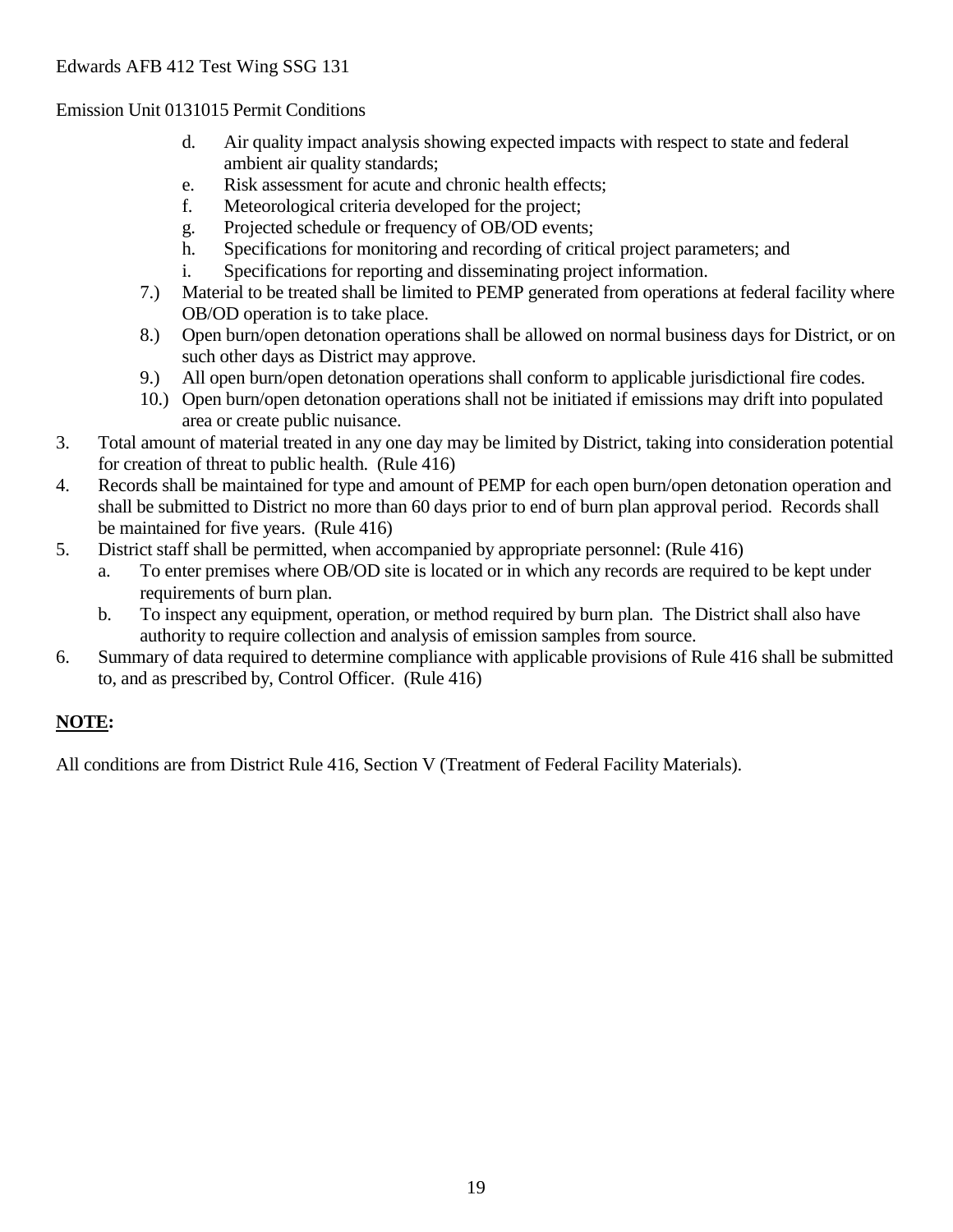Emission Unit 0131017 Permit Conditions

| <b>Facility</b><br><b>Number</b> | <b>Emissions</b><br>Unit | <b>Description of Source</b> |
|----------------------------------|--------------------------|------------------------------|
| 9002                             | 0131017                  | <b>Trommel Screen</b>        |

#### **Emission Unit Equipment Description/Permit Conditions**

#### **Federally Enforceable Conditions**

#### **EQUIPMENT DESCRIPTION:** Trommel Screen, including following equipment:

- A. Power screen (trommel);
- B. Conveyor;
- C. 49 bhp diesel piston engine (exempt); and
- D. 25 hp gasoline piston engine to power conveyor (exempt).

#### **OPERATIONAL CONDITIONS:**

- 1. Visible emissions shall be less than 20% opacity or Ringelmann No. 1 except for not more than three minutes in any one hour. (Rule 401)
- 2. Exhaust gas particulate matter concentration shall be no more than 0.1 gr/scf . (Rule 404.1)
- 3. Sulfur compounds emissions shall be no more than  $0.2\%$  (2,000 ppmv) calculated as sulfur dioxide (SO<sub>2</sub>). (Rule 407)
- 4. No emission resulting from use of this equipment shall cause injury, detriment, nuisance, annoyance to or endanger comfort, repose, health, or safety of any considerable number of persons or public.

(Rule 419 and CH&SC, Sec 41700)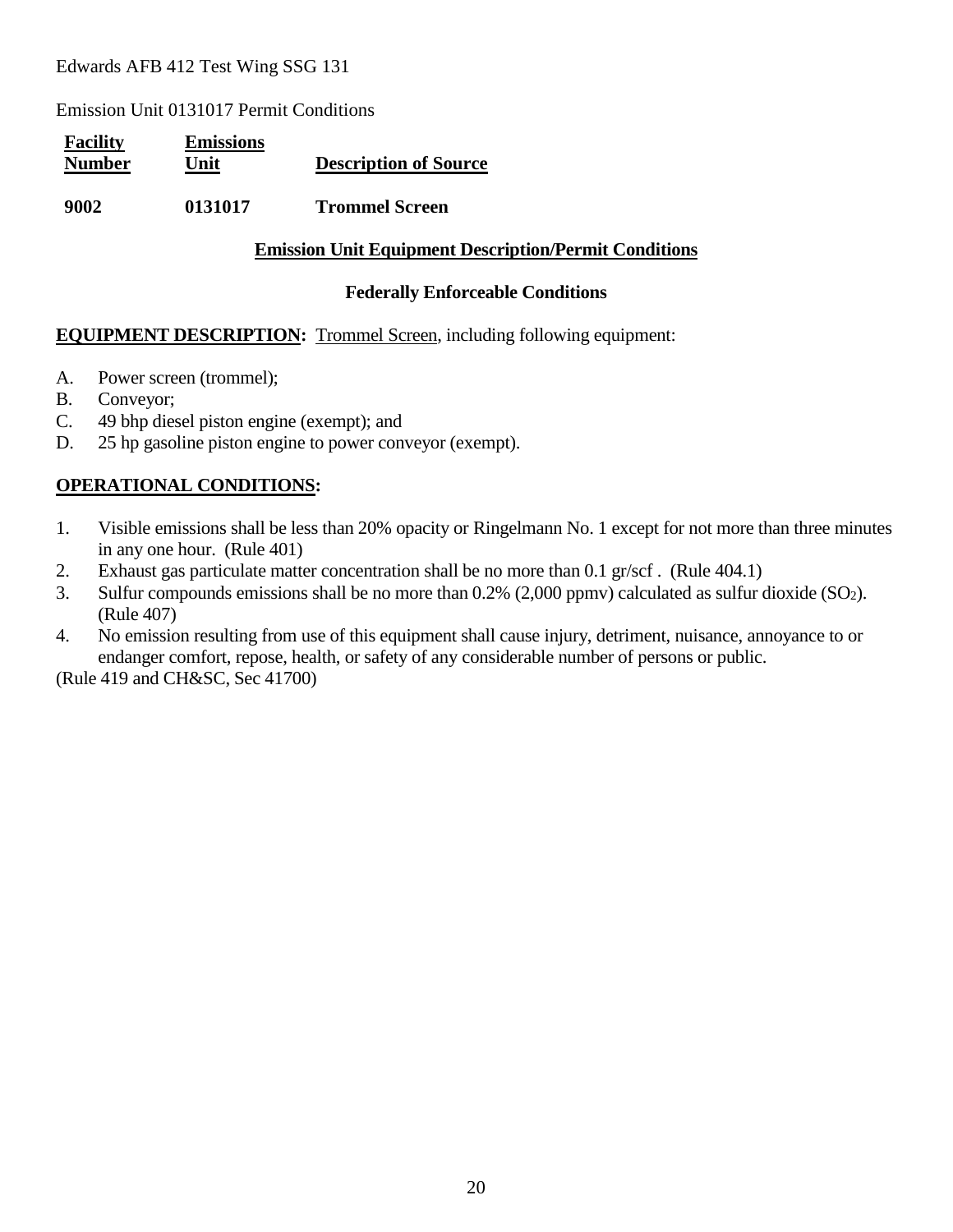Emission Unit 0131019 Permit Conditions

| <b>Facility</b><br><b>Number</b> | <b>Emissions</b><br>Unit | <b>Description of Source</b>                 |
|----------------------------------|--------------------------|----------------------------------------------|
| 9002                             | 0131019                  | <b>Municipal Class III Sanitary Landfill</b> |

### **Emission Unit Equipment Description/Permit Conditions**

#### **Federally Enforceable Conditions**

## **EQUIPMENT DESCRIPTION:** Municipal Class III Sanitary Landfill, including following equipment:

- A. Landfill cells;
- B. Access roads;
- C. Borrow pits and/or dirt stockpiles; and
- D. Earth moving equipment (permit exempt).

## **OPERATIONAL CONDITIONS:**

- 1. Visible emissions shall be less than 20% opacity except for: 1) not more than three minutes in any one hour, and 2) during periods when reasonably available control measures cannot be employed, or are employed, but are not effective. (Rules 209, 401, and 419)
- 2. No emission shall cause injury, detriment, nuisance, annoyance to or endanger comfort, repose, health, or safety of any persons or have natural tendency to cause injury or damage to business or property. (CH&SC, Sec 41700)
- 3. Facility shall not receive friable asbestos. (Rule 423 and 40 CFR 61, Subpart M)
- 4. Landfill cover material shall only be material approved by Kern County Environmental Health Services. (Rule 209)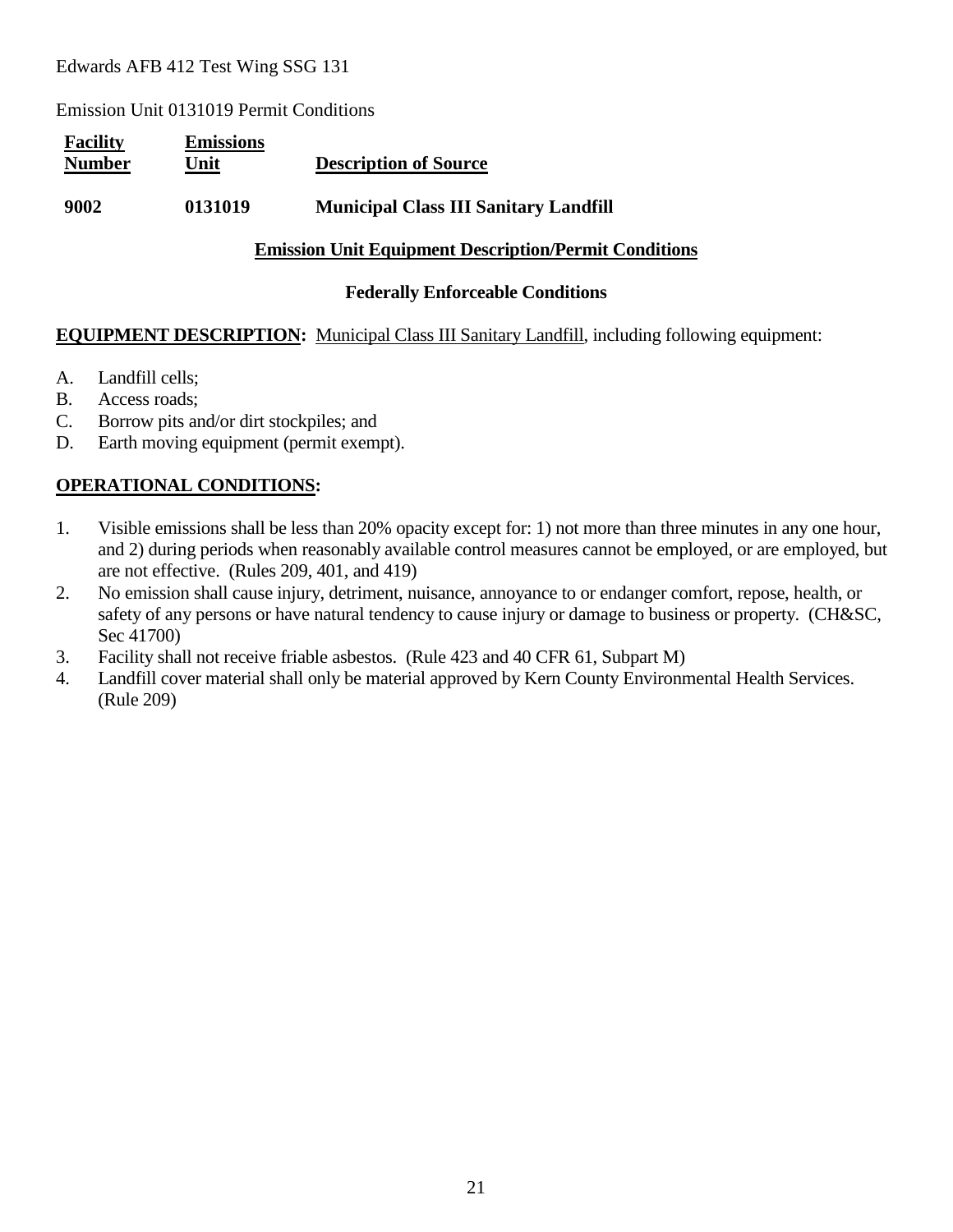## **FEDERAL REGULATIONS 40 CFR 60 SUBPART A General Provisions**

## **Applicable provisions of 40 CFR 60 Subpart A shall apply.**

### **[40 FR 53346, Nov. 17, 1975, as amended at 55 FR 51382, Dec. 13, 1990; 59 FR 12427, Mar. 16, 1994; 62 FR 52641, Oct. 8, 1997]**

#### **Applicability**

| §60.1(a)    | Except as provided in subparts B and C, the provisions of this part apply to the owner or operator of any<br>stationary source which contains an affected facility, the construction or modification of which is commenced<br>after the date of publication in this part of any standard (or, if earlier, the date of publication of any proposed<br>standard) applicable to that facility.                                                                                                                                                    |
|-------------|------------------------------------------------------------------------------------------------------------------------------------------------------------------------------------------------------------------------------------------------------------------------------------------------------------------------------------------------------------------------------------------------------------------------------------------------------------------------------------------------------------------------------------------------|
| §60.1(b)    | Any new or revised standard of performance promulgated pursuant to section 111(b) of the Act shall apply<br>to the owner or operator of any stationary source which contains an affected facility, the construction or<br>modification of which is commenced after the date of publication in this part of such new or revised standard<br>(or, if earlier, the date of publication of any proposed standard) applicable to that facility.                                                                                                     |
| §60.1(c)    | In addition to complying with the provisions of this part, the owner or operator of an affected facility may<br>be required to obtain an operating permit issued to stationary sources by an authorized State air pollution<br>control agency or by the Administrator of the U.S. Environmental Protection Agency (EPA) pursuant to Title V<br>of the Clean Air Act (Act) as amended November 15, 1990 (42 U.S.C. 7661). For more information about<br>obtaining an operating permit see part 70 of this chapter.                              |
| §60.1(a)(2) | Except for compliance with 40 CFR $60.49b(u)$ , the site shall have the option of either complying directly<br>with the requirements of this part, or reducing the site-wide emissions caps in accordance with the procedures<br>set forth in a permit issued pursuant to 40 CFR 52.2454. If the site chooses the option of reducing the site-wide<br>emissions caps in accordance with the procedures set forth in such permit, the requirements of such permit shall<br>apply in lieu of the otherwise applicable requirements of this part. |
| §60.1(a)(3) | Notwithstanding the provisions of paragraph (d)(2) of this section, for any provisions of this part except for<br>Subpart Kb, the owner/operator of the site shall comply with the applicable provisions of this part if the<br>Administrator determines that compliance with the provisions of this part is necessary for achieving the<br>objectives of the regulation and the Administrator notifies the site in accordance with the provisions of the<br>permit issued pursuant to 40 CFR 52.2454.                                         |

*Remainder of Page Intentionally Left Blank*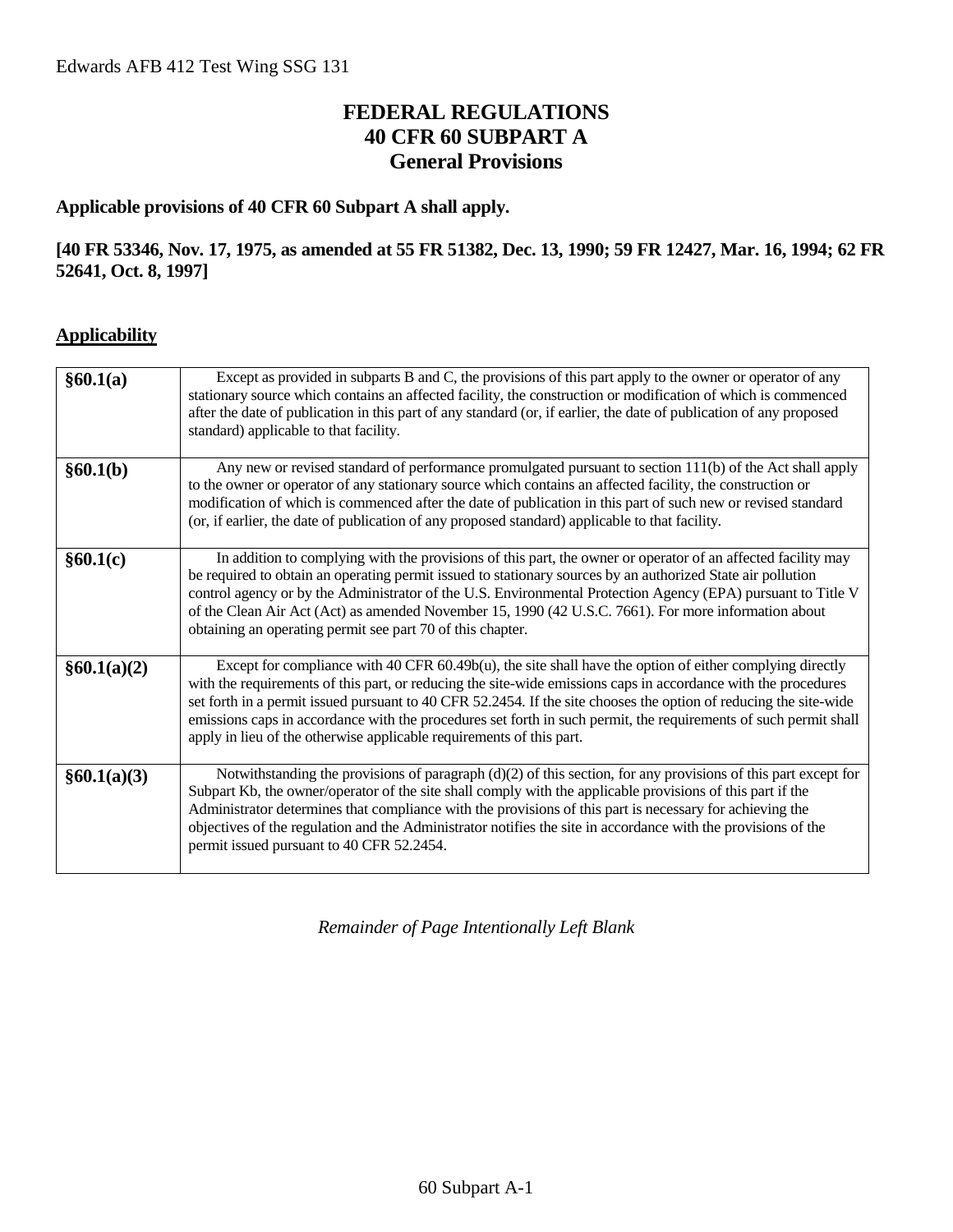## **FEDERAL REGULATIONS 40 CFR 60 SUBPART Cc Emission Guidelines and Compliance Times for Municipal Solid Waste Landfills**

#### **Applicable provisions of 40 CFR 60 Subpart Cc shall apply.**

#### **[61 FR 9919, Mar. 12, 1996, as amended at 63 FR 32750, June 16, 1998, 64 FR 9261, Feb. 24, 1999]**

#### **Designated Facilities**

| §60.32c | (a) The designated facility to which the guidelines apply is each existing MSW landfill for which<br>construction, reconstruction or modification was commenced before May 30, 1991.                                                                                                                                                                                                                                                                                                                                                                                                                                                                                                                                                                                                                                                                                                                                                                                                                                                                                                        |
|---------|---------------------------------------------------------------------------------------------------------------------------------------------------------------------------------------------------------------------------------------------------------------------------------------------------------------------------------------------------------------------------------------------------------------------------------------------------------------------------------------------------------------------------------------------------------------------------------------------------------------------------------------------------------------------------------------------------------------------------------------------------------------------------------------------------------------------------------------------------------------------------------------------------------------------------------------------------------------------------------------------------------------------------------------------------------------------------------------------|
|         | (b) Physical or operational changes made to an existing MSW landfill solely to comply with an emission<br>guideline are not considered a modification or reconstruction and would not subject an existing MSW landfill<br>to the requirements of subpart WWW [see §60.750 of subpart WWW].                                                                                                                                                                                                                                                                                                                                                                                                                                                                                                                                                                                                                                                                                                                                                                                                  |
|         | (c) For purposes of obtaining an operating permit under title V of the Act, the owner or operator of a MSW<br>landfill subject to this subpart with a design capacity less than 2.5 million megagrams or 2.5 million cubic<br>meters is not subject to the requirement to obtain an operating permit for the landfill under part 70 or 71 of this<br>chapter, unless the landfill is otherwise subject to either part 70 or 71. For purposes of submitting a timely<br>application for an operating permit under part 70 or 71, the owner or operator of a MSW landfill subject to this<br>subpart with a design capacity greater than or equal to 2.5 million megagrams and 2.5 million cubic meters on<br>the effective date of EPA approval of the State's program under section 111(d) of the Act, and not otherwise<br>subject to either part 70 or 71, becomes subject to the requirements of $\S$ $0.5(a)(1)(i)$ or $71.5(a)(1)(i)$ of this<br>chapter 90 days after the effective date of such 111(d) program approval, even if the design capacity report is<br>submitted earlier. |
|         | (d) When a MSW landfill subject to this subpart is closed, the owner or operator is no longer subject to the<br>requirement to maintain an operating permit under part 70 or 71 of this chapter for the landfill if the landfill is<br>not otherwise subject to the requirements of either part 70 or 71 and if either of the following conditions are<br>met.                                                                                                                                                                                                                                                                                                                                                                                                                                                                                                                                                                                                                                                                                                                              |
|         | (1) The landfill was never subject to the requirement for a control system under $§60.33c(c)$ of this subpart;<br><b>or</b><br>(2) The owner or operator meets the conditions for control system removal specified in $\S 60.752(b)(2)(v)$ of<br>subpart WWW.                                                                                                                                                                                                                                                                                                                                                                                                                                                                                                                                                                                                                                                                                                                                                                                                                               |

#### **Emission Guidelines**

| §60.33c | (a) For approval, a State plan shall include control of MSW landfill emissions at each MSW landfill<br>meeting the following three conditions:                                                                                                                                                                                                       |
|---------|------------------------------------------------------------------------------------------------------------------------------------------------------------------------------------------------------------------------------------------------------------------------------------------------------------------------------------------------------|
|         | (1) The landfill has accepted waste at any time since November 8, 1987, or has additional design capacity<br>available for future waste deposition;                                                                                                                                                                                                  |
|         | (2) The landfill has a design capacity greater than or equal to 2.5 million megagrams and 2.5 million cubic<br>meters. The landfill may calculate design capacity in either megagrams or cubic meters for comparison with<br>the exemption values. Any density conversions shall be documented and submitted with the design capacity<br>report; and |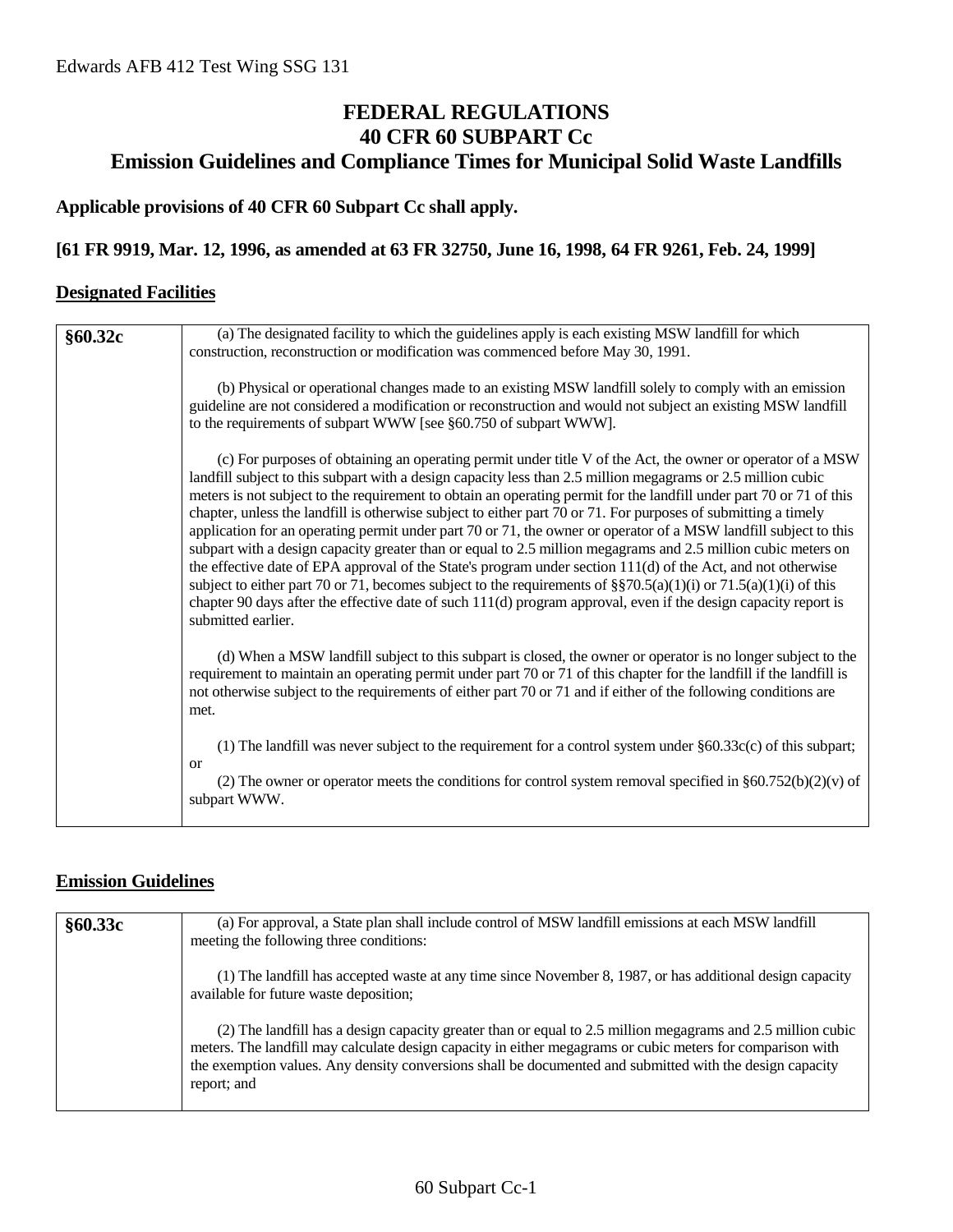| §60.33c                            | (3) The landfill has a nonmethane organic compound emission rate of 50 megagrams per year or more.                                                                                                                                                                                                                                                                                                                                                                                                                                                                                                                                                                                                                                                          |
|------------------------------------|-------------------------------------------------------------------------------------------------------------------------------------------------------------------------------------------------------------------------------------------------------------------------------------------------------------------------------------------------------------------------------------------------------------------------------------------------------------------------------------------------------------------------------------------------------------------------------------------------------------------------------------------------------------------------------------------------------------------------------------------------------------|
|                                    | (b) For approval, a State plan shall include the installation of a collection and control system meeting the<br>conditions provided in $\S 60.752(b)(2)(ii)$ of this part at each MSW landfill meeting the conditions in paragraph<br>(a) of this section. The State plan shall include a process for State review and approval of the site-specific<br>design plans for the gas collection and control system(s).                                                                                                                                                                                                                                                                                                                                          |
|                                    | (c) For approval, a State plan shall include provisions for the control of collected MSW landfill emissions<br>through the use of control devices meeting the requirements of paragraph $(c)(1)$ , $(2)$ , or $(3)$ of this section,<br>except as provided in §60.24.                                                                                                                                                                                                                                                                                                                                                                                                                                                                                       |
|                                    | $(1)$ An open flare designed and operated in accordance with the parameters established in §60.18; or<br>(2) A control system designed and operated to reduce NMOC by 98 weight percent; or<br>(3) An enclosed combustor designed and operated to reduce the outlet NMOC concentration to 20 parts<br>per million as hexane by volume, dry basis at 3 percent oxygen, or less.                                                                                                                                                                                                                                                                                                                                                                              |
|                                    | (d) For approval, a State plan shall require each owner or operator of an MSW landfill having a design<br>capacity less than 2.5 million megagrams by mass or 2.5 million cubic meters by volume to submit an initial<br>design capacity report to the Administrator as provided in $\S60.757(a)(2)$ of subpart WWW by the date<br>specified in §60.35c of this subpart. The landfill may calculate design capacity in either megagrams or cubic<br>meters for comparison with the exemption values. Any density conversions shall be documented and submitted<br>with the report. Submittal of the initial design capacity report shall fulfill the requirements of this subpart<br>except as provided in paragraph $(d)(1)$ and $(d)(2)$ of this section. |
|                                    | (1) The owner or operator shall submit an amended design capacity report as provided in $\S 60.757(a)(3)$ of<br>subpart WWW. [Guidance: Note that if the design capacity increase is the result of a modification, as defined<br>in §60.751 of subpart WWW, that was commenced on or after May 30, 1991, the landfill will become subject<br>to subpart WWW instead of this subpart. If the design capacity increase is the result of a change in operating<br>practices, density, or some other change that is not a modification, the landfill remains subject to this subpart.]                                                                                                                                                                          |
|                                    | (2) When an increase in the maximum design capacity of a landfill with an initial design capacity less than<br>2.5 million megagrams or 2.5 million cubic meters results in a revised maximum design capacity equal to or<br>greater than 2.5 million megagrams and 2.5 million cubic meters, the owner or operator shall comply with<br>paragraph (e) of this section.                                                                                                                                                                                                                                                                                                                                                                                     |
|                                    | (e) For approval, a State plan shall require each owner or operator of an MSW landfill having a design<br>capacity equal to or greater than 2.5 million megagrams and 2.5 million cubic meters to either install a<br>collection and control system as provided in paragraph (b) of this section and $\S60.752(b)(2)$ of subpart WWW<br>or calculate an initial NMOC emission rate for the landfill using the procedures specified in §60.34c of this<br>subpart and §60.754 of subpart WWW. The NMOC emission rate shall be recalculated annually, except as<br>provided in $§60.757(b)(1)(ii)$ of subpart WWW.                                                                                                                                            |
|                                    | (1) If the calculated NMOC emission rate is less than 50 megagrams per year, the owner or operator shall:                                                                                                                                                                                                                                                                                                                                                                                                                                                                                                                                                                                                                                                   |
|                                    | (i) Submit an annual emission report, except as provided for in $\S60.757(b)(1)(ii)$ ; and<br>(ii) Recalculate the NMOC emission rate annually using the procedures specified in $\S 60.754(a)(1)$ of<br>subpart WWW until such time as the calculated NMOC emission rate is equal to or greater than 50 megagrams<br>per year, or the landfill is closed.                                                                                                                                                                                                                                                                                                                                                                                                  |
|                                    | $(2)(i)$ If the NMOC emission rate, upon initial calculation or annual recalculation required in paragraph<br>$(e)(1)(ii)$ of this section, is equal to or greater than 50 megagrams per year, the owner or operator shall install a<br>collection and control system as provided in paragraph (b) of this section and §60.752(b)(2) of subpart WWW.<br>(ii) If the landfill is permanently closed, a closure notification shall be submitted to the Administrator as<br>provided in §60.35c of this subpart and §60.757(d) of subpart WWW.                                                                                                                                                                                                                 |
| <b>Test methods and procedures</b> |                                                                                                                                                                                                                                                                                                                                                                                                                                                                                                                                                                                                                                                                                                                                                             |

**§60.34c** For approval, a State plan shall include provisions for: the calculation of the landfill NMOC emission rate listed in § 60.754, as applicable, to determine whether the landfill meets the condition in § 60.33c(a)(3); the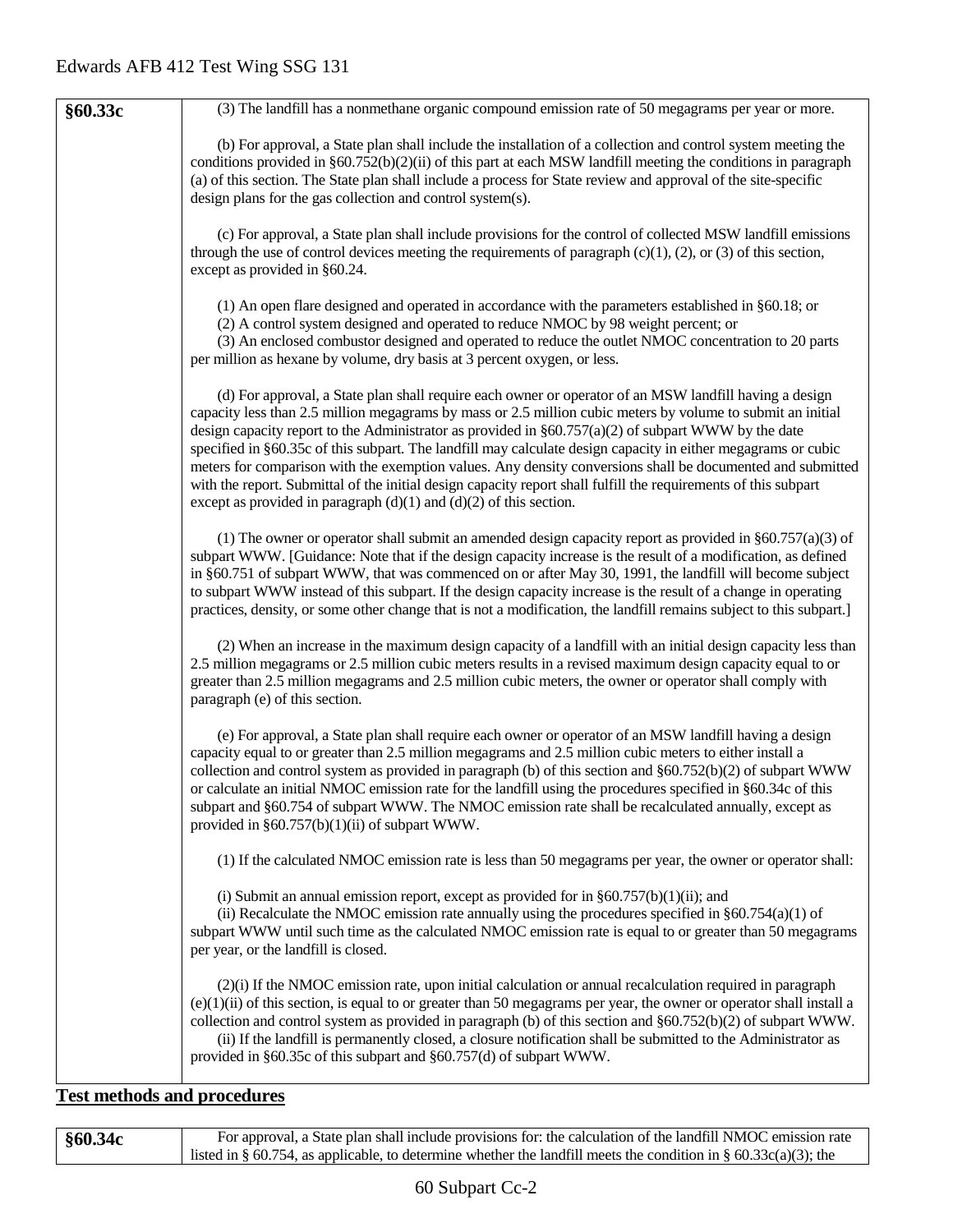| operational standards in § 60.753; the compliance provisions in § 60.755; and the monitoring provisions in § |
|--------------------------------------------------------------------------------------------------------------|
| 60.756.                                                                                                      |
|                                                                                                              |

## **Reporting and Recordkeeping Guidelines**

| §60.35c | For approval, a State plan shall include the record keeping and reporting provisions listed in §§ 60.757 and<br>60.758, as applicable, except as provided under $\S$ 60.24.                                                                                                                                                                     |
|---------|-------------------------------------------------------------------------------------------------------------------------------------------------------------------------------------------------------------------------------------------------------------------------------------------------------------------------------------------------|
|         | (a) For existing MSW landfills subject to this subpart the initial design capacity report shall be submitted<br>no later than 90 days after the effective date of EPA approval of the State's plan under section 111(d) of the<br>Act.                                                                                                          |
|         | (b) For existing MSW landfills covered by this subpart with a design capacity equal to or greater than 2.5<br>million megagrams and 2.5 million cubic meters, the initial NMOC emission rate report shall be submitted no<br>later than 90 days after the effective date of EPA approval of the State's plan under section $111(d)$ of the Act. |

## **Compliance times**

| §60.36c | (a) Except as provided for under paragraph (b) of this section, planning, awarding of contracts, and<br>installation of MSW landfill air emission collection and control equipment capable of meeting the emission<br>guidelines established under § 60.33c shall be accomplished within 30 months after the date the initial NMOC<br>emission rate report shows NMOC emissions equal or exceed 50 megagrams per year.                                                                                                                                              |
|---------|---------------------------------------------------------------------------------------------------------------------------------------------------------------------------------------------------------------------------------------------------------------------------------------------------------------------------------------------------------------------------------------------------------------------------------------------------------------------------------------------------------------------------------------------------------------------|
|         | (b) For each existing MSW landfill meeting the conditions in § $60.33c(a)(1)$ and § $60.33c(a)(2)$ whose<br>NMOC emission rate is less than 50 megagrams per year on the effective date of the State emission standard,<br>installation of collection and control systems capable of meeting emission guidelines in § 60.33c shall be<br>accomplished within 30 months of the date when the condition in $\S 60.33c(a)(3)$ is met (i.e., the date of the first<br>annual nonmethane organic compounds emission rate which equals or exceeds 50 megagrams per year). |

*Remainder of Page Intentionally Left Blank*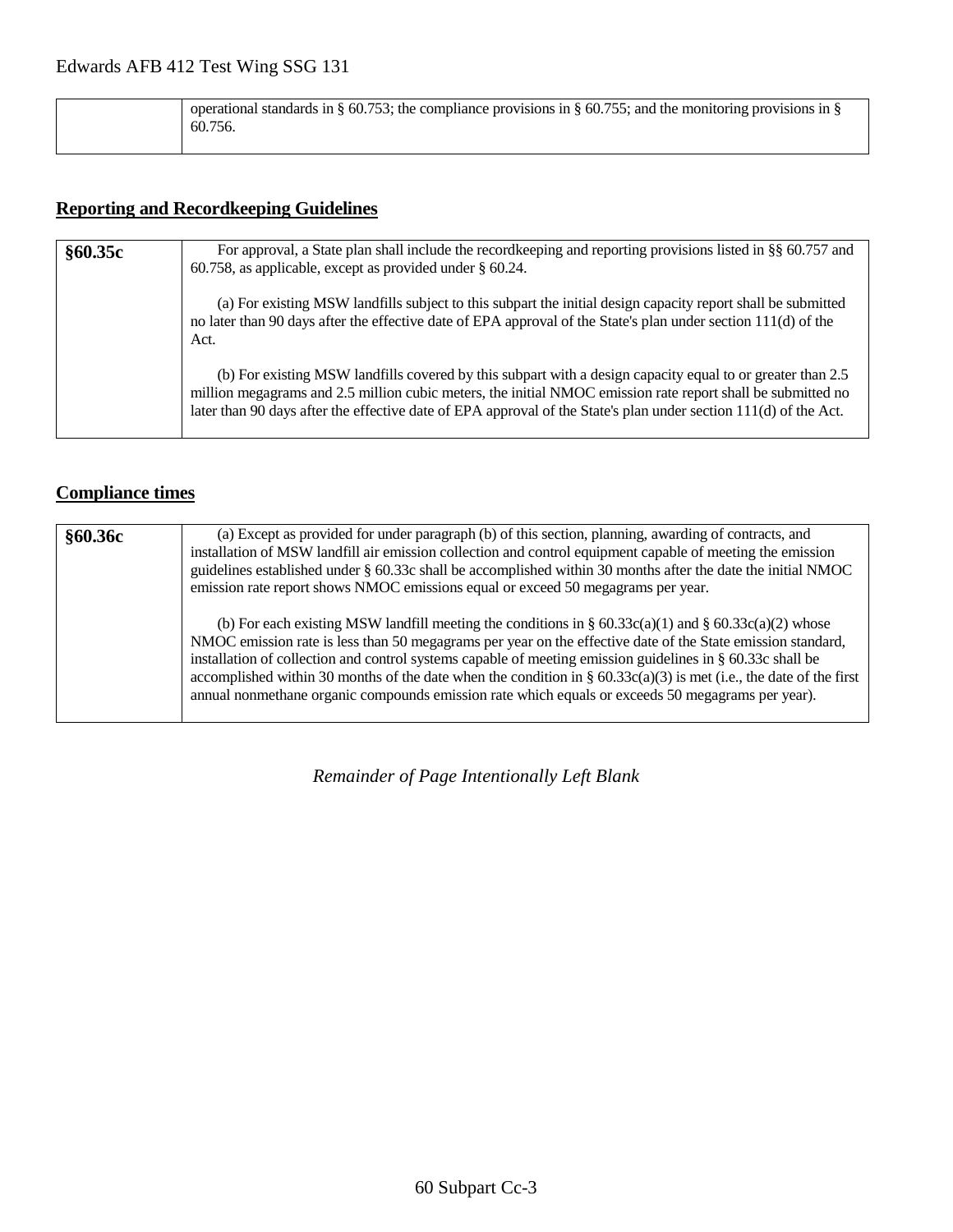## **FEDERAL REGULATIONS 40 CFR 60 SUBPART WWW Standards of Performance for Municipal Solid Waste Landfills**

#### **Applicable provisions of 40 CFR 60 Subpart WWW shall apply.**

#### **[61 FR 9919, Mar. 12, 1996, as amended at 63 FR 32750, June 16, 1998; 85 FR 17260, Mar. 26, 2020]**

## **Applicability, Designation of Affected Facility, and Delegation of Authority**

| §60.750 | (a) The provisions of this subpart apply to each municipal solid waste landfill that commenced<br>construction, reconstruction, or modification on or after May 30, 1991, but before July 18, 2014. |
|---------|-----------------------------------------------------------------------------------------------------------------------------------------------------------------------------------------------------|
|         | (b) The following authorities shall be retained by the Administrator and not transferred to the State:<br>§60.754(a)(5).                                                                            |
|         | (c) Activities required by or conducted pursuant to a CERCLA, RCRA, or State remedial action are not<br>considered construction, reconstruction, or modification for purposes of this subpart.      |
|         | (d) An affected municipal solid waste landfill must continue to comply with this subpart until it:                                                                                                  |
|         | (1) Becomes subject to the more stringent requirements in an approved and effective state or federal plan<br>that implements subpart Cf of this part, or                                            |
|         | (2) Modifies or reconstructs after July 17, 2014, and thus becomes subject to subpart XXX of this part.                                                                                             |

#### **Standards: Air Emissions from Municipal Solid Waste Landfills**

| §60.752 | (a) Each owner or operator of an MSW landfill having a design capacity less than 2.5 million megagrams               |
|---------|----------------------------------------------------------------------------------------------------------------------|
|         | by mass or 2.5 million cubic meters by volume shall submit an initial design capacity report to the                  |
|         | Administrator as provided in § 60.757(a). The landfill may calculate design capacity in either megagrams or          |
|         | cubic meters for comparison with the exemption values. Any density conversions shall be documented and               |
|         | submitted with the report. Submittal of the initial design capacity report shall fulfill the requirements of this    |
|         |                                                                                                                      |
|         | subpart except as provided for in paragraphs $(a)(1)$ and $(a)(2)$ of this section.                                  |
|         |                                                                                                                      |
|         | (1) The owner or operator shall submit to the Administrator an amended design capacity report, as                    |
|         |                                                                                                                      |
|         | provided for in § $60.757(a)(3)$ .                                                                                   |
|         |                                                                                                                      |
|         | (2) When an increase in the maximum design capacity of a landfill exempted from the provisions of $\S$               |
|         | 60.752(b) through 60.759 of this subpart on the basis of the design capacity exemption in paragraph (a) of this      |
|         |                                                                                                                      |
|         | section results in a revised maximum design capacity equal to or greater than 2.5 million megagrams and 2.5          |
|         | million cubic meters, the owner or operator shall comply with the provision of paragraph (b) of this section.        |
|         |                                                                                                                      |
|         | (b) Each owner or operator of an MSW landfill having a design capacity equal to or greater than 2.5                  |
|         |                                                                                                                      |
|         | million megagrams and 2.5 million cubic meters, shall either comply with paragraph $(b)(2)$ of this section or       |
|         | calculate an NMOC emission rate for the landfill using the procedures specified in $\S$ 60.754. The NMOC             |
|         | emission rate shall be recalculated annually, except as provided in $\S 60.757(b)(1)(ii)$ of this subpart. The owner |
|         | or operator of an MSW landfill subject to this subpart with a design capacity greater than or equal to 2.5 million   |
|         |                                                                                                                      |
|         | megagrams and 2.5 million cubic meters is subject to part 70 or 71 permitting requirements.                          |
|         |                                                                                                                      |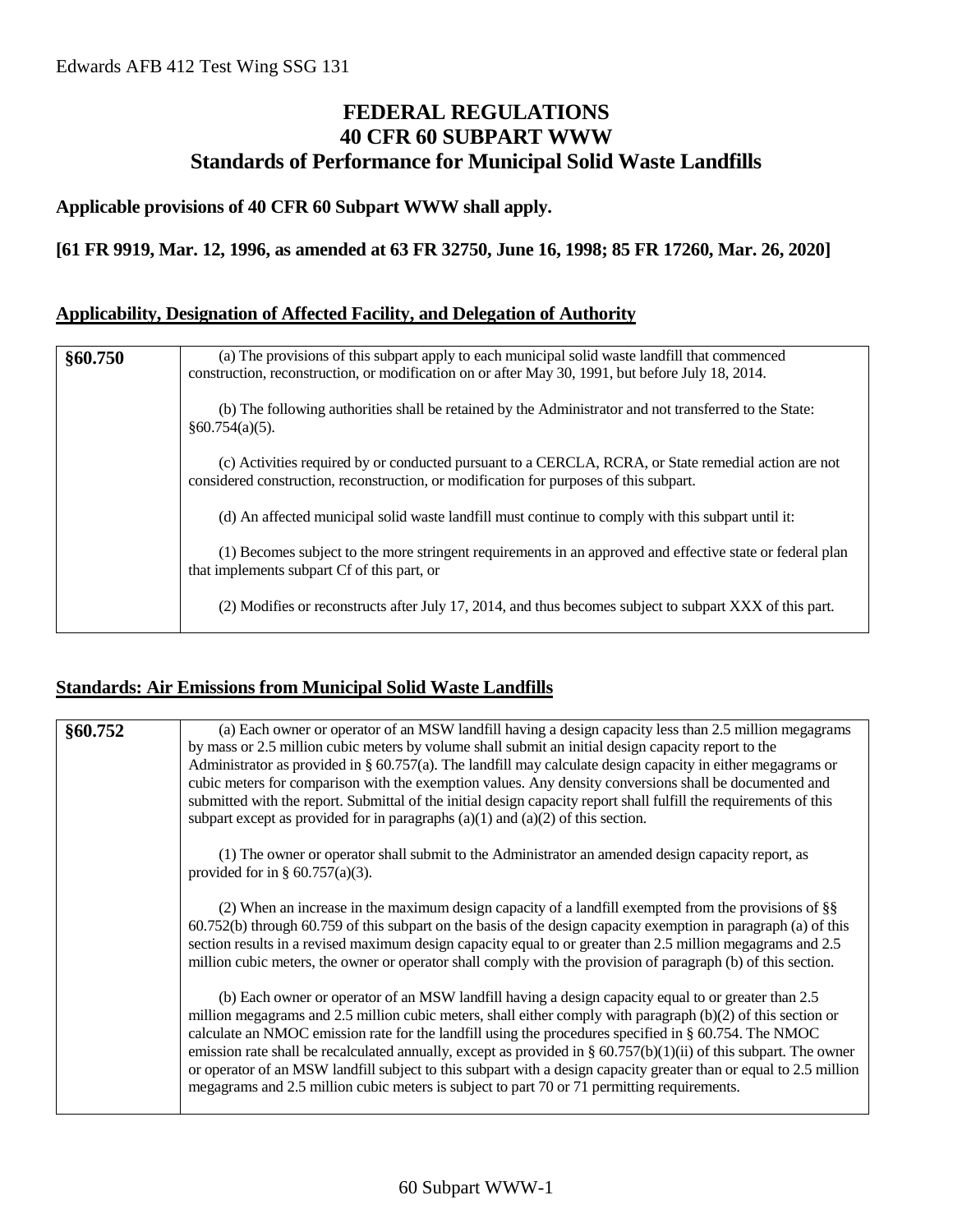| §60.752 | (1) If the calculated NMOC emission rate is less than 50 megagrams per year, the owner or operator<br>shall:                                                                                                                                                                                                                                                                                                                                                                                                                                                                |
|---------|-----------------------------------------------------------------------------------------------------------------------------------------------------------------------------------------------------------------------------------------------------------------------------------------------------------------------------------------------------------------------------------------------------------------------------------------------------------------------------------------------------------------------------------------------------------------------------|
|         |                                                                                                                                                                                                                                                                                                                                                                                                                                                                                                                                                                             |
|         | (i) Submit an annual emission report to the Administrator, except as provided for in $\S 60.757(b)(1)(ii)$ ; and                                                                                                                                                                                                                                                                                                                                                                                                                                                            |
|         | (ii) Recalculate the NMOC emission rate annually using the procedures specified in $\S 60.754(a)(1)$ until<br>such time as the calculated NMOC emission rate is equal to or greater than 50 megagrams per year, or the<br>landfill is closed.                                                                                                                                                                                                                                                                                                                               |
|         | (A) If the NMOC emission rate, upon recalculation required in paragraph $(b)(1)(ii)$ of this section, is equal<br>to or greater than 50 megagrams per year, the owner or operator shall install a collection and control system in<br>compliance with paragraph $(b)(2)$ of this section.                                                                                                                                                                                                                                                                                   |
|         | (B) If the landfill is permanently closed, a closure notification shall be submitted to the Administrator as<br>provided for in §60.757(d).                                                                                                                                                                                                                                                                                                                                                                                                                                 |
|         | (2) If the calculated NMOC emission rate is equal to or greater than 50 megagrams per year, the owner or<br>operator shall:                                                                                                                                                                                                                                                                                                                                                                                                                                                 |
|         | (i) Submit a collection and control system design plan prepared by a professional engineer to the<br>Administrator within 1 year:                                                                                                                                                                                                                                                                                                                                                                                                                                           |
|         | (A) The collection and control system as described in the plan shall meet the design requirements of<br>paragraph $(b)(2)(ii)$ of this section.                                                                                                                                                                                                                                                                                                                                                                                                                             |
|         | (B) The collection and control system design plan shall include any alternatives to the operational<br>standards, test methods, procedures, compliance measures, monitoring, recordkeeping or reporting provisions<br>of §§60.753 through 60.758 proposed by the owner or operator.                                                                                                                                                                                                                                                                                         |
|         | (C) The collection and control system design plan shall either conform with specifications for active<br>collection systems in §60.759 or include a demonstration to the Administrator's satisfaction of the sufficiency<br>of the alternative provisions to §60.759.                                                                                                                                                                                                                                                                                                       |
|         | (D) The Administrator shall review the information submitted under paragraphs $(b)(2)(i)$ (A),(B) and (C)<br>of this section and either approve it, disapprove it, or request that additional information be submitted. Because<br>of the many site-specific factors involved with landfill gas system design, alternative systems may be<br>necessary. A wide variety of system designs are possible, such as vertical wells, combination horizontal and<br>vertical collection systems, or horizontal trenches only, leachate collection components, and passive systems. |
|         | (ii) Install a collection and control system that captures the gas generated within the landfill as required by<br>paragraphs $(b)(2)(ii)(A)$ or $(B)$ and $(b)(2)(iii)$ of this section within 30 months after the first annual report in<br>which the emission rate equals or exceeds 50 megagrams per year, unless Tier 2 or Tier 3 sampling<br>demonstrates that the emission rate is less than 50 megagrams per year, as specified in $\S 60.757(c)(1)$ or (2).                                                                                                        |
|         | (A) An active collection system shall:                                                                                                                                                                                                                                                                                                                                                                                                                                                                                                                                      |
|         | (1) Be designed to handle the maximum expected gas flow rate from the entire area of the landfill that<br>warrants control over the intended use period of the gas control or treatment system equipment;                                                                                                                                                                                                                                                                                                                                                                   |
|         | (2) Collect gas from each area, cell, or group of cells in the landfill in which the initial solid waste has been<br>placed for a period of:                                                                                                                                                                                                                                                                                                                                                                                                                                |
|         | $(i)$ 5 years or more if active; or                                                                                                                                                                                                                                                                                                                                                                                                                                                                                                                                         |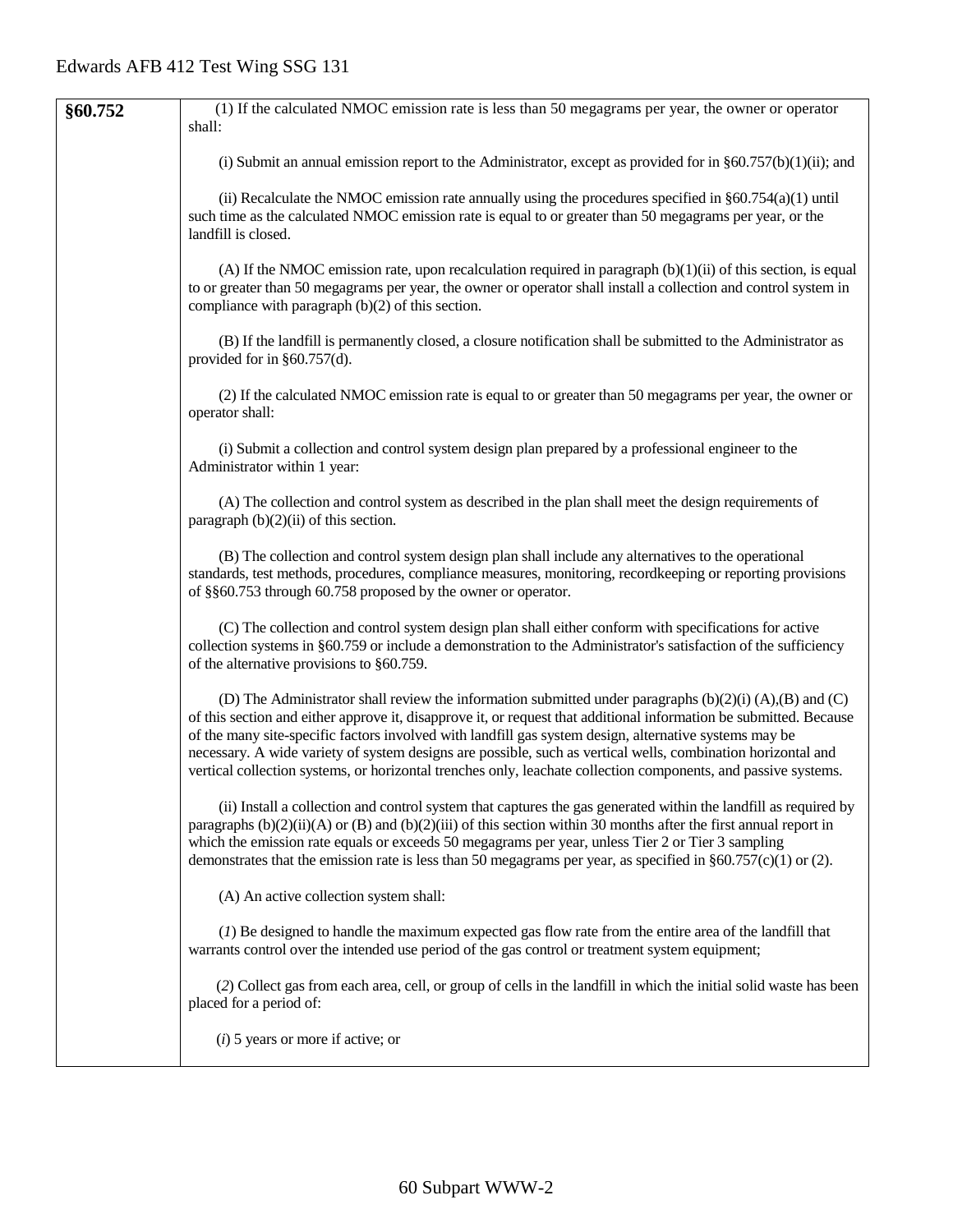| §60.752 | $(ii)$ 2 years or more if closed or at final grade.                                                                                                                                                                                                                                                                                                                                                                                                                                                                                                                                                |
|---------|----------------------------------------------------------------------------------------------------------------------------------------------------------------------------------------------------------------------------------------------------------------------------------------------------------------------------------------------------------------------------------------------------------------------------------------------------------------------------------------------------------------------------------------------------------------------------------------------------|
|         | (3) Collect gas at a sufficient extraction rate;                                                                                                                                                                                                                                                                                                                                                                                                                                                                                                                                                   |
|         | (4) Be designed to minimize off-site migration of subsurface gas.                                                                                                                                                                                                                                                                                                                                                                                                                                                                                                                                  |
|         | (B) A passive collection system shall:                                                                                                                                                                                                                                                                                                                                                                                                                                                                                                                                                             |
|         | (1) Comply with the provisions specified in paragraphs $(b)(2)(ii)(A)(1)$ , (2), and $(2)(ii)(A)(4)$ of this<br>section.                                                                                                                                                                                                                                                                                                                                                                                                                                                                           |
|         | (2) Be installed with liners on the bottom and all sides in all areas in which gas is to be collected. The liners<br>shall be installed as required under §258.40.                                                                                                                                                                                                                                                                                                                                                                                                                                 |
|         | (iii) Route all the collected gas to a control system that complies with the requirements in either paragraph<br>$(b)(2)(iii)$ (A), (B) or (C) of this section.                                                                                                                                                                                                                                                                                                                                                                                                                                    |
|         | (A) An open flare designed and operated in accordance with §60.18 except as noted in §60.754(e);                                                                                                                                                                                                                                                                                                                                                                                                                                                                                                   |
|         | (B) A control system designed and operated to reduce NMOC by 98 weight-percent, or, when an enclosed<br>combustion device is used for control, to either reduce NMOC by 98 weight percent or reduce the outlet<br>NMOC concentration to less than 20 parts per million by volume, dry basis as hexane at 3 percent oxygen. The<br>reduction efficiency or parts per million by volume shall be established by an initial performance test to be<br>completed no later than 180 days after the initial startup of the approved control system using the test methods<br>specified in $§60.754(d)$ . |
|         | (1) If a boiler or process heater is used as the control device, the landfill gas stream shall be introduced into<br>the flame zone.                                                                                                                                                                                                                                                                                                                                                                                                                                                               |
|         | (2) The control device shall be operated within the parameter ranges established during the initial or most<br>recent performance test. The operating parameters to be monitored are specified in §60.756;                                                                                                                                                                                                                                                                                                                                                                                         |
|         | (C) Route the collected gas to a treatment system that processes the collected gas for subsequent sale or<br>use. All emissions from any atmospheric vent from the gas treatment system shall be subject to the<br>requirements of paragraph $(b)(2)(iii)$ (A) or (B) of this section.                                                                                                                                                                                                                                                                                                             |
|         | (iv) Operate the collection and control device installed to comply with this subpart in accordance with the<br>provisions of §§60.753, 60.755 and 60.756.                                                                                                                                                                                                                                                                                                                                                                                                                                          |
|         | (v) The collection and control system may be capped or removed provided that all the conditions of<br>paragraphs $(b)(2)(v)$ (A), (B), and (C) of this section are met:                                                                                                                                                                                                                                                                                                                                                                                                                            |
|         | (A) The landfill shall be a closed landfill as defined in §60.751 of this subpart. A closure report shall be<br>submitted to the Administrator as provided in §60.757(d);                                                                                                                                                                                                                                                                                                                                                                                                                          |
|         | (B) The collection and control system shall have been in operation a minimum of 15 years; and                                                                                                                                                                                                                                                                                                                                                                                                                                                                                                      |
|         | (C) Following the procedures specified in §60.754(b) of this subpart, the calculated NMOC gas produced<br>by the landfill shall be less than 50 megagrams per year on three successive test dates. The test dates shall be no<br>less than 90 days apart, and no more than 180 days apart.                                                                                                                                                                                                                                                                                                         |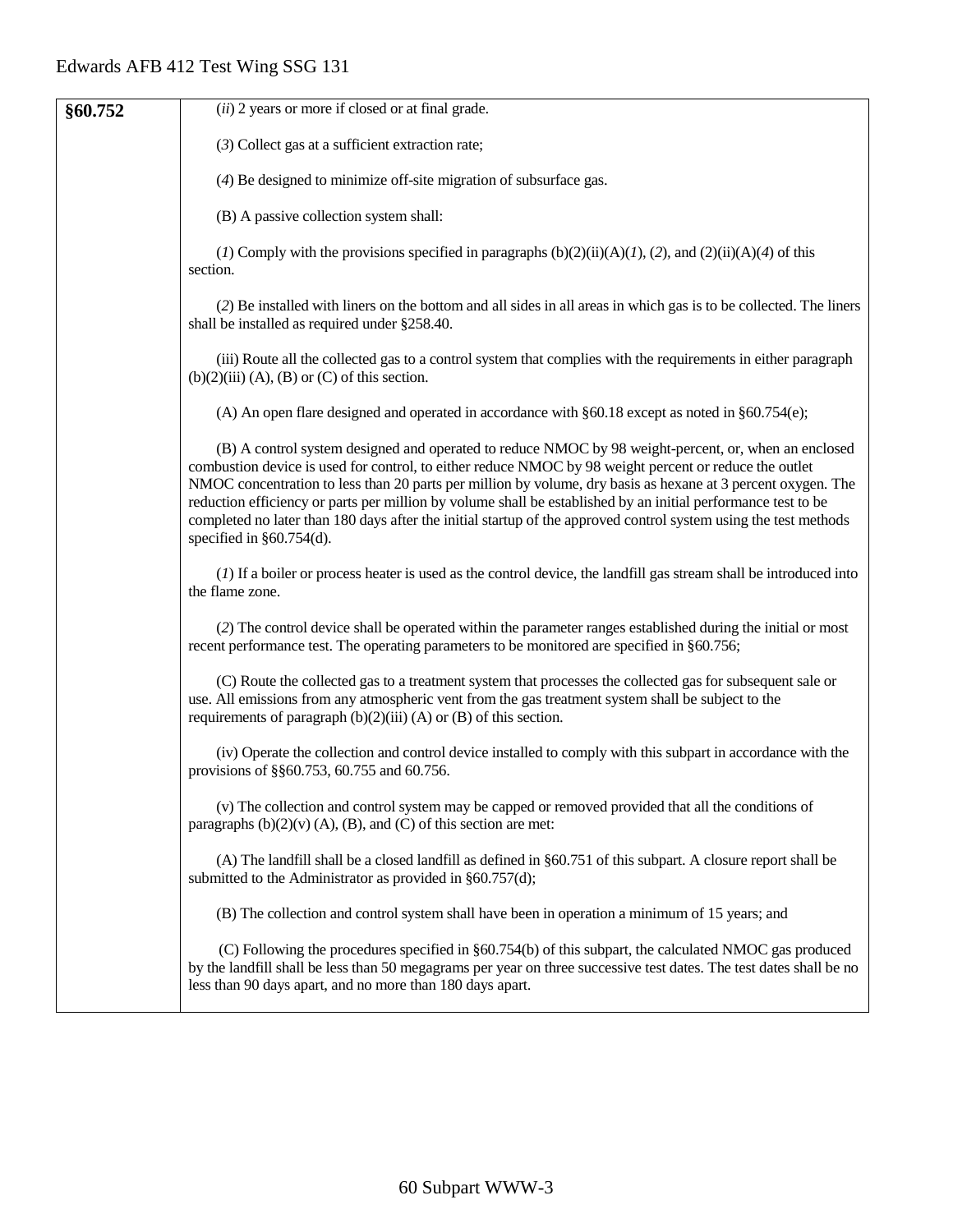| §60.752 | (c) For purposes of obtaining an operating permit under title V of the Act, the owner or operator of a<br>MSW landfill subject to this subpart with a design capacity less than 2.5 million megagrams or 2.5 million<br>cubic meters is not subject to the requirement to obtain an operating permit for the landfill under part 70 or 71<br>of this chapter, unless the landfill is otherwise subject to either part 70 or 71. For purposes of submitting a<br>timely application for an operating permit under part 70 or 71, the owner or operator of a MSW landfill subject<br>to this subpart with a design capacity greater than or equal to 2.5 million megagrams and 2.5 million cubic<br>meters, and not otherwise subject to either part 70 or 71, becomes subject to the requirements of §§70.5(a)(1)(i)<br>or $71.5(a)(1)(i)$ of this chapter, regardless of when the design capacity report is actually submitted, no later than:<br>(1) June 10, 1996 for MSW landfills that commenced construction, modification, or reconstruction on or<br>after May 30, 1991 but before March 12, 1996;<br>(2) Ninety days after the date of commenced construction, modification, or reconstruction for MSW<br>landfills that commence construction, modification, or reconstruction on or after March 12, 1996. |
|---------|---------------------------------------------------------------------------------------------------------------------------------------------------------------------------------------------------------------------------------------------------------------------------------------------------------------------------------------------------------------------------------------------------------------------------------------------------------------------------------------------------------------------------------------------------------------------------------------------------------------------------------------------------------------------------------------------------------------------------------------------------------------------------------------------------------------------------------------------------------------------------------------------------------------------------------------------------------------------------------------------------------------------------------------------------------------------------------------------------------------------------------------------------------------------------------------------------------------------------------------------------------------------------------------------------------------------|
|         | (d) When a MSW landfill subject to this subpart is closed, the owner or operator is no longer subject to the<br>requirement to maintain an operating permit under part 70 or 71 of this chapter for the landfill if the landfill is<br>not otherwise subject to the requirements of either part 70 or 71 and if either of the following conditions are<br>met:                                                                                                                                                                                                                                                                                                                                                                                                                                                                                                                                                                                                                                                                                                                                                                                                                                                                                                                                                      |
|         | (1) The landfill was never subject to the requirement for a control system under paragraph $(b)(2)$ of this<br>section; or                                                                                                                                                                                                                                                                                                                                                                                                                                                                                                                                                                                                                                                                                                                                                                                                                                                                                                                                                                                                                                                                                                                                                                                          |
|         | (2) The owner or operator meets the conditions for control system removal specified in paragraph $(b)(2)(v)$<br>of this section.                                                                                                                                                                                                                                                                                                                                                                                                                                                                                                                                                                                                                                                                                                                                                                                                                                                                                                                                                                                                                                                                                                                                                                                    |

## **Operational Standards: Collection and Control Systems**

| §60.753 | Each owner or operator of an MSW landfill with a gas collection and control system used to comply with<br>the provisions of $\S60.752(b)(2)(ii)$ of this subpart shall:                                                                                                                                                                                                             |
|---------|-------------------------------------------------------------------------------------------------------------------------------------------------------------------------------------------------------------------------------------------------------------------------------------------------------------------------------------------------------------------------------------|
|         | (a) Operate the collection system such that gas is collected from each area, cell, or group of cells in the<br>MSW landfill in which solid waste has been in place for:                                                                                                                                                                                                             |
|         | $(1)$ 5 years or more if active; or                                                                                                                                                                                                                                                                                                                                                 |
|         | (2) 2 years or more if closed or at final grade;                                                                                                                                                                                                                                                                                                                                    |
|         | (b) Operate the collection system with negative pressure at each wellhead except under the following<br>conditions:                                                                                                                                                                                                                                                                 |
|         | (1) A fire or increased well temperature. The owner or operator shall record instances when positive<br>pressure occurs in efforts to avoid a fire. These records shall be submitted with the annual reports as provided in<br>§60.757(f)(1);<br>(2) Use of a geomembrane or synthetic cover. The owner or operator shall develop acceptable pressure<br>limits in the design plan; |
|         | (3) A decommissioned well. A well may experience a static positive pressure after shut down to<br>accommodate for declining flows. All design changes shall be approved by the Administrator;                                                                                                                                                                                       |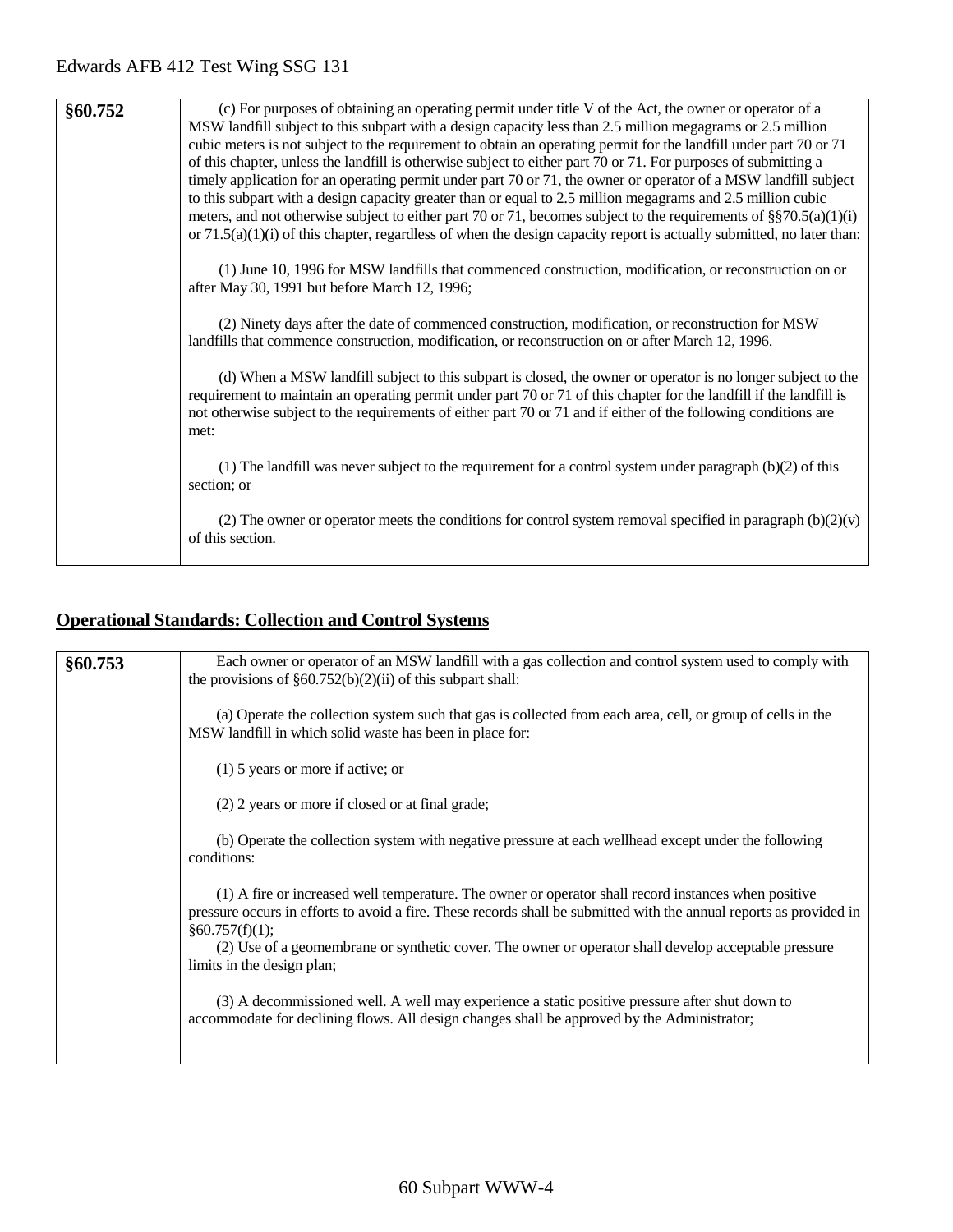| §60.753 | (c) Operate each interior wellhead in the collection system with a landfill gas temperature less than 55 °C<br>and with either a nitrogen level less than 20 percent or an oxygen level less than 5 percent. The owner or<br>operator may establish a higher operating temperature, nitrogen, or oxygen value at a particular well. A higher<br>operating value demonstration shall show supporting data that the elevated parameter does not cause fires or<br>significantly inhibit anaerobic decomposition by killing methanogens.                                                                                                                                                                                                                                                                                                                                                                                                            |
|---------|--------------------------------------------------------------------------------------------------------------------------------------------------------------------------------------------------------------------------------------------------------------------------------------------------------------------------------------------------------------------------------------------------------------------------------------------------------------------------------------------------------------------------------------------------------------------------------------------------------------------------------------------------------------------------------------------------------------------------------------------------------------------------------------------------------------------------------------------------------------------------------------------------------------------------------------------------|
|         | (1) The nitrogen level shall be determined using Method 3C, unless an alternative test method is<br>established as allowed by $§60.752(b)(2)(i)$ of this subpart.                                                                                                                                                                                                                                                                                                                                                                                                                                                                                                                                                                                                                                                                                                                                                                                |
|         | (2) Unless an alternative test method is established as allowed by $\S 60.752(b)(2)(i)$ of this subpart, the<br>oxygen shall be determined by an oxygen meter using Method 3A or 3C except that:                                                                                                                                                                                                                                                                                                                                                                                                                                                                                                                                                                                                                                                                                                                                                 |
|         | (i) The span shall be set so that the regulatory limit is between 20 and 50 percent of the span;                                                                                                                                                                                                                                                                                                                                                                                                                                                                                                                                                                                                                                                                                                                                                                                                                                                 |
|         | (ii) A data recorder is not required;                                                                                                                                                                                                                                                                                                                                                                                                                                                                                                                                                                                                                                                                                                                                                                                                                                                                                                            |
|         | (iii) Only two calibration gases are required, a zero and span, and ambient air may be used as the span;                                                                                                                                                                                                                                                                                                                                                                                                                                                                                                                                                                                                                                                                                                                                                                                                                                         |
|         | (iv) A calibration error check is not required;                                                                                                                                                                                                                                                                                                                                                                                                                                                                                                                                                                                                                                                                                                                                                                                                                                                                                                  |
|         | (v) The allowable sample bias, zero drift, and calibration drift are $\pm 10$ percent.                                                                                                                                                                                                                                                                                                                                                                                                                                                                                                                                                                                                                                                                                                                                                                                                                                                           |
|         | (d) Operate the collection system so that the methane concentration is less than 500 parts per million above<br>background at the surface of the landfill. To determine if this level is exceeded, the owner or operator shall<br>conduct surface testing around the perimeter of the collection area and along a pattern that traverses the landfill<br>at 30 meter intervals and where visual observations indicate elevated concentrations of landfill gas, such as<br>distressed vegetation and cracks or seeps in the cover. The owner or operator may establish an alternative<br>traversing pattern that ensures equivalent coverage. A surface monitoring design plan shall be developed that<br>includes a topographical map with the monitoring route and the rationale for any site-specific deviations from<br>the 30 meter intervals. Areas with steep slopes or other dangerous areas may be excluded from the surface<br>testing. |
|         | (e) Operate the system such that all collected gases are vented to a control system designed and operated in<br>compliance with $\S 60.752(b)(2)(iii)$ . In the event the collection or control system is inoperable, the gas mover<br>system shall be shut down and all valves in the collection and control system contributing to venting of the gas<br>to the atmosphere shall be closed within 1 hour; and                                                                                                                                                                                                                                                                                                                                                                                                                                                                                                                                  |
|         | (f) Operate the control or treatment system at all times when the collected gas is routed to the system.                                                                                                                                                                                                                                                                                                                                                                                                                                                                                                                                                                                                                                                                                                                                                                                                                                         |
|         | (g) If monitoring demonstrates that the operational requirements in paragraphs (b), (c), or (d) of this section<br>are not met, corrective action shall be taken as specified in $\S 60.755(a)(3)$ through (5) or $\S 60.755(c)$ of this<br>subpart. If corrective actions are taken as specified in §60.755, the monitored exceedance is not a violation of<br>the operational requirements in this section.                                                                                                                                                                                                                                                                                                                                                                                                                                                                                                                                    |

## **Test Methods and Procedures**

| §60.754 | $(a)(1)$ The landfill owner or operator shall calculate the NMOC emission rate using either the equation                   |
|---------|----------------------------------------------------------------------------------------------------------------------------|
|         | provided in paragraph $(a)(1)(i)$ of this section or the equation provided in paragraph $(a)(1)(ii)$ of this section.      |
|         | Both equations may be used if the actual year-to-year solid waste acceptance rate is known, as specified in                |
|         | paragraph $(a)(1)(i)$ , for part of the life of the landfill and the actual year-to-year solid waste acceptance rate is    |
|         | unknown, as specified in paragraph $(a)(1)(ii)$ , for part of the life of the landfill. The values to be used in both      |
|         | equations are 0.05 per year for k, 170 cubic meters per megagram for $L_0$ , and 4,000 parts per million by                |
|         | volume as hexane for the C <sub>NMOC</sub> . For landfills located in geographical areas with a thirty year annual average |
|         | precipitation of less than 25 inches, as measured at the nearest representative official meteorologic site, the k          |
|         | value to be used is 0.02 per year.                                                                                         |
|         |                                                                                                                            |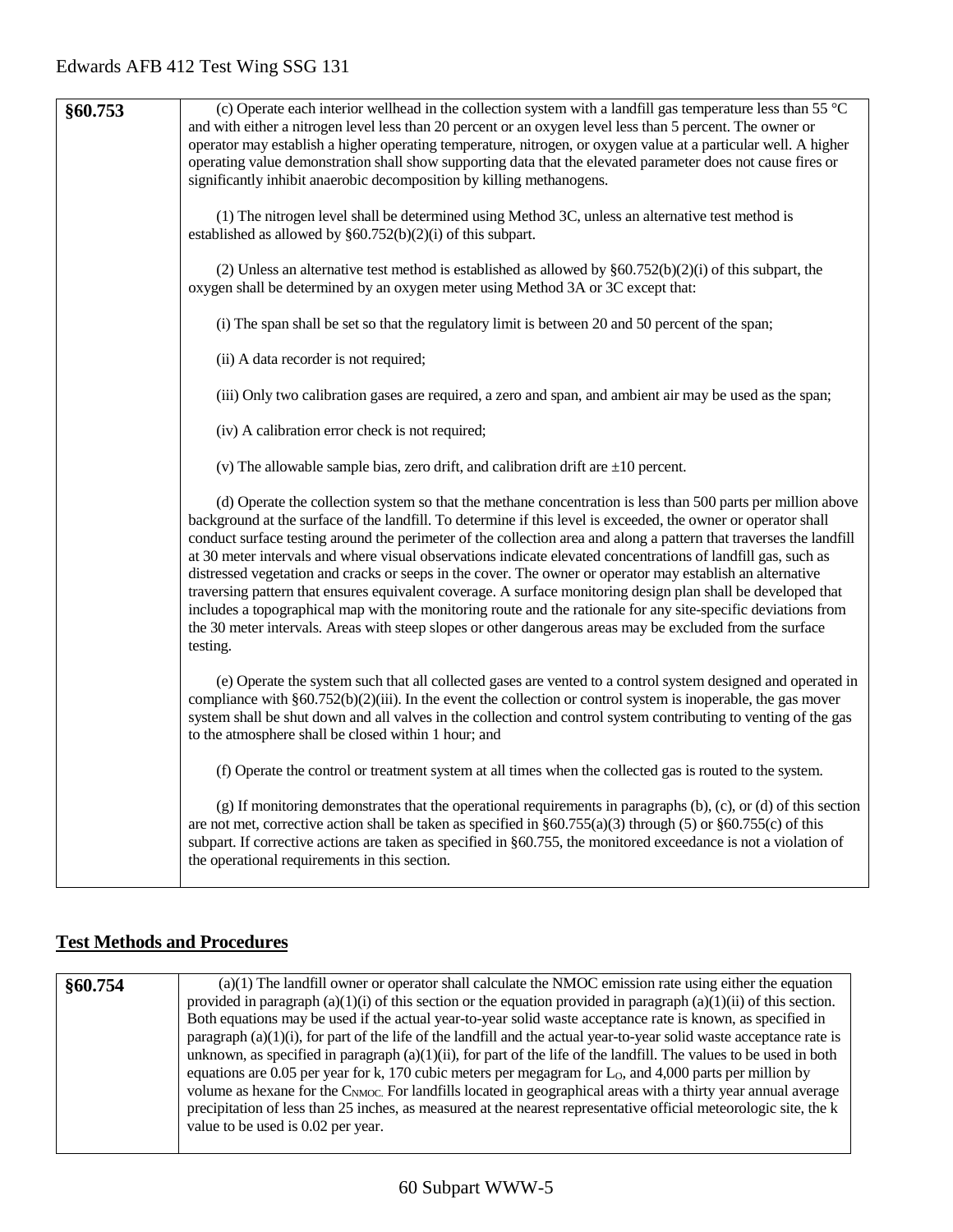| §60.754 | (i) The following equation shall be used if the actual year-to-year solid waste acceptance rate is known.                                                                                                                                                                                                                                                                                                                                                                                                                                                                                                                                                              |
|---------|------------------------------------------------------------------------------------------------------------------------------------------------------------------------------------------------------------------------------------------------------------------------------------------------------------------------------------------------------------------------------------------------------------------------------------------------------------------------------------------------------------------------------------------------------------------------------------------------------------------------------------------------------------------------|
|         | $M_{\text{NMOC}} = \sum_{i=1}^{n} 2 k L_{o} M_{i} (e^{-kt}) (C_{\text{NMOC}}) (3.6 \times 10^{-9})$                                                                                                                                                                                                                                                                                                                                                                                                                                                                                                                                                                    |
|         | where,<br>$M_{\text{NMOC}}$ = Total NMOC emission rate from the landfill, megagrams per year                                                                                                                                                                                                                                                                                                                                                                                                                                                                                                                                                                           |
|         | $k$ =methane generation rate constant, year <sup>-1</sup><br>$L_0$ = methane generation potential, cubic meters per megagram solid waste<br>$M_i$ = mass of solid waste in the i <sup>th</sup> section, megagrams                                                                                                                                                                                                                                                                                                                                                                                                                                                      |
|         | $t_i$ = age of the i <sup>th</sup> section, years<br>$C_{\text{NMOC}}$ = concentration of NMOC, parts per million by volume as hexane<br>$3.6 \times 10^{-9}$ = conversion factor                                                                                                                                                                                                                                                                                                                                                                                                                                                                                      |
|         | The mass of nondegradable solid waste may be subtracted from the total mass of solid waste in a<br>particular section of the landfill when calculating the value for M <sub>i</sub> if documentation of the nature and amount                                                                                                                                                                                                                                                                                                                                                                                                                                          |
|         | of such wastes is maintained                                                                                                                                                                                                                                                                                                                                                                                                                                                                                                                                                                                                                                           |
|         | (ii) The following equation shall be used if the actual year-to-year solid waste acceptance rate is<br>unknown.                                                                                                                                                                                                                                                                                                                                                                                                                                                                                                                                                        |
|         | $M_{\text{NMOC}} = 2L_0 R (e^{-kc} - e^{-kt}) C_{\text{NMOC}} (3.6 \times 10^{-9})$<br>Where:                                                                                                                                                                                                                                                                                                                                                                                                                                                                                                                                                                          |
|         | $M_{\text{NMOC}}$ = mass emission rate of NMOC, megagrams per year<br>$L_0$ = methane generation potential, cubic meters per megagram solid waste                                                                                                                                                                                                                                                                                                                                                                                                                                                                                                                      |
|         | R=average annual acceptance rate, megagrams per year                                                                                                                                                                                                                                                                                                                                                                                                                                                                                                                                                                                                                   |
|         | $k$ =methane generation rate constant, year <sup>-1</sup><br>$t = age of landfill, years$                                                                                                                                                                                                                                                                                                                                                                                                                                                                                                                                                                              |
|         | $C_{\text{NMOC}}$ = concentration of NMOC, parts per million by volume as hexane<br>c=time since closure, years; for active landfill c=O and $e^{-kc}1$                                                                                                                                                                                                                                                                                                                                                                                                                                                                                                                |
|         | 3.6×10-9=conversion factor                                                                                                                                                                                                                                                                                                                                                                                                                                                                                                                                                                                                                                             |
|         | The mass of nondegradable solid waste may be subtracted from the total mass of solid waste in a<br>particular section of the landfill when calculating the value of R, if documentation of the nature and amount<br>of such wastes is maintained.                                                                                                                                                                                                                                                                                                                                                                                                                      |
|         | (2) Tier 1. The owner or operator shall compare the calculated NMOC mass emission rate to the<br>standard of 50 megagrams per year.                                                                                                                                                                                                                                                                                                                                                                                                                                                                                                                                    |
|         | (ii) If the calculated NMOC emission rate is equal to or greater than 50 megagrams per year, then the<br>landfill owner shall either comply with §60.752(b)(2), or determine a site-specific NMOC concentration and<br>recalculate the NMOC emission rate using the procedures provided in paragraph $(a)(3)$ of this section.                                                                                                                                                                                                                                                                                                                                         |
|         | (3) Tier 2. The landfill owner or operator shall determine the NMOC concentration using the following<br>sampling procedure. The landfill owner or operator shall install at least two sample probes per hectare of<br>landfill surface that has retained waste for at least 2 years. If the landfill is larger than 25 hectares in area,<br>only 50 samples are required. The sample probes should be located to avoid known areas of nondegradable<br>solid waste. The owner or operator shall collect and analyze one sample of landfill gas from each probe to<br>determine the NMOC concentration using Method 25 or 25C of appendix A of this part. Method 18 of |
|         | appendix A of this part may be used to analyze the samples collected by the Method 25 or 25C sampling<br>procedure. Taking composite samples from different probes into a single cylinder is allowed; however, equal<br>sample volumes must be taken from each probe. For each composite, the sampling rate, collection times,<br>beginning and ending cylinder vacuums, or alternative volume measurements must be recorded to verify that<br>composite volumes are equal. Composite sample volumes should not be less than one liter unless evidence<br>can be provided to substantiate the accuracy of smaller volumes. Terminate compositing before the cylinder   |
|         | approaches ambient pressure where measurement accuracy diminishes.                                                                                                                                                                                                                                                                                                                                                                                                                                                                                                                                                                                                     |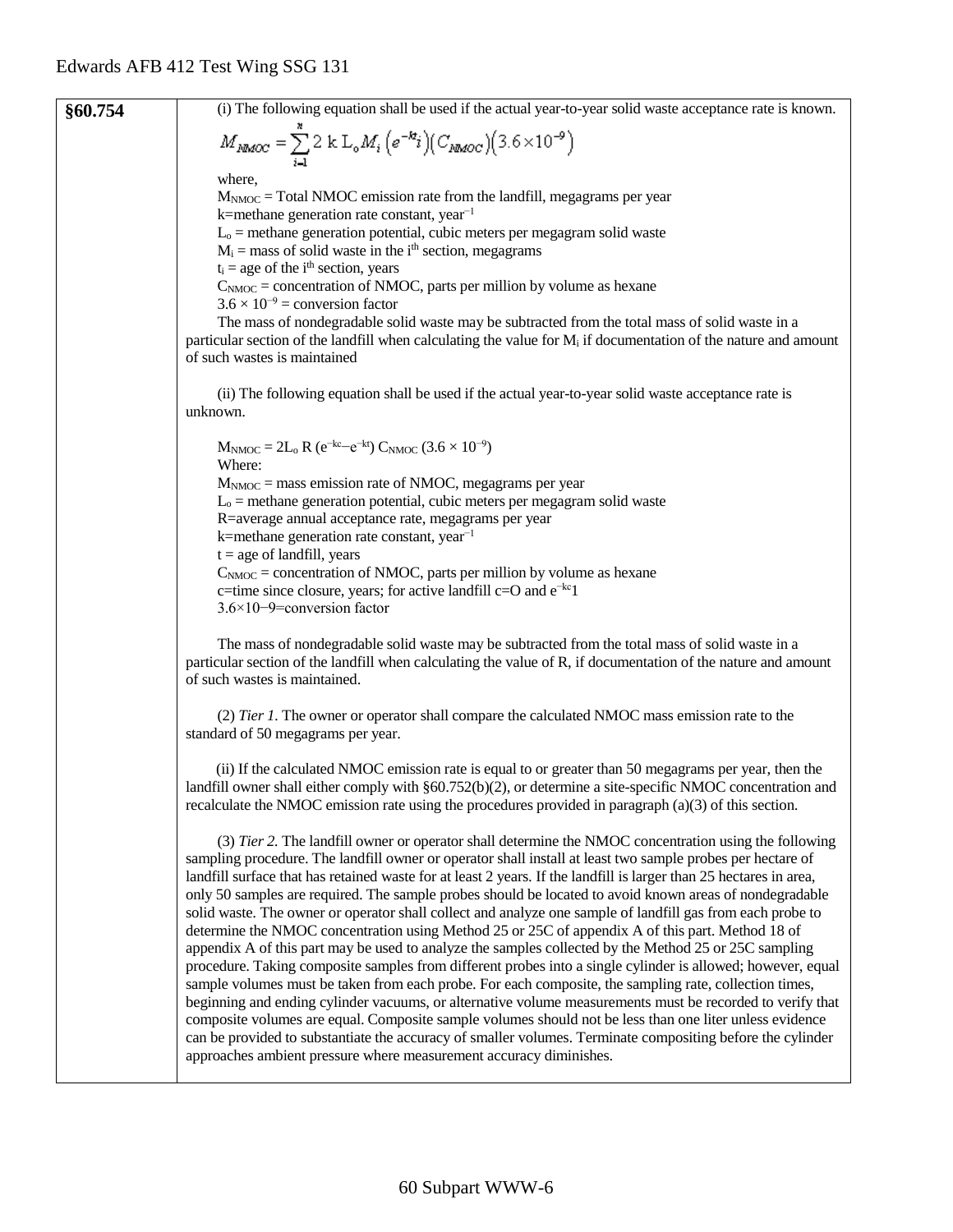| §60.754 | If using Method 18, the owner or operator must identify all compounds in the sample and, as a minimum,<br>test for those compounds published in the most recent Compilation of Air Pollutant Emission Factors (AP-42),<br>minus carbon monoxide, hydrogen sulfide, and mercury. As a minimum, the instrument must be calibrated for<br>each of the compounds on the list. Convert the concentration of each Method 18 compound to CNMOC as hexane<br>by multiplying by the ratio of its carbon atoms divided by six. If more than the required number of samples are<br>taken, all samples must be used in the analysis. The landfill owner or operator must divide the NMOC<br>concentration from Method 25 or 25C of appendix A of this part by six to convert from C <sub>NMOC</sub> as carbon to<br>C <sub>NMOC</sub> as hexane. If the landfill has an active or passive gas removal system in place, Method 25 or 25C<br>samples may be collected from these systems instead of surface probes provided the removal system can be<br>shown to provide sampling as representative as the two sampling probe per hectare requirement. For active<br>collection systems, samples may be collected from the common header pipe before the gas moving or<br>condensate removal equipment. For these systems, a minimum of three samples must be collected from the<br>header pipe. |
|---------|-------------------------------------------------------------------------------------------------------------------------------------------------------------------------------------------------------------------------------------------------------------------------------------------------------------------------------------------------------------------------------------------------------------------------------------------------------------------------------------------------------------------------------------------------------------------------------------------------------------------------------------------------------------------------------------------------------------------------------------------------------------------------------------------------------------------------------------------------------------------------------------------------------------------------------------------------------------------------------------------------------------------------------------------------------------------------------------------------------------------------------------------------------------------------------------------------------------------------------------------------------------------------------------------------------------------------------------------------------------------------------------|
|         | (i) The landfill owner or operator shall recalculate the NMOC mass emission rate using the equations<br>provided in paragraph $(a)(1)(i)$ or $(a)(1)(ii)$ of this section and using the average NMOC concentration from the<br>collected samples instead of the default value in the equation provided in paragraph $(a)(1)$ of this section.                                                                                                                                                                                                                                                                                                                                                                                                                                                                                                                                                                                                                                                                                                                                                                                                                                                                                                                                                                                                                                       |
|         | (ii) If the resulting mass emission rate calculated using the site-specific NMOC concentration is equal to or<br>greater than 50 megagrams per year, then the landfill owner or operator shall either comply with $\S 60.752(b)(2)$ ,<br>or determine the site-specific methane generation rate constant and recalculate the NMOC emission rate using<br>the site-specific methane generation rate using the procedure specified in paragraph $(a)(4)$ of this section.                                                                                                                                                                                                                                                                                                                                                                                                                                                                                                                                                                                                                                                                                                                                                                                                                                                                                                             |
|         | (iii) If the resulting NMOC mass emission rate is less than 50 megagrams per year, the owner or operator<br>shall submit a periodic estimate of the emission rate report as provided in §60.757(b)(1) and retest the site-<br>specific NMOC concentration every 5 years using the methods specified in this section.                                                                                                                                                                                                                                                                                                                                                                                                                                                                                                                                                                                                                                                                                                                                                                                                                                                                                                                                                                                                                                                                |
|         | (4) Tier 3. The site-specific methane generation rate constant shall be determined using the procedures<br>provided in Method 2E of appendix A of this part. The landfill owner or operator shall estimate the NMOC<br>mass emission rate using equations in paragraph $(a)(1)(i)$ or $(a)(1)(ii)$ of this section and using a site-specific<br>methane generation rate constant k, and the site-specific NMOC concentration as determined in paragraph<br>$(a)(3)$ of this section instead of the default values provided in paragraph $(a)(1)$ of this section. The landfill<br>owner or operator shall compare the resulting NMOC mass emission rate to the standard of 50 megagrams per<br>year.                                                                                                                                                                                                                                                                                                                                                                                                                                                                                                                                                                                                                                                                                |
|         | (i) If the NMOC mass emission rate as calculated using the site-specific methane generation rate and<br>concentration of NMOC is equal to or greater than 50 megagrams per year, the owner or operator shall comply<br>with §60.752(b)(2).                                                                                                                                                                                                                                                                                                                                                                                                                                                                                                                                                                                                                                                                                                                                                                                                                                                                                                                                                                                                                                                                                                                                          |
|         | (ii) If the NMOC mass emission rate is less than 50 megagrams per year, then the owner or operator shall<br>submit a periodic emission rate report as provided in $\S 60.757(b)(1)$ and shall recalculate the NMOC mass<br>emission rate annually, as provided in $\S 60.757(b)(1)$ using the equations in paragraph (a)(1) of this section and<br>using the site-specific methane generation rate constant and NMOC concentration obtained in paragraph (a)(3)<br>of this section. The calculation of the methane generation rate constant is performed only once, and the value<br>obtained from this test shall be used in all subsequent annual NMOC emission rate calculations.                                                                                                                                                                                                                                                                                                                                                                                                                                                                                                                                                                                                                                                                                                |
|         | (5) The owner or operator may use other methods to determine the NMOC concentration or a site-specific<br>k as an alternative to the methods required in paragraphs $(a)(3)$ and $(a)(4)$ of this section if the method has been<br>approved by the Administrator.                                                                                                                                                                                                                                                                                                                                                                                                                                                                                                                                                                                                                                                                                                                                                                                                                                                                                                                                                                                                                                                                                                                  |

(b) After the installation of a collection and control system in compliance with §60.755, the owner or operator shall calculate the NMOC emission rate for purposes of determining when the system can be removed as provided in  $\S60.752(b)(2)(v)$ , using the following equation: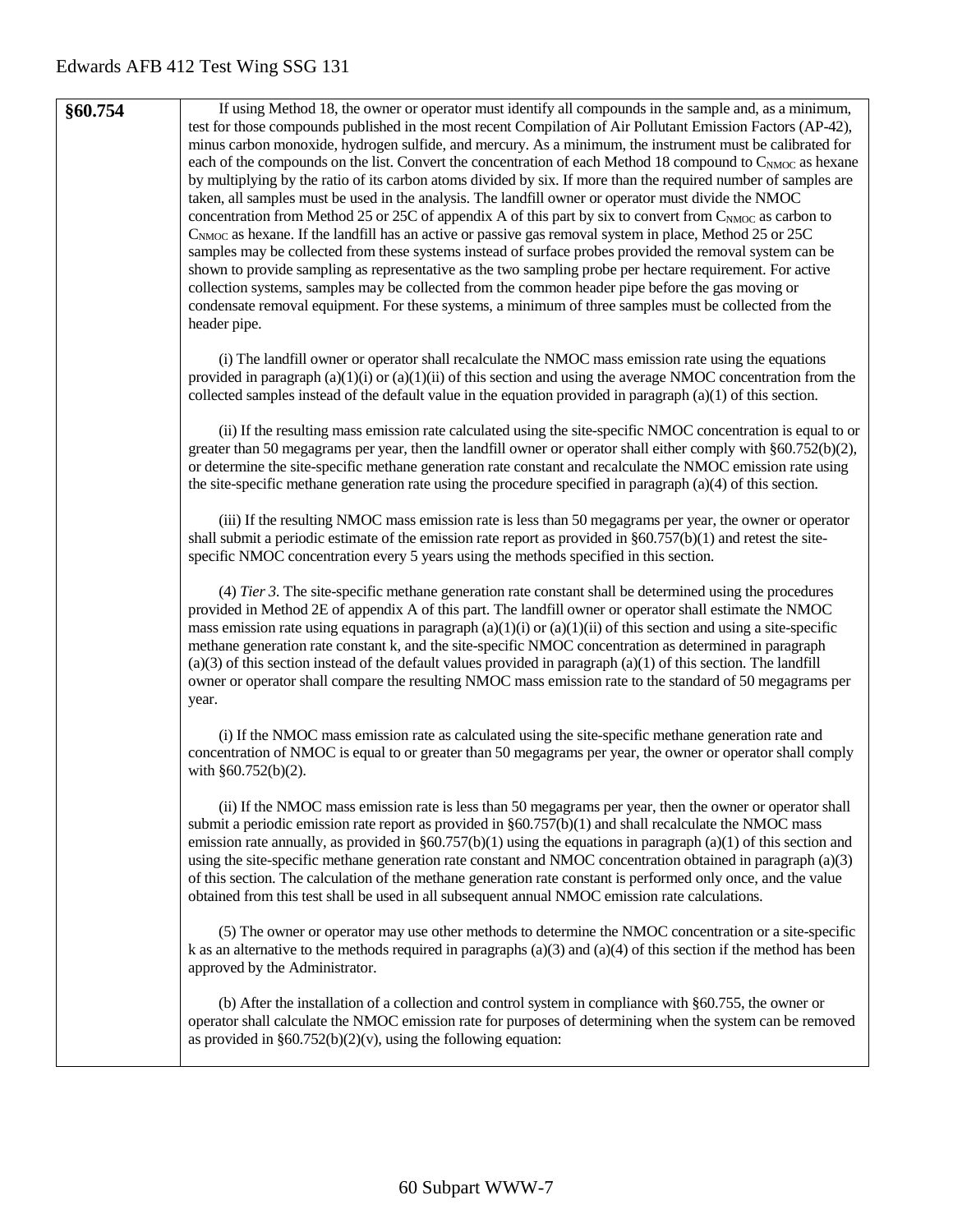| §60.754 | $M_{NMOC} = 1.89 \times 10^{-3}$ QLFG C <sub>NMOC</sub><br>where,                                                                                                                                                                                                                                                                                                                                                                                                                                                                                                                                                                                                                                                                                                                                       |
|---------|---------------------------------------------------------------------------------------------------------------------------------------------------------------------------------------------------------------------------------------------------------------------------------------------------------------------------------------------------------------------------------------------------------------------------------------------------------------------------------------------------------------------------------------------------------------------------------------------------------------------------------------------------------------------------------------------------------------------------------------------------------------------------------------------------------|
|         | $MNMOC$ = mass emission rate of NMOC, megagrams per year                                                                                                                                                                                                                                                                                                                                                                                                                                                                                                                                                                                                                                                                                                                                                |
|         | $Q_{LFG}$ = flow rate of landfill gas, cubic meters per minute                                                                                                                                                                                                                                                                                                                                                                                                                                                                                                                                                                                                                                                                                                                                          |
|         | $C_{\text{NMOC}}$ = NMOC concentration, parts per million by volume as hexane                                                                                                                                                                                                                                                                                                                                                                                                                                                                                                                                                                                                                                                                                                                           |
|         | (1) The flow rate of landfill gas, $Q_{LFG}$ , shall be determined by measuring the total landfill gas flow rate at<br>the common header pipe that leads to the control device using a gas flow measuring device calibrated according<br>to the provisions of section 4 of Method 2E of appendix A of this part.                                                                                                                                                                                                                                                                                                                                                                                                                                                                                        |
|         | (2) The average NMOC concentration, C <sub>NMOC</sub> , shall be determined by collecting and analyzing landfill gas<br>sampled from the common header pipe before the gas moving or condensate removal equipment using the<br>procedures in Method 25C or Method 18 of appendix A of this part. If using Method 18 of appendix A of this<br>part, the minimum list of compounds to be tested shall be those published in the most recent Compilation of Air<br>Pollutant Emission Factors (AP-42). The sample location on the common header pipe shall be before any<br>condensate removal or other gas refining units. The landfill owner or operator shall divide the NMOC<br>concentration from Method 25C of appendix A of this part by six to convert from CNMOC as carbon to CNMOC as<br>hexane. |
|         | (3) The owner or operator may use another method to determine landfill gas flow rate and NMOC<br>concentration if the method has been approved by the Administrator.                                                                                                                                                                                                                                                                                                                                                                                                                                                                                                                                                                                                                                    |
|         | (c) When calculating emissions for PSD purposes, the owner or operator of each MSW landfill subject to<br>the provisions of this subpart shall estimate the NMOC emission rate for comparison to the PSD major source<br>and significance levels in §§51.166 or 52.21 of this chapter using AP-42 or other approved measurement<br>procedures.                                                                                                                                                                                                                                                                                                                                                                                                                                                          |
|         | (d) For the performance test required in $\S 60.752(b)(2)(iii)(B)$ , Method 25, 25C, or Method 18 of appendix<br>A of this part must be used to determine compliance with the 98 weight-percent efficiency or the 20 ppmv<br>outlet concentration level, unless another method to demonstrate compliance has been approved by the<br>Administrator as provided by $§60.752(b)(2)(i)(B)$ .                                                                                                                                                                                                                                                                                                                                                                                                               |
|         | Method 3 or 3A shall be used to determine oxygen for correcting the NMOC concentration as hexane to 3<br>percent. In cases where the outlet concentration is less than 50 ppm NMOC as carbon (8 ppm NMOC as<br>hexane), Method 25A should be used in place of Method 25. If using Method 18 of appendix A of this part, the<br>minimum list of compounds to be tested shall be those published in the most recent Compilation of Air<br>Pollutant Emission Factors (AP-42). The following equation shall be used to calculate efficiency:                                                                                                                                                                                                                                                               |
|         | Control Efficiency = $(NMOCin - NMOCout)/(NMOCin)$                                                                                                                                                                                                                                                                                                                                                                                                                                                                                                                                                                                                                                                                                                                                                      |
|         | where,<br>$NMOCin$ = mass of NMOC entering control device<br>$NMOCout$ = mass of NMOC exiting control device                                                                                                                                                                                                                                                                                                                                                                                                                                                                                                                                                                                                                                                                                            |
|         | (e) For the performance test required in $\S 60.752(b)(2)(iii)(A)$ , the net heating value of the combusted<br>landfill gas as determined in $\S60.18(f)(3)$ is calculated from the concentration of methane in the landfill gas as<br>measured by Method 3C. A minimum of three 30-minute Method 3C samples are determined. The<br>measurement of other organic components, hydrogen, and carbon monoxide is not applicable. Method 3C may<br>be used to determine the landfill gas molecular weight for calculating the flare gas exit velocity under<br>§60.18(f)(4).                                                                                                                                                                                                                                |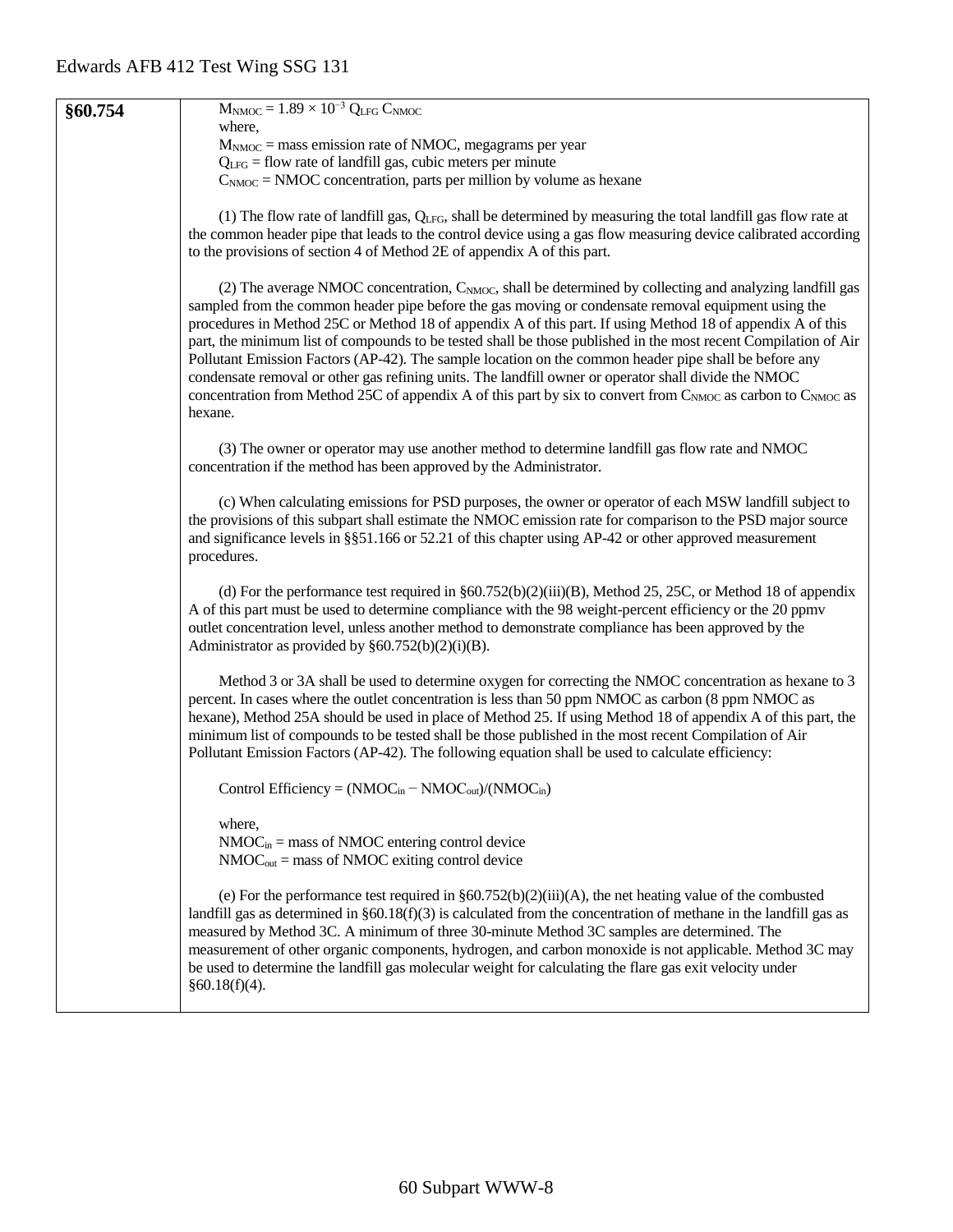#### **Compliance Provisions**

**§60.755** (a) Except as provided in §60.752(b)(2)(i)(B), the specified methods in paragraphs (a)(1) through (a)(6) of this section shall be used to determine whether the gas collection system is in compliance with §60.752(b)(2)(ii). (1) For the purposes of calculating the maximum expected gas generation flow rate from the landfill to determine compliance with  $\S 60.752(b)(2)(ii)(A)(I)$ , one of the following equations shall be used. The k and L<sub>o</sub> kinetic factors should be those published in the most recent Compilation of Air Pollutant Emission Factors (AP-42) or other site specific values demonstrated to be appropriate and approved by the Administrator. If k has been determined as specified in §60.754(a)(4), the value of k determined from the test shall be used. A value of no more than 15 years shall be used for the intended use period of the gas mover equipment. The active life of the landfill is the age of the landfill plus the estimated number of years until closure. (i) For sites with unknown year-to-year solid waste acceptance rate:  $Q_m = 2L_o R (e^{-kc} - e^{-kt})$ where,  $Q_m$  = maximum expected gas generation flow rate, cubic meters per year  $L<sub>o</sub>$  = methane generation potential, cubic meters per megagram solid waste  $R =$  average annual acceptance rate, megagrams per year  $k =$  methane generation rate constant, year<sup>-1</sup>  $t = age$  of the landfill at equipment installation plus the time the owner or operator intends to use the gas mover equipment or active life of the landfill, whichever is less. If the equipment is installed after closure, t is the age of the landfill at installation, years c = time since closure, years (for an active landfill c = O and  $e^{-kc} = 1$ ) (ii) For sites with known year-to-year solid waste acceptance rate:  $Q_M = \sum_{i=1}^{n} 2 k L_o M_i (e^{-kt}i)$ where,  $Q_M$  = maximum expected gas generation flow rate, cubic meters per year k=methane generation rate constant, year−1  $L<sub>o</sub>$  = methane generation potential, cubic meters per megagram solid waste  $M<sub>i</sub>$  = mass of solid waste in the i<sup>th</sup> section, megagrams  $t_i$  = age of the i<sup>th</sup> section, years (iii) If a collection and control system has been installed, actual flow data may be used to project the maximum expected gas generation flow rate instead of, or in conjunction with, the equations in paragraphs  $(a)(1)$  (i) and (ii) of this section. If the landfill is still accepting waste, the actual measured flow data will not equal the maximum expected gas generation rate, so calculations using the equations in paragraphs  $(a)(1)$  (i) or (ii) or other methods shall be used to predict the maximum expected gas generation rate over the intended period of use of the gas control system equipment. (2) For the purposes of determining sufficient density of gas collectors for compliance with §60.752(b)(2)(ii)(A)(*2*), the owner or operator shall design a system of vertical wells, horizontal collectors, or other collection devices, satisfactory to the Administrator, capable of controlling and extracting gas from all portions of the landfill sufficient to meet all operational and performance standards.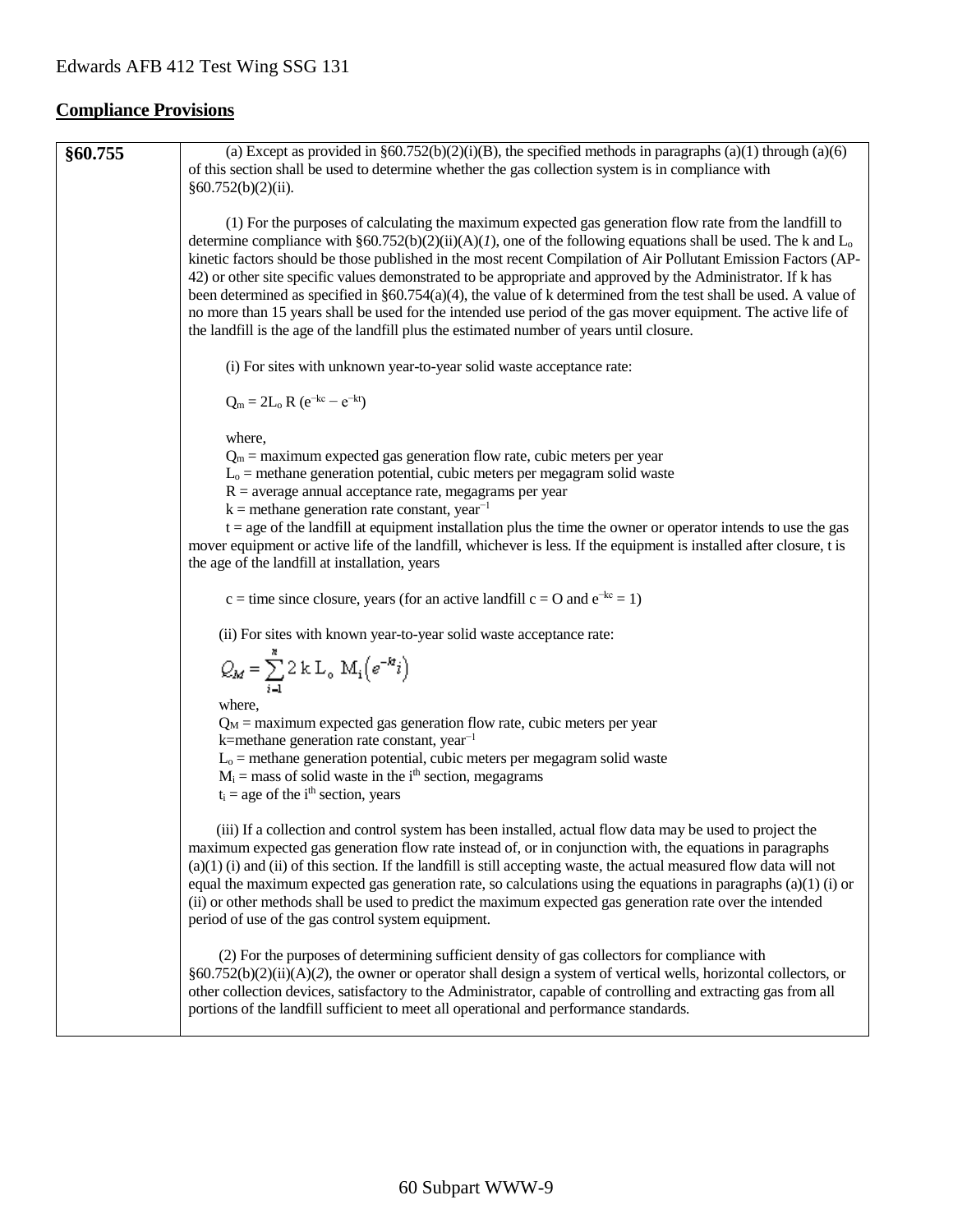#### **§60.755**

(3) For the purpose of demonstrating whether the gas collection system flow rate is sufficient to determine compliance with  $\S 60.752(b)(2)(ii)(A)(3)$ , the owner or operator shall measure gauge pressure in the gas collection header at each individual well, monthly. If a positive pressure exists, action shall be initiated to correct the exceedance within 5 calendar days, except for the three conditions allowed under §60.753(b). If negative pressure cannot be achieved without excess air infiltration within 15 calendar days of the first measurement, the gas collection system shall be expanded to correct the exceedance within 120 days of the initial measurement of positive pressure. Any attempted corrective measure shall not cause exceedances of other operational or performance standards. An alternative timeline for correcting the exceedance may be submitted to the Administrator for approval.

(4) Owners or operators are not required to expand the system as required in paragraph (a)(3) of this section during the first 180 days after gas collection system startup.

(5) For the purpose of identifying whether excess air infiltration into the landfill is occurring, the owner or operator shall monitor each well monthly for temperature and nitrogen or oxygen as provided in §60.753(c). If a well exceeds one of these operating parameters, action shall be initiated to correct the exceedance within 5 calendar days. If correction of the exceedance cannot be achieved within 15 calendar days of the first measurement, the gas collection system shall be expanded to correct the exceedance within 120 days of the initial exceedance. Any attempted corrective measure shall not cause exceedances of other operational or performance standards. An alternative timeline for correcting the exceedance may be submitted to the Administrator for approval.

(6) An owner or operator seeking to demonstrate compliance with  $\S60.752(b)(2)(ii)(A)(4)$  through the use of a collection system not conforming to the specifications provided in §60.759 shall provide information satisfactory to the Administrator as specified in  $\S60.752(b)(2)(i)(C)$  demonstrating that off-site migration is being controlled.

(b) For purposes of compliance with §60.753(a), each owner or operator of a controlled landfill shall place each well or design component as specified in the approved design plan as provided in §60.752(b)(2)(i). Each well shall be installed no later than 60 days after the date on which the initial solid waste has been in place for a period of:

(1) 5 years or more if active; or

(2) 2 years or more if closed or at final grade.

(c) The following procedures shall be used for compliance with the surface methane operational standard as provided in §60.753(d).

(1) After installation of the collection system, the owner or operator shall monitor surface concentrations of methane along the entire perimeter of the collection area and along a pattern that traverses the landfill at 30 meter intervals (or a site-specific established spacing) for each collection area on a quarterly basis using an organic vapor analyzer, flame ionization detector, or other portable monitor meeting the specifications provided in paragraph (d) of this section.

(2) The background concentration shall be determined by moving the probe inlet upwind and downwind outside the boundary of the landfill at a distance of at least 30 meters from the perimeter wells.

(3) Surface emission monitoring shall be performed in accordance with section 4.3.1 of Method 21 of appendix A of this part, except that the probe inlet shall be placed within 5 to 10 centimeters of the ground. Monitoring shall be performed during typical meteorological conditions.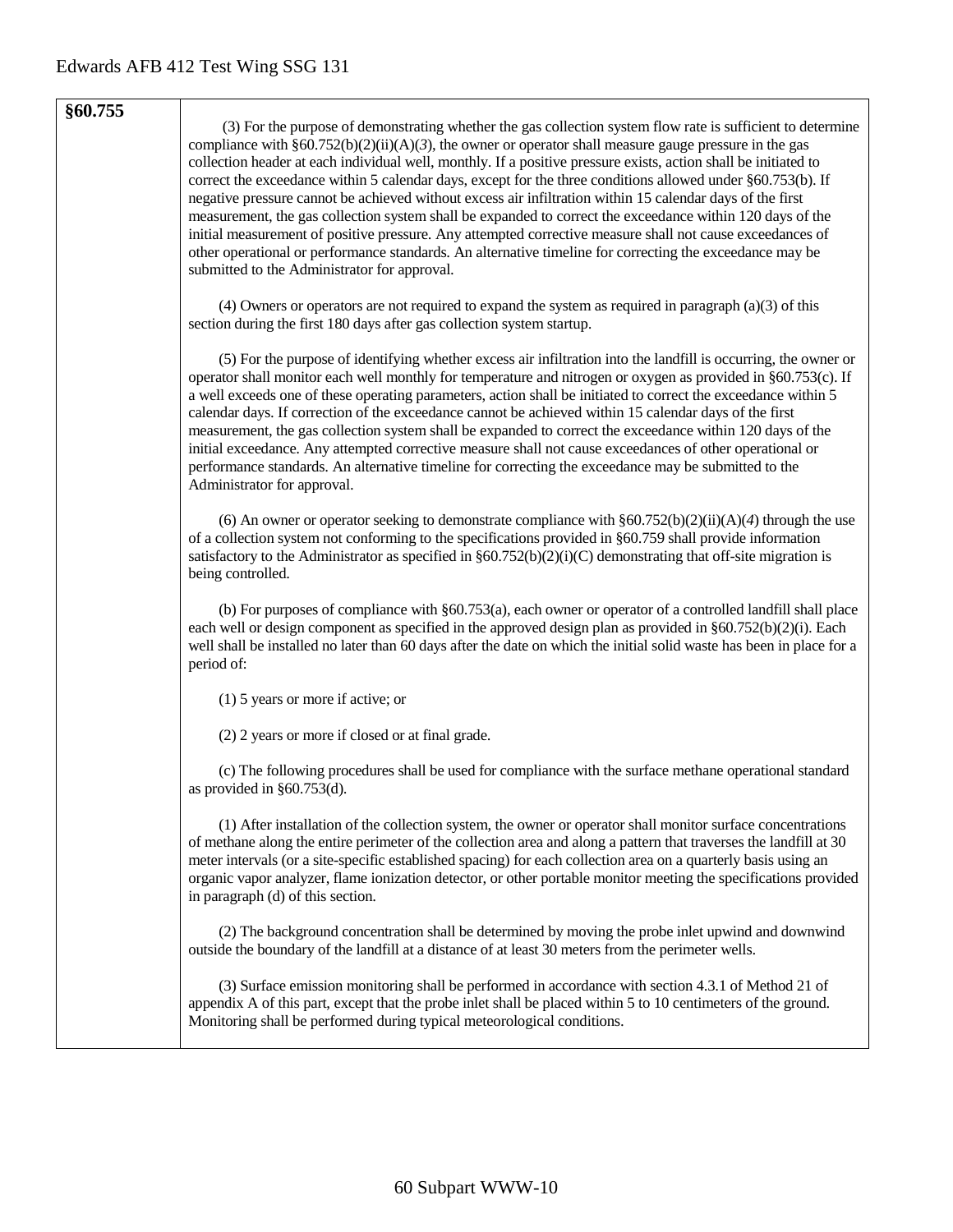| §60.755 | (4) Any reading of 500 parts per million or more above background at any location shall be recorded as a<br>monitored exceedance and the actions specified in paragraphs $(c)(4)$ (i) through (v) of this section shall be<br>taken. As long as the specified actions are taken, the exceedance is not a violation of the operational<br>requirements of $\S 60.753(d)$ .                                                                                                                                                                                                                                                           |
|---------|-------------------------------------------------------------------------------------------------------------------------------------------------------------------------------------------------------------------------------------------------------------------------------------------------------------------------------------------------------------------------------------------------------------------------------------------------------------------------------------------------------------------------------------------------------------------------------------------------------------------------------------|
|         | (i) The location of each monitored exceedance shall be marked and the location recorded.                                                                                                                                                                                                                                                                                                                                                                                                                                                                                                                                            |
|         | (ii) Cover maintenance or adjustments to the vacuum of the adjacent wells to increase the gas collection in<br>the vicinity of each exceedance shall be made and the location shall be re-monitored within 10 calendar days of<br>detecting the exceedance.                                                                                                                                                                                                                                                                                                                                                                         |
|         | (iii) If the re-monitoring of the location shows a second exceedance, additional corrective action shall be<br>taken and the location shall be monitored again within 10 days of the second exceedance. If the re-monitoring<br>shows a third exceedance for the same location, the action specified in paragraph $(c)(4)(v)$ of this section shall<br>be taken, and no further monitoring of that location is required until the action specified in paragraph $(c)(4)(v)$<br>has been taken.                                                                                                                                      |
|         | (iv) Any location that initially showed an exceedance but has a methane concentration less than 500 ppm<br>methane above background at the 10-day re-monitoring specified in paragraph $(c)(4)$ (ii) or (iii) of this section<br>shall be re-monitored 1 month from the initial exceedance. If the 1-month remonitoring shows a concentration<br>less than 500 parts per million above background, no further monitoring of that location is required until the<br>next quarterly monitoring period. If the 1-month remonitoring shows an exceedance, the actions specified in<br>paragraph $(c)(4)$ (iii) or $(v)$ shall be taken. |
|         | (v) For any location where monitored methane concentration equals or exceeds 500 parts per million above<br>background three times within a quarterly period, a new well or other collection device shall be installed within<br>120 calendar days of the initial exceedance. An alternative remedy to the exceedance, such as upgrading the<br>blower, header pipes or control device, and a corresponding timeline for installation may be submitted to the<br>Administrator for approval.                                                                                                                                        |
|         | (5) The owner or operator shall implement a program to monitor for cover integrity and implement cover<br>repairs as necessary on a monthly basis.                                                                                                                                                                                                                                                                                                                                                                                                                                                                                  |
|         | (d) Each owner or operator seeking to comply with the provisions in paragraph (c) of this section shall<br>comply with the following instrumentation specifications and procedures for surface emission monitoring<br>devices:                                                                                                                                                                                                                                                                                                                                                                                                      |
|         | (1) The portable analyzer shall meet the instrument specifications provided in section 3 of Method 21 of<br>appendix A of this part, except that "methane" shall replace all references to VOC.                                                                                                                                                                                                                                                                                                                                                                                                                                     |
|         | (2) The calibration gas shall be methane, diluted to a nominal concentration of 500 parts per million in air.                                                                                                                                                                                                                                                                                                                                                                                                                                                                                                                       |
|         | (3) To meet the performance evaluation requirements in section 3.1.3 of Method 21 of appendix A of this<br>part, the instrument evaluation procedures of section 4.4 of Method 21 of appendix A of this part shall be used.                                                                                                                                                                                                                                                                                                                                                                                                         |
|         | (4) The calibration procedures provided in section 4.2 of Method 21 of appendix A of this part shall be<br>followed immediately before commencing a surface monitoring survey.                                                                                                                                                                                                                                                                                                                                                                                                                                                      |
|         | (e) The provisions of this subpart apply at all times, except during periods of start-up, shutdown, or<br>malfunction, provided that the duration of start-up, shutdown, or malfunction shall not exceed 5 days for<br>collection systems and shall not exceed 1 hour for treatment or control devices.                                                                                                                                                                                                                                                                                                                             |
|         |                                                                                                                                                                                                                                                                                                                                                                                                                                                                                                                                                                                                                                     |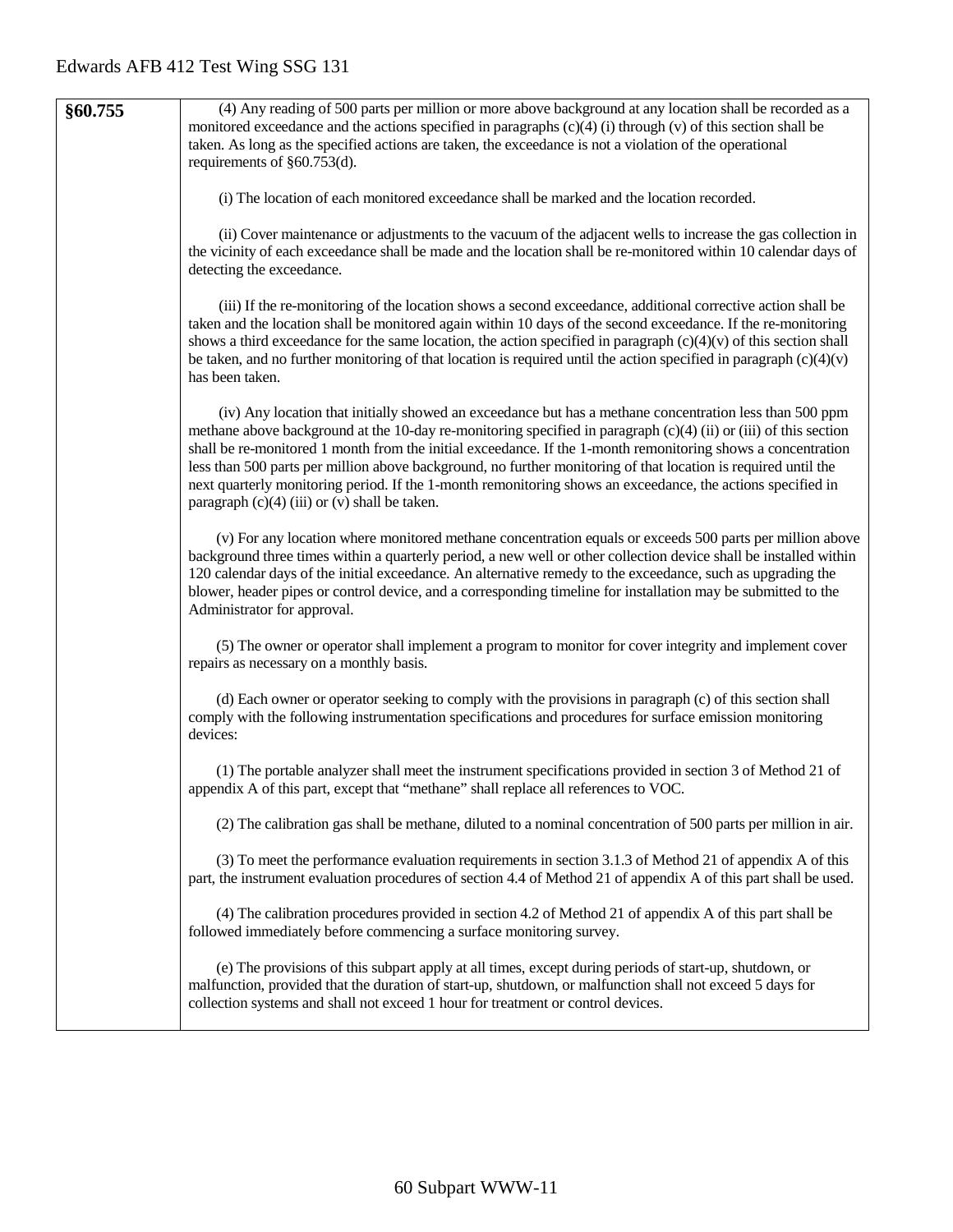## **Monitoring of Operations**

| §60.756 | Except as provided in $§60.752(b)(2)(i)(B)$ ,                                                                                                                                                                                                                                                                                                                                                                                                                                                                                                                                                                                              |
|---------|--------------------------------------------------------------------------------------------------------------------------------------------------------------------------------------------------------------------------------------------------------------------------------------------------------------------------------------------------------------------------------------------------------------------------------------------------------------------------------------------------------------------------------------------------------------------------------------------------------------------------------------------|
|         | (a) Each owner or operator seeking to comply with $\S60.752(b)(2)(ii)(A)$ for an active gas collection system<br>shall install a sampling port and a thermometer, other temperature measuring device, or an access port for<br>temperature measurements at each wellhead and:                                                                                                                                                                                                                                                                                                                                                              |
|         | (1) Measure the gauge pressure in the gas collection header on a monthly basis as provided in<br>$§60.755(a)(3);$ and                                                                                                                                                                                                                                                                                                                                                                                                                                                                                                                      |
|         | (2) Monitor nitrogen or oxygen concentration in the landfill gas on a monthly basis as provided in<br>$§60.755(a)(5);$ and                                                                                                                                                                                                                                                                                                                                                                                                                                                                                                                 |
|         | (3) Monitor temperature of the landfill gas on a monthly basis as provided in $\S60.755(a)(5)$ .                                                                                                                                                                                                                                                                                                                                                                                                                                                                                                                                           |
|         | (b) Each owner or operator seeking to comply with $\S 60.752(b)(2)(iii)$ using an enclosed combustor shall<br>calibrate, maintain, and operate according to the manufacturer's specifications, the following equipment.                                                                                                                                                                                                                                                                                                                                                                                                                    |
|         | (1) A temperature monitoring device equipped with a continuous recorder and having a minimum<br>accuracy of $\pm 1$ percent of the temperature being measured expressed in degrees Celsius or $\pm 0.5$ degrees<br>Celsius, whichever is greater. A temperature monitoring device is not required for boilers or process heaters<br>with design heat input capacity equal to or greater than 44 megawatts.                                                                                                                                                                                                                                 |
|         | (2) A device that records flow to or bypass of the control device. The owner or operator shall either:                                                                                                                                                                                                                                                                                                                                                                                                                                                                                                                                     |
|         | (i) Install, calibrate, and maintain a gas flow rate measuring device that shall record the flow to the control<br>device at least every 15 minutes; or                                                                                                                                                                                                                                                                                                                                                                                                                                                                                    |
|         | (ii) Secure the bypass line valve in the closed position with a car-seal or a lock-and-key type configuration.<br>A visual inspection of the seal or closure mechanism shall be performed at least once every month to ensure<br>that the valve is maintained in the closed position and that the gas flow is not diverted through the bypass line.                                                                                                                                                                                                                                                                                        |
|         | (c) Each owner or operator seeking to comply with $\S60.752(b)(2)(iii)$ using an open flare shall install,<br>calibrate, maintain, and operate according to the manufacturer's specifications the following equipment:                                                                                                                                                                                                                                                                                                                                                                                                                     |
|         | (1) A heat sensing device, such as an ultraviolet beam sensor or thermocouple, at the pilot light or the<br>flame itself to indicate the continuous presence of a flame.                                                                                                                                                                                                                                                                                                                                                                                                                                                                   |
|         | (2) A device that records flow to or bypass of the flare. The owner or operator shall either:                                                                                                                                                                                                                                                                                                                                                                                                                                                                                                                                              |
|         | (i) Install, calibrate, and maintain a gas flow rate measuring device that shall record the flow to the control<br>device at least every 15 minutes; or                                                                                                                                                                                                                                                                                                                                                                                                                                                                                    |
|         | (ii) Secure the bypass line valve in the closed position with a car-seal or a lock-and-key type configuration.<br>A visual inspection of the seal or closure mechanism shall be performed at least once every month to ensure<br>that the valve is maintained in the closed position and that the gas flow is not diverted through the bypass line.                                                                                                                                                                                                                                                                                        |
|         | (d) Each owner or operator seeking to demonstrate compliance with $\S 60.752(b)(2)(iii)$ using a device other<br>than an open flare or an enclosed combustor shall provide information satisfactory to the Administrator as<br>provided in $\S 60.752(b)(2)(i)(B)$ describing the operation of the control device, the operating parameters that<br>would indicate proper performance, and appropriate monitoring procedures. The Administrator shall review the<br>information and either approve it, or request that additional information be submitted. The Administrator may<br>specify additional appropriate monitoring procedures. |
|         |                                                                                                                                                                                                                                                                                                                                                                                                                                                                                                                                                                                                                                            |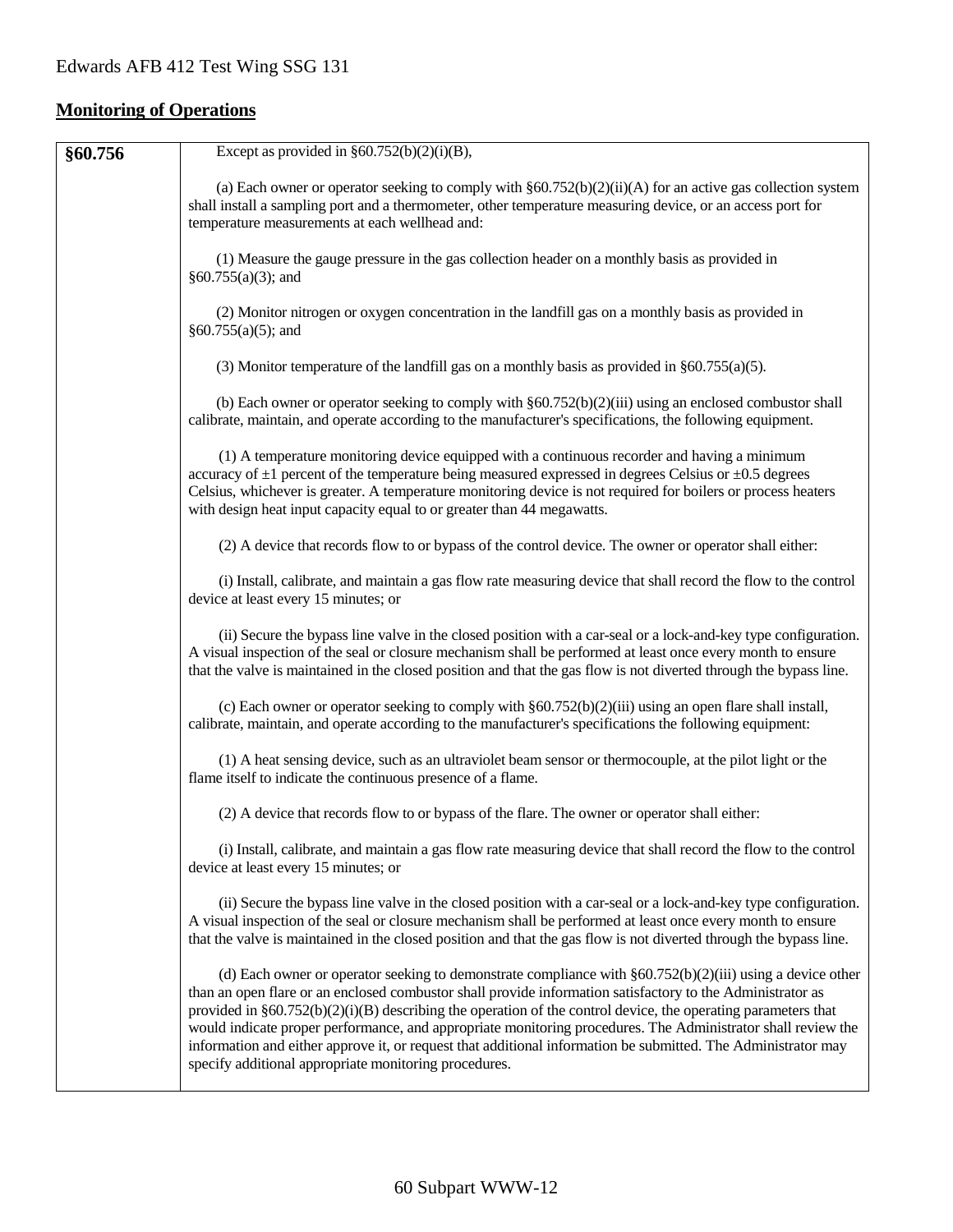| §60.756 | (e) Each owner or operator seeking to install a collection system that does not meet the specifications in<br>§60.759 or seeking to monitor alternative parameters to those required by §60.753 through §60.756 shall<br>provide information satisfactory to the Administrator as provided in $§60.752(b)(2)(i)$ (B) and (C) describing the<br>design and operation of the collection system, the operating parameters that would indicate proper performance,<br>and appropriate monitoring procedures. The Administrator may specify additional appropriate monitoring<br>procedures. |
|---------|-----------------------------------------------------------------------------------------------------------------------------------------------------------------------------------------------------------------------------------------------------------------------------------------------------------------------------------------------------------------------------------------------------------------------------------------------------------------------------------------------------------------------------------------------------------------------------------------|
|         | (f) Each owner or operator seeking to demonstrate compliance with $\S60.755(c)$ , shall monitor surface<br>concentrations of methane according to the instrument specifications and procedures provided in §60.755(d).<br>Any closed landfill that has no monitored exceedances of the operational standard in three consecutive<br>quarterly monitoring periods may skip to annual monitoring. Any methane reading of 500 ppm or more above<br>background detected during the annual monitoring returns the frequency for that landfill to quarterly<br>monitoring.                    |

## **Reporting Requirements**

| §60.757 | Except as provided in $§60.752(b)(2)(i)(B)$ ,<br>(a) Each owner or operator subject to the requirements of this subpart shall submit an initial design<br>capacity report to the Administrator.                                                                                                                                                                                                                                                                                                                                                                                                                                                                                                                                                                |
|---------|----------------------------------------------------------------------------------------------------------------------------------------------------------------------------------------------------------------------------------------------------------------------------------------------------------------------------------------------------------------------------------------------------------------------------------------------------------------------------------------------------------------------------------------------------------------------------------------------------------------------------------------------------------------------------------------------------------------------------------------------------------------|
|         | (1) The initial design capacity report shall fulfill the requirements of the notification of the date<br>construction is commenced as required by $\S 60.7(a)(1)$ and shall be submitted no later than:                                                                                                                                                                                                                                                                                                                                                                                                                                                                                                                                                        |
|         | (i) June 10, 1996, for landfills that commenced construction, modification, or reconstruction on or after<br>May 30, 1991 but before March 12, 1996 or                                                                                                                                                                                                                                                                                                                                                                                                                                                                                                                                                                                                         |
|         | (ii) Ninety days after the date of commenced construction, modification, or reconstruction for landfills that<br>commence construction, modification, or reconstruction on or after March 12, 1996.                                                                                                                                                                                                                                                                                                                                                                                                                                                                                                                                                            |
|         | (2) The initial design capacity report shall contain the following information:                                                                                                                                                                                                                                                                                                                                                                                                                                                                                                                                                                                                                                                                                |
|         | (i) A map or plot of the landfill, providing the size and location of the landfill, and identifying all areas<br>where solid waste may be landfilled according to the permit issued by the State, local, or tribal agency<br>responsible for regulating the landfill.                                                                                                                                                                                                                                                                                                                                                                                                                                                                                          |
|         | (ii) The maximum design capacity of the landfill. Where the maximum design capacity is specified in the<br>permit issued by the State, local, or tribal agency responsible for regulating the landfill, a copy of the permit<br>specifying the maximum design capacity may be submitted as part of the report. If the maximum design<br>capacity of the landfill is not specified in the permit, the maximum design capacity shall be calculated using<br>good engineering practices. The calculations shall be provided, along with the relevant parameters as part of the<br>report. The State, Tribal, local agency or Administrator may request other reasonable information as may be<br>necessary to verify the maximum design capacity of the landfill. |
|         | (3) An amended design capacity report shall be submitted to the Administrator providing notification of an<br>increase in the design capacity of the landfill, within 90 days of an increase in the maximum design capacity of<br>the landfill to or above 2.5 million megagrams and 2.5 million cubic meters. This increase in design capacity<br>may result from an increase in the permitted volume of the landfill or an increase in the density as documented<br>in the annual recalculation required in §60.758(f).                                                                                                                                                                                                                                      |
|         | (b) Each owner or operator subject to the requirements of this subpart shall submit an NMOC emission<br>rate report to the Administrator initially and annually thereafter, except as provided for in paragraphs $(b)(1)(ii)$<br>or $(b)(3)$ of this section. The Administrator may request such additional information as may be necessary to<br>verify the reported NMOC emission rate.                                                                                                                                                                                                                                                                                                                                                                      |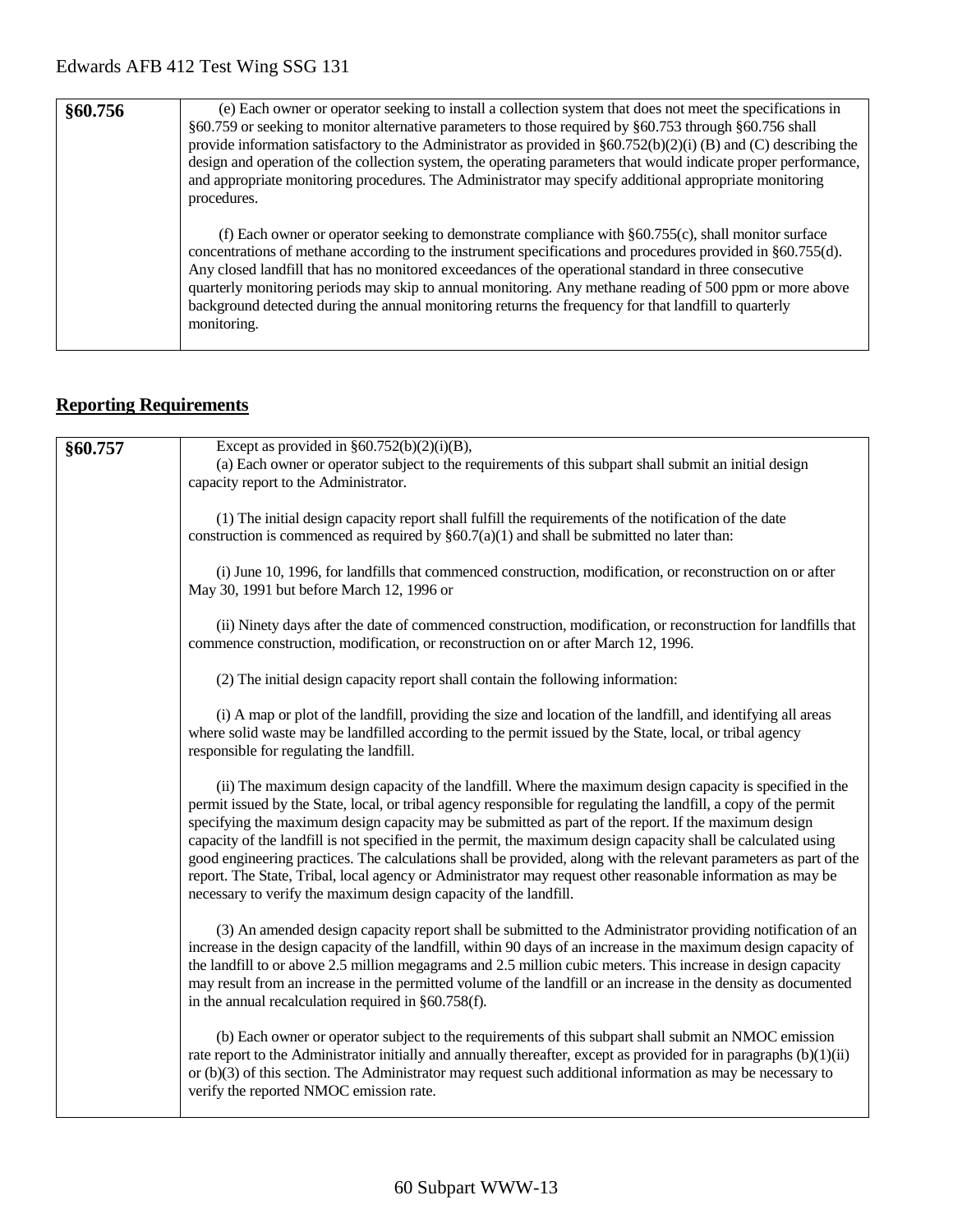| §60.757 | (1) The NMOC emission rate report shall contain an annual or 5-year estimate of the NMOC emission rate<br>calculated using the formula and procedures provided in $§60.754(a)$ or (b), as applicable.                                                                                                                                                                                                                                                                                                                                                                                                                                                                                                                                                                                                                                                                                                                                                                                                                                                                       |
|---------|-----------------------------------------------------------------------------------------------------------------------------------------------------------------------------------------------------------------------------------------------------------------------------------------------------------------------------------------------------------------------------------------------------------------------------------------------------------------------------------------------------------------------------------------------------------------------------------------------------------------------------------------------------------------------------------------------------------------------------------------------------------------------------------------------------------------------------------------------------------------------------------------------------------------------------------------------------------------------------------------------------------------------------------------------------------------------------|
|         | (i) The initial NMOC emission rate report may be combined with the initial design capacity report required<br>in paragraph (a) of this section and shall be submitted no later than indicated in paragraphs $(b)(1)(i)(A)$ and $(B)$<br>of this section. Subsequent NMOC emission rate reports shall be submitted annually thereafter, except as<br>provided for in paragraphs $(b)(1)(ii)$ and $(b)(3)$ of this section.                                                                                                                                                                                                                                                                                                                                                                                                                                                                                                                                                                                                                                                   |
|         | (A) June 10, 1996, for landfills that commenced construction, modification, or reconstruction on or after<br>May 30, 1991, but before March 12, 1996, or                                                                                                                                                                                                                                                                                                                                                                                                                                                                                                                                                                                                                                                                                                                                                                                                                                                                                                                    |
|         | (B) Ninety days after the date of commenced construction, modification, or reconstruction for landfills that<br>commence construction, modification, or reconstruction on or after March 12, 1996.                                                                                                                                                                                                                                                                                                                                                                                                                                                                                                                                                                                                                                                                                                                                                                                                                                                                          |
|         | (ii) If the estimated NMOC emission rate as reported in the annual report to the Administrator is less than<br>50 megagrams per year in each of the next 5 consecutive years, the owner or operator may elect to submit an<br>estimate of the NMOC emission rate for the next 5-year period in lieu of the annual report. This estimate shall<br>include the current amount of solid waste-in-place and the estimated waste acceptance rate for each year of the<br>5 years for which an NMOC emission rate is estimated. All data and calculations upon which this estimate is<br>based shall be provided to the Administrator. This estimate shall be revised at least once every 5 years. If the<br>actual waste acceptance rate exceeds the estimated waste acceptance rate in any year reported in the 5-year<br>estimate, a revised 5-year estimate shall be submitted to the Administrator. The revised estimate shall cover the<br>5-year period beginning with the year in which the actual waste acceptance rate exceeded the estimated waste<br>acceptance rate. |
|         | (2) The NMOC emission rate report shall include all the data, calculations, sample reports and<br>measurements used to estimate the annual or 5-year emissions.                                                                                                                                                                                                                                                                                                                                                                                                                                                                                                                                                                                                                                                                                                                                                                                                                                                                                                             |
|         | (3) Each owner or operator subject to the requirements of this subpart is exempted from the requirements<br>of paragraphs $(b)(1)$ and $(2)$ of this section, after the installation of a collection and control system in<br>compliance with $\S 60.752(b)(2)$ , during such time as the collection and control system is in operation and in<br>compliance with §§60.753 and 60.755.                                                                                                                                                                                                                                                                                                                                                                                                                                                                                                                                                                                                                                                                                      |
|         | (c) Each owner or operator subject to the provisions of $\S 60.752(b)(2)(i)$ shall submit a collection and<br>control system design plan to the Administrator within 1 year of the first report required under paragraph (b) of<br>this section in which the emission rate equals or exceeds 50 megagrams per year, except as follows:                                                                                                                                                                                                                                                                                                                                                                                                                                                                                                                                                                                                                                                                                                                                      |
|         | (1) If the owner or operator elects to recalculate the NMOC emission rate after Tier 2 NMOC sampling<br>and analysis as provided in $\S 60.754(a)(3)$ and the resulting rate is less than 50 megagrams per year, annual<br>periodic reporting shall be resumed, using the Tier 2 determined site-specific NMOC concentration, until the<br>calculated emission rate is equal to or greater than 50 megagrams per year or the landfill is closed. The revised<br>NMOC emission rate report, with the recalculated emission rate based on NMOC sampling and analysis, shall<br>be submitted within 180 days of the first calculated exceedance of 50 megagrams per year.                                                                                                                                                                                                                                                                                                                                                                                                      |
|         | (2) If the owner or operator elects to recalculate the NMOC emission rate after determining a site-specific<br>methane generation rate constant (k), as provided in Tier 3 in $\S 60.754(a)(4)$ , and the resulting NMOC emission<br>rate is less than 50 Mg/yr, annual periodic reporting shall be resumed. The resulting site-specific methane<br>generation rate constant (k) shall be used in the emission rate calculation until such time as the emissions rate<br>calculation results in an exceedance. The revised NMOC emission rate report based on the provisions of<br>$§60.754(a)(4)$ and the resulting site-specific methane generation rate constant (k) shall be submitted to the<br>Administrator within 1 year of the first calculated emission rate exceeding 50 megagrams per year.                                                                                                                                                                                                                                                                     |
|         |                                                                                                                                                                                                                                                                                                                                                                                                                                                                                                                                                                                                                                                                                                                                                                                                                                                                                                                                                                                                                                                                             |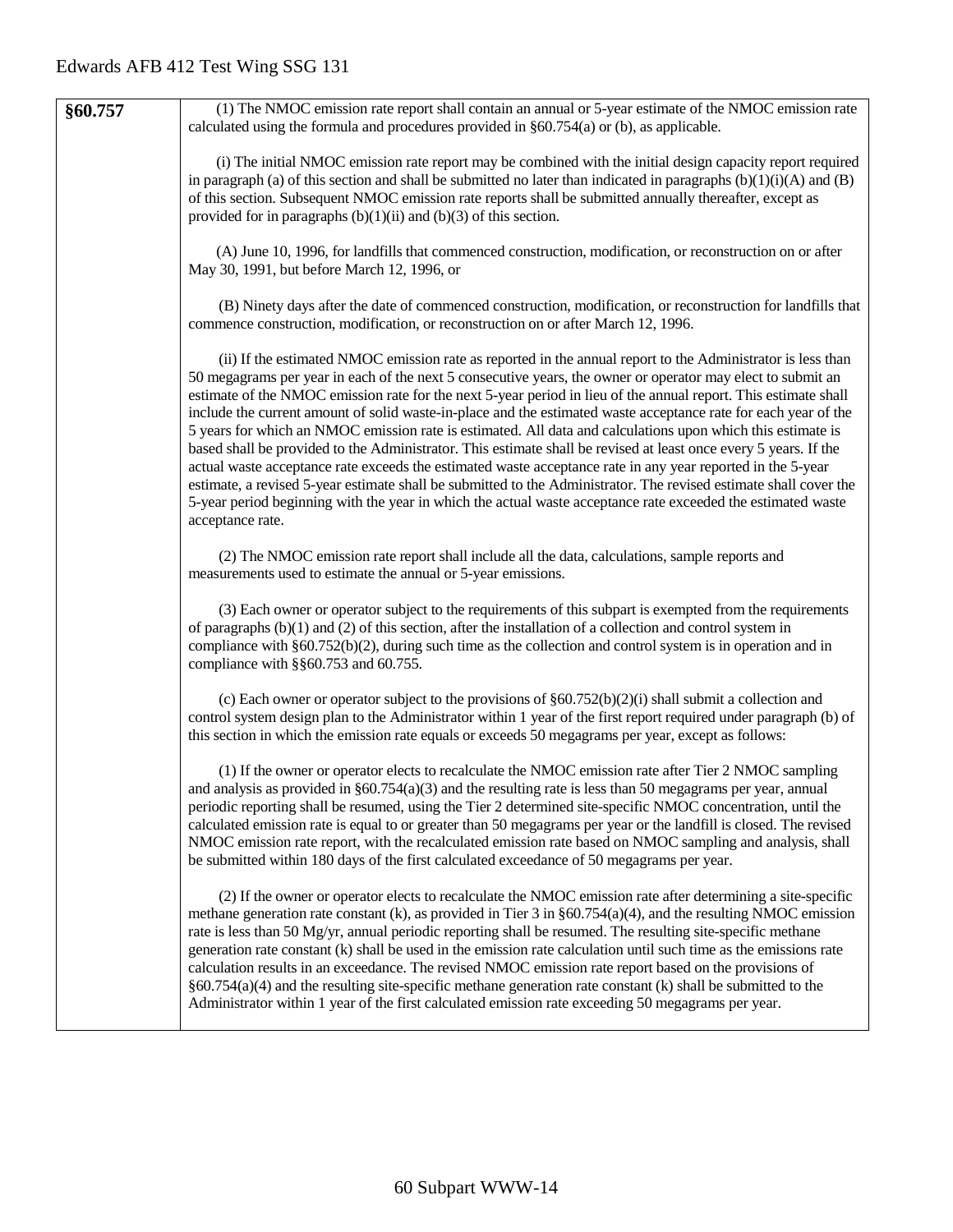| §60.757 | (d) Each owner or operator of a controlled landfill shall submit a closure report to the Administrator within<br>30 days of waste acceptance cessation. The Administrator may request additional information as may be<br>necessary to verify that permanent closure has taken place in accordance with the requirements of 40 CFR<br>258.60. If a closure report has been submitted to the Administrator, no additional wastes may be placed into the<br>landfill without filing a notification of modification as described under $\S60.7(a)(4)$ .                                                                         |
|---------|------------------------------------------------------------------------------------------------------------------------------------------------------------------------------------------------------------------------------------------------------------------------------------------------------------------------------------------------------------------------------------------------------------------------------------------------------------------------------------------------------------------------------------------------------------------------------------------------------------------------------|
|         | (e) Each owner or operator of a controlled landfill shall submit an equipment removal report to the<br>Administrator 30 days prior to removal or cessation of operation of the control equipment.<br>(1) The equipment removal report shall contain all of the following items:                                                                                                                                                                                                                                                                                                                                              |
|         | (i) A copy of the closure report submitted in accordance with paragraph (d) of this section;                                                                                                                                                                                                                                                                                                                                                                                                                                                                                                                                 |
|         | (ii) A copy of the initial performance test report demonstrating that the 15 year minimum control period<br>has expired; and                                                                                                                                                                                                                                                                                                                                                                                                                                                                                                 |
|         | (iii) Dated copies of three successive NMOC emission rate reports demonstrating that the landfill is no<br>longer producing 50 megagrams or greater of NMOC per year.                                                                                                                                                                                                                                                                                                                                                                                                                                                        |
|         | (2) The Administrator may request such additional information as may be necessary to verify that all of the<br>conditions for removal in $\S60.752(b)(2)(v)$ have been met.                                                                                                                                                                                                                                                                                                                                                                                                                                                  |
|         | (f) Each owner or operator of a landfill seeking to comply with $\S60.752(b)(2)$ using an active collection<br>system designed in accordance with $\S60.752(b)(2)(ii)$ shall submit to the Administrator annual reports of the<br>recorded information in $(f)(1)$ through $(f)(6)$ of this paragraph. The initial annual report shall be submitted<br>within 180 days of installation and start-up of the collection and control system, and shall include the initial<br>performance test report required under §60.8. For enclosed combustion devices and flares, reportable<br>exceedances are defined under §60.758(c). |
|         | (1) Value and length of time for exceedance of applicable parameters monitored under $\S 60.756(a)$ , (b), (c),<br>and $(d)$ .                                                                                                                                                                                                                                                                                                                                                                                                                                                                                               |
|         | (2) Description and duration of all periods when the gas stream is diverted from the control device through<br>a bypass line or the indication of bypass flow as specified under §60.756.                                                                                                                                                                                                                                                                                                                                                                                                                                    |
|         | (3) Description and duration of all periods when the control device was not operating for a period<br>exceeding 1 hour and length of time the control device was not operating.                                                                                                                                                                                                                                                                                                                                                                                                                                              |
|         | (4) All periods when the collection system was not operating in excess of 5 days.                                                                                                                                                                                                                                                                                                                                                                                                                                                                                                                                            |
|         | (5) The location of each exceedance of the 500 parts per million methane concentration as provided in<br>§60.753(d) and the concentration recorded at each location for which an exceedance was recorded in the<br>previous month.                                                                                                                                                                                                                                                                                                                                                                                           |
|         | (6) The date of installation and the location of each well or collection system expansion added pursuant to<br>paragraphs (a)(3), (b), and (c)(4) of $§60.755$ .                                                                                                                                                                                                                                                                                                                                                                                                                                                             |
|         | (g) Each owner or operator seeking to comply with $\S 60.752(b)(2)(iii)$ shall include the following<br>information with the initial performance test report required under §60.8:                                                                                                                                                                                                                                                                                                                                                                                                                                           |
|         | (1) A diagram of the collection system showing collection system positioning including all wells,<br>horizontal collectors, surface collectors, or other gas extraction devices, including the locations of any areas<br>excluded from collection and the proposed sites for the future collection system expansion;                                                                                                                                                                                                                                                                                                         |
|         | (2) The data upon which the sufficient density of wells, horizontal collectors, surface collectors, or other<br>gas extraction devices and the gas mover equipment sizing are based;                                                                                                                                                                                                                                                                                                                                                                                                                                         |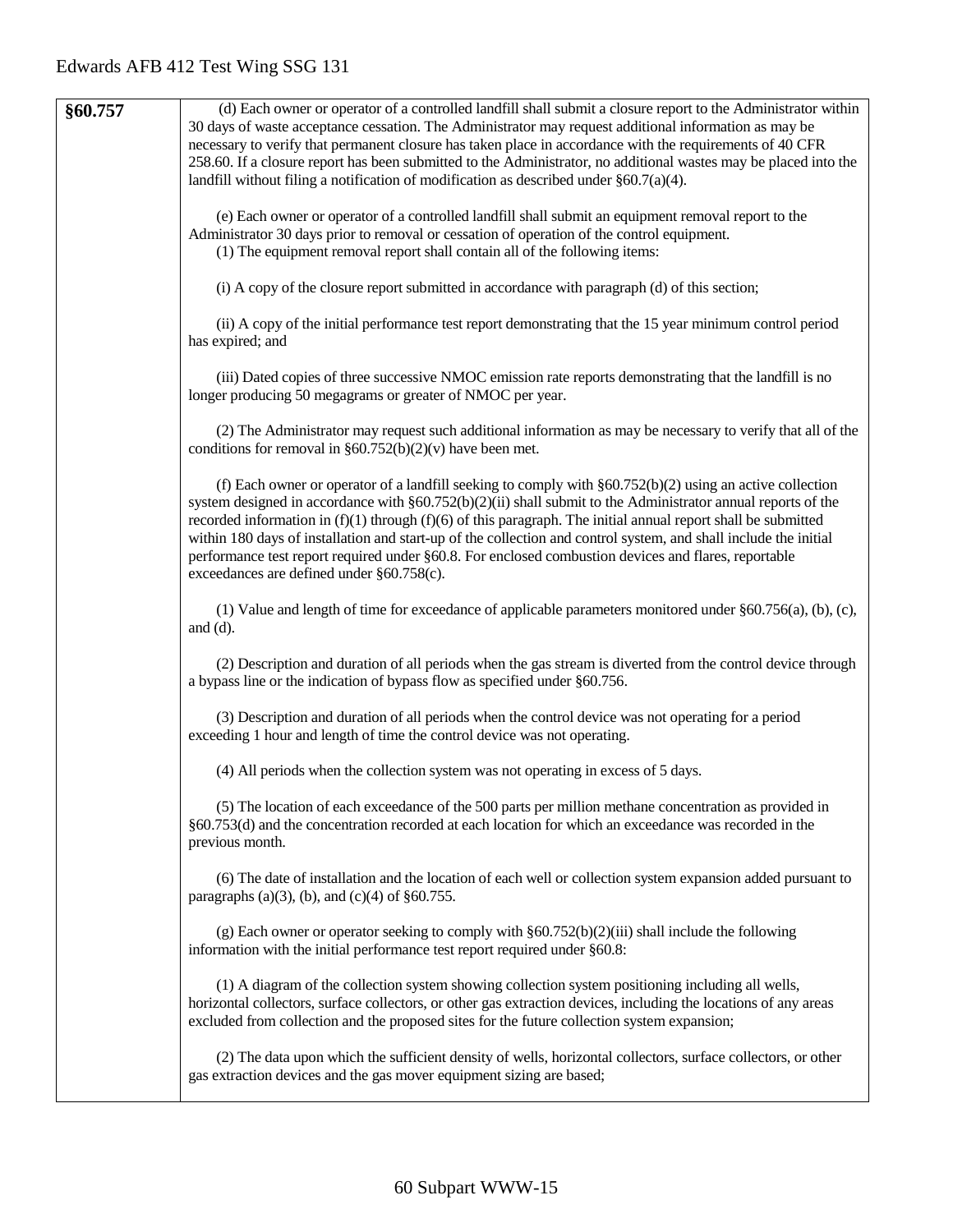| §60.757 | (3) The documentation of the presence of asbestos or nondegradable material for each area from which<br>collection wells have been excluded based on the presence of asbestos or nondegradable material;                                 |
|---------|------------------------------------------------------------------------------------------------------------------------------------------------------------------------------------------------------------------------------------------|
|         | (4) The sum of the gas generation flow rates for all areas from which collection wells have been excluded<br>based on nonproductivity and the calculations of gas generation flow rate for each excluded area; and                       |
|         | (5) The provisions for increasing gas mover equipment capacity with increased gas generation flow rate, if<br>the present gas mover equipment is inadequate to move the maximum flow rate expected over the life of the<br>landfill; and |
|         | (6) The provisions for the control of off-site migration.                                                                                                                                                                                |

## **Recordkeeping Requirements**

| §60.758 | (a) Except as provided in $\S 60.752(b)(2)(i)(B)$ , each owner or operator of an MSW landfill subject to the<br>provisions of §60.752(b) shall keep for at least 5 years up-to-date, readily accessible, on-site records of the<br>design capacity report which triggered §60.752(b), the current amount of solid waste in-place, and the year-by-<br>year waste acceptance rate. Off-site records may be maintained if they are retrievable within 4 hours. Either<br>paper copy or electronic formats are acceptable.                      |
|---------|----------------------------------------------------------------------------------------------------------------------------------------------------------------------------------------------------------------------------------------------------------------------------------------------------------------------------------------------------------------------------------------------------------------------------------------------------------------------------------------------------------------------------------------------|
|         | (b) Except as provided in $\S 60.752(b)(2)(i)(B)$ , each owner or operator of a controlled landfill shall keep<br>up-to-date, readily accessible records for the life of the control equipment of the data listed in paragraphs $(b)(1)$<br>through (b)(4) of this section as measured during the initial performance test or compliance determination.<br>Records of subsequent tests or monitoring shall be maintained for a minimum of 5 years. Records of the control<br>device vendor specifications shall be maintained until removal. |
|         | (1) Where an owner or operator subject to the provisions of this subpart seeks to demonstrate compliance<br>with $§60.752(b)(2)(ii)$ :                                                                                                                                                                                                                                                                                                                                                                                                       |
|         | (i) The maximum expected gas generation flow rate as calculated in $\S60.755(a)(1)$ . The owner or operator<br>may use another method to determine the maximum gas generation flow rate, if the method has been approved<br>by the Administrator.                                                                                                                                                                                                                                                                                            |
|         | (ii) The density of wells, horizontal collectors, surface collectors, or other gas extraction devices<br>determined using the procedures specified in $\S 60.759(a)(1)$ .                                                                                                                                                                                                                                                                                                                                                                    |
|         | (2) Where an owner or operator subject to the provisions of this subpart seeks to demonstrate compliance<br>with $\S60.752(b)(2)(iii)$ through use of an enclosed combustion device other than a boiler or process heater with<br>a design heat input capacity equal to or greater than 44 megawatts:                                                                                                                                                                                                                                        |
|         | (i) The average combustion temperature measured at least every 15 minutes and averaged over the same<br>time period of the performance test.                                                                                                                                                                                                                                                                                                                                                                                                 |
|         | (ii) The percent reduction of NMOC determined as specified in $\S 60.752(b)(2)(iii)(B)$ achieved by the<br>control device.                                                                                                                                                                                                                                                                                                                                                                                                                   |
|         | (3) Where an owner or operator subject to the provisions of this subpart seeks to demonstrate compliance<br>with $\S60.752(b)(2)(iii)(B)(I)$ through use of a boiler or process heater of any size: a description of the location<br>at which the collected gas vent stream is introduced into the boiler or process heater over the same time period<br>of the performance testing.                                                                                                                                                         |
|         |                                                                                                                                                                                                                                                                                                                                                                                                                                                                                                                                              |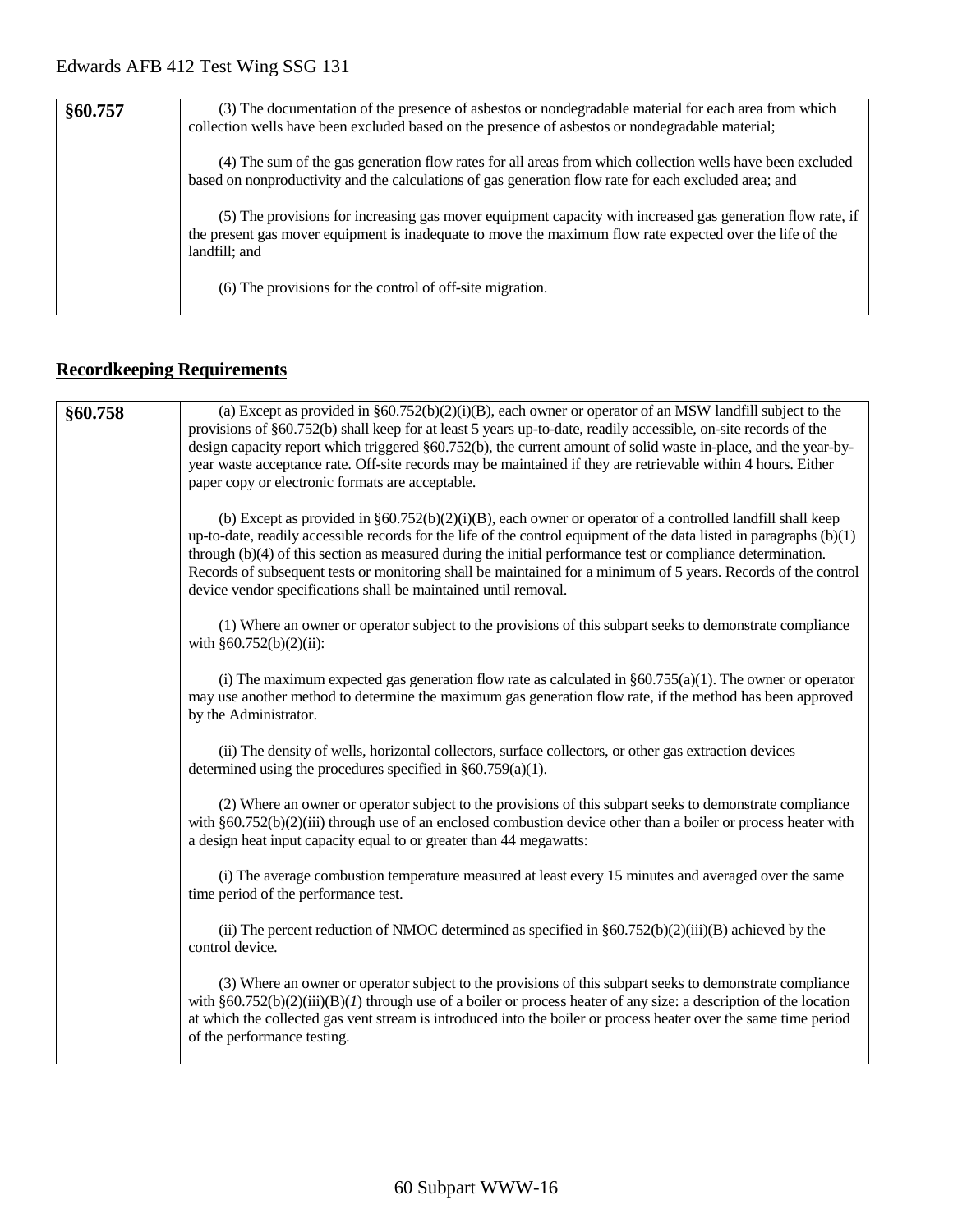| §60.758 | (4) Where an owner or operator subject to the provisions of this subpart seeks to demonstrate compliance<br>with §60.752(b)(2)(iii)(A) through use of an open flare, the flare type (i.e., steam-assisted, air-assisted, or<br>nonassisted), all visible emission readings, heat content determination, flow rate or bypass flow rate<br>measurements, and exit velocity determinations made during the performance test as specified in §60.18;<br>continuous records of the flare pilot flame or flare flame monitoring and records of all periods of operations<br>during which the pilot flame of the flame is absent. |
|---------|----------------------------------------------------------------------------------------------------------------------------------------------------------------------------------------------------------------------------------------------------------------------------------------------------------------------------------------------------------------------------------------------------------------------------------------------------------------------------------------------------------------------------------------------------------------------------------------------------------------------------|
|         | (c) Except as provided in $\S 60.752(b)(2)(i)(B)$ , each owner or operator of a controlled landfill subject to the<br>provisions of this subpart shall keep for 5 years up-to-date, readily accessible continuous records of the<br>equipment operating parameters specified to be monitored in §60.756 as well as up-to-date, readily accessible<br>records for periods of operation during which the parameter boundaries established during the most recent<br>performance test are exceeded.                                                                                                                           |
|         | (1) The following constitute exceedances that shall be recorded and reported under $\S 60.757(f)$ :                                                                                                                                                                                                                                                                                                                                                                                                                                                                                                                        |
|         | (i) For enclosed combustors except for boilers and process heaters with design heat input capacity of 44<br>megawatts (150 million British thermal unit per hour) or greater, all 3-hour periods of operation during which<br>the average combustion temperature was more than 28 oC below the average combustion temperature during<br>the most recent performance test at which compliance with $\S 60.752(b)(2)(iii)$ was determined.                                                                                                                                                                                   |
|         | (ii) For boilers or process heaters, whenever there is a change in the location at which the vent stream is<br>introduced into the flame zone as required under paragraph $(b)(3)$ of this section.                                                                                                                                                                                                                                                                                                                                                                                                                        |
|         | (2) Each owner or operator subject to the provisions of this subpart shall keep up-to-date, readily<br>accessible continuous records of the indication of flow to the control device or the indication of bypass flow or<br>records of monthly inspections of car-seals or lock-and-key configurations used to seal bypass lines, specified<br>under §60.756.                                                                                                                                                                                                                                                              |
|         | (3) Each owner or operator subject to the provisions of this subpart who uses a boiler or process heater<br>with a design heat input capacity of 44 megawatts or greater to comply with $\S60.752(b)(2)(iii)$ shall keep an up-<br>to-date, readily accessible record of all periods of operation of the boiler or process heater. (Examples of such<br>records could include records of steam use, fuel use, or monitoring data collected pursuant to other State, local,<br>Tribal, or Federal regulatory requirements.)                                                                                                 |
|         | (4) Each owner or operator seeking to comply with the provisions of this subpart by use of an open flare<br>shall keep up-to-date, readily accessible continuous records of the flame or flare pilot flame monitoring<br>specified under §60.756(c), and up-to-date, readily accessible records of all periods of operation in which the<br>flame or flare pilot flame is absent.                                                                                                                                                                                                                                          |
|         | (d) Except as provided in $\S 60.752(b)(2)(i)(B)$ , each owner or operator subject to the provisions of this<br>subpart shall keep for the life of the collection system an up-to-date, readily accessible plot map showing each<br>existing and planned collector in the system and providing a unique identification location label for each<br>collector.                                                                                                                                                                                                                                                               |
|         | (1) Each owner or operator subject to the provisions of this subpart shall keep up-to-date, readily<br>accessible records of the installation date and location of all newly installed collectors as specified under<br>§60.755(b).                                                                                                                                                                                                                                                                                                                                                                                        |
|         | (2) Each owner or operator subject to the provisions of this subpart shall keep readily accessible<br>documentation of the nature, date of deposition, amount, and location of asbestos-containing or nondegradable<br>waste excluded from collection as provided in §60.759(a)(3)(i) as well as any nonproductive areas excluded<br>from collection as provided in $§60.759(a)(3)(ii)$ .                                                                                                                                                                                                                                  |
|         |                                                                                                                                                                                                                                                                                                                                                                                                                                                                                                                                                                                                                            |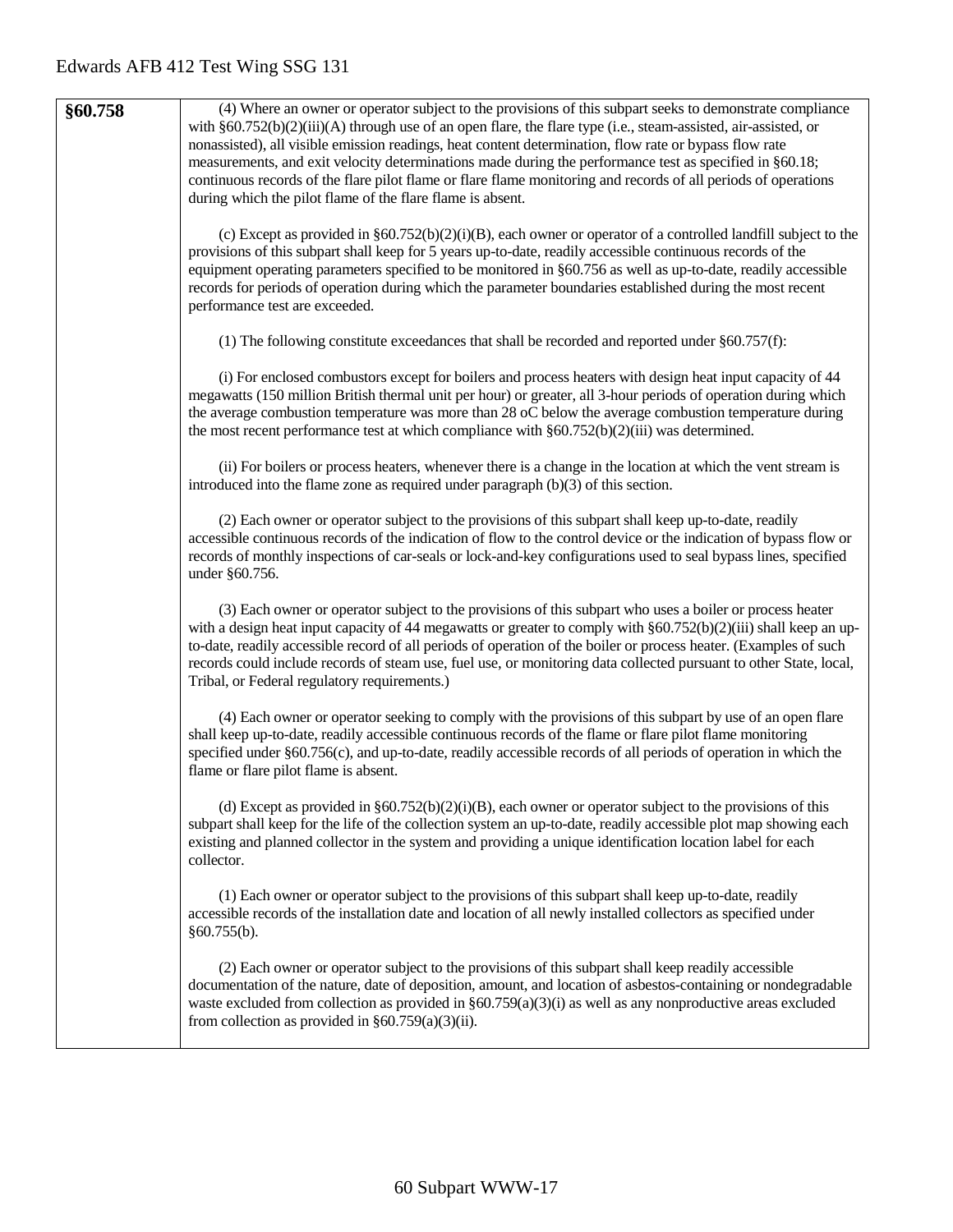| §60.758 | (e) Except as provided in $\S 60.752(b)(2)(i)(B)$ , each owner or operator subject to the provisions of this<br>subpart shall keep for at least 5 years up-to-date, readily accessible records of all collection and control system<br>exceedances of the operational standards in §60.753, the reading in the subsequent month whether or not the<br>second reading is an exceedance, and the location of each exceedance.                                                                                                                                                |
|---------|----------------------------------------------------------------------------------------------------------------------------------------------------------------------------------------------------------------------------------------------------------------------------------------------------------------------------------------------------------------------------------------------------------------------------------------------------------------------------------------------------------------------------------------------------------------------------|
|         | (f) Landfill owners or operators who convert design capacity from volume to mass or mass to volume to<br>demonstrate that landfill design capacity is less than 2.5 million megagrams or 2.5 million cubic meters, as<br>provided in the definition of "design capacity", shall keep readily accessible, on-site records of the annual<br>recalculation of site-specific density, design capacity, and the supporting documentation. Off-site records may<br>be maintained if they are retrievable within 4 hours. Either paper copy or electronic formats are acceptable. |

## **Specifications: Active Collection Systems**

| §60.759 | (a) Each owner or operator seeking to comply with §60.752(b)(2)(i) shall site active collection wells,<br>horizontal collectors, surface collectors, or other extraction devices at a sufficient density throughout all gas<br>producing areas using the following procedures unless alternative procedures have been approved by the<br>Administrator as provided in $§60.752(b)(2)(i)(C)$ and (D):                                                                                                                                                                                                                                                                                                                 |
|---------|----------------------------------------------------------------------------------------------------------------------------------------------------------------------------------------------------------------------------------------------------------------------------------------------------------------------------------------------------------------------------------------------------------------------------------------------------------------------------------------------------------------------------------------------------------------------------------------------------------------------------------------------------------------------------------------------------------------------|
|         | (1) The collection devices within the interior and along the perimeter areas shall be certified to achieve<br>comprehensive control of surface gas emissions by a professional engineer. The following issues shall be<br>addressed in the design: depths of refuse, refuse gas generation rates and flow characteristics, cover properties,<br>gas system expandability, leachate and condensate management, accessibility, compatibility with filling<br>operations, integration with closure end use, air intrusion control, corrosion resistance, fill settlement, and<br>resistance to the refuse decomposition heat.                                                                                           |
|         | (2) The sufficient density of gas collection devices determined in paragraph $(a)(1)$ of this section shall<br>address landfill gas migration issues and augmentation of the collection system through the use of active or<br>passive systems at the landfill perimeter or exterior.                                                                                                                                                                                                                                                                                                                                                                                                                                |
|         | (3) The placement of gas collection devices determined in paragraph $(a)(1)$ of this section shall control all<br>gas producing areas, except as provided by paragraphs $(a)(3)(i)$ and $(a)(3)(ii)$ of this section.                                                                                                                                                                                                                                                                                                                                                                                                                                                                                                |
|         | (i) Any segregated area of asbestos or nondegradable material may be excluded from collection if<br>documented as provided under §60.758(d). The documentation shall provide the nature, date of deposition,<br>location and amount of asbestos or nondegradable material deposited in the area, and shall be provided to the<br>Administrator upon request.                                                                                                                                                                                                                                                                                                                                                         |
|         | (ii) Any nonproductive area of the landfill may be excluded from control, provided that the total of all<br>excluded areas can be shown to contribute less than 1 percent of the total amount of NMOC emissions from the<br>landfill. The amount, location, and age of the material shall be documented and provided to the Administrator<br>upon request. A separate NMOC emissions estimate shall be made for each section proposed for exclusion, and<br>the sum of all such sections shall be compared to the NMOC emissions estimate for the entire landfill.<br>Emissions from each section shall be computed using the following equation:<br>$Q_i = 2 k L_0 M_i (e^{-kt} i) (C_{NMOC}) (3.6 \times 10^{-9})$ |
|         | where,<br>$Q_i$ = NMOC emission rate from the $ith$ section, megagrams per year<br>$k =$ methane generation rate constant, year <sup>-1</sup><br>$L_0$ = methane generation potential, cubic meters per megagram solid waste<br>$M_i$ = mass of the degradable solid waste in the i <sup>th</sup> section, megagram                                                                                                                                                                                                                                                                                                                                                                                                  |
|         | $t_i$ = age of the solid waste in the i <sup>th</sup> section, years<br>$C_{\text{NMOC}}$ = concentration of nonmethane organic compounds, parts per million by volume<br>$3.6\times10^{-9}$ = conversion factor                                                                                                                                                                                                                                                                                                                                                                                                                                                                                                     |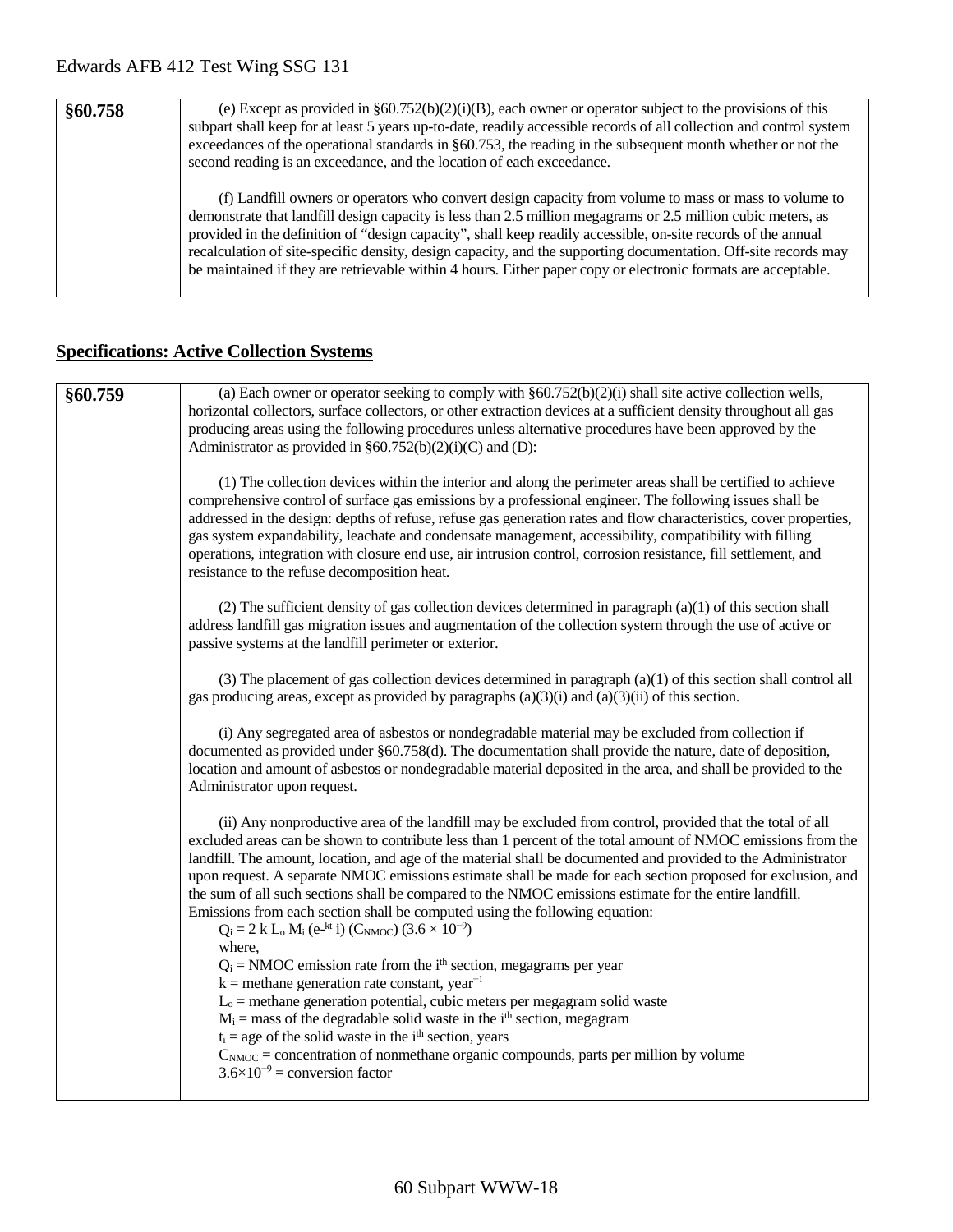**§60.759** (iii) The values for k and C<sub>NMOC</sub> determined in field testing shall be used if field testing has been performed in determining the NMOC emission rate or the radii of influence (this distance from the well center to a point in the landfill where the pressure gradient applied by the blower or compressor approaches zero). If field testing has not been performed, the default values for k,  $L_0$  and  $C_{\text{NMOC}}$  provided in §60.754(a)(1) or the alternative values from  $\S60.754(a)(5)$  shall be used. The mass of nondegradable solid waste contained within the given section may be subtracted from the total mass of the section when estimating emissions provided the nature, location, age, and amount of the nondegradable material is documented as provided in paragraph  $(a)(3)(i)$  of this section.

> (b) Each owner or operator seeking to comply with  $\S 60.752(b)(2)(i)$ (A) shall construct the gas collection devices using the following equipment or procedures:

(1) The landfill gas extraction components shall be constructed of polyvinyl chloride (PVC), high density polyethylene (HDPE) pipe, fiberglass, stainless steel, or other nonporous corrosion resistant material of suitable dimensions to: convey projected amounts of gases; withstand installation, static, and settlement forces; and withstand planned overburden or traffic loads. The collection system shall extend as necessary to comply with emission and migration standards. Collection devices such as wells and horizontal collectors shall be perforated to allow gas entry without head loss sufficient to impair performance across the intended extent of control. Perforations shall be situated with regard to the need to prevent excessive air infiltration.

(2) Vertical wells shall be placed so as not to endanger underlying liners and shall address the occurrence of water within the landfill. Holes and trenches constructed for piped wells and horizontal collectors shall be of sufficient cross-section so as to allow for their proper construction and completion including, for example, centering of pipes and placement of gravel backfill. Collection devices shall be designed so as not to allow indirect short circuiting of air into the cover or refuse into the collection system or gas into the air. Any gravel used around pipe perforations should be of a dimension so as not to penetrate or block perforations.

(3) Collection devices may be connected to the collection header pipes below or above the landfill surface. The connector assembly shall include a positive closing throttle valve, any necessary seals and couplings, access couplings and at least one sampling port. The collection devices shall be constructed of PVC, HDPE, fiberglass, stainless steel, or other nonporous material of suitable thickness.

(c) Each owner or operator seeking to comply with  $\S 60.752(b)(2)(i)$ (A) shall convey the landfill gas to a control system in compliance with §60.752(b)(2)(iii) through the collection header pipe(s). The gas mover equipment shall be sized to handle the maximum gas generation flow rate expected over the intended use period of the gas moving equipment using the following procedures:

(1) For existing collection systems, the flow data shall be used to project the maximum flow rate. If no flow data exists, the procedures in paragraph  $(c)(2)$  of this section shall be used.

(2) For new collection systems, the maximum flow rate shall be in accordance with  $\S60.755(a)(1)$ .

*Remainder of Page Intentionally Left Blank*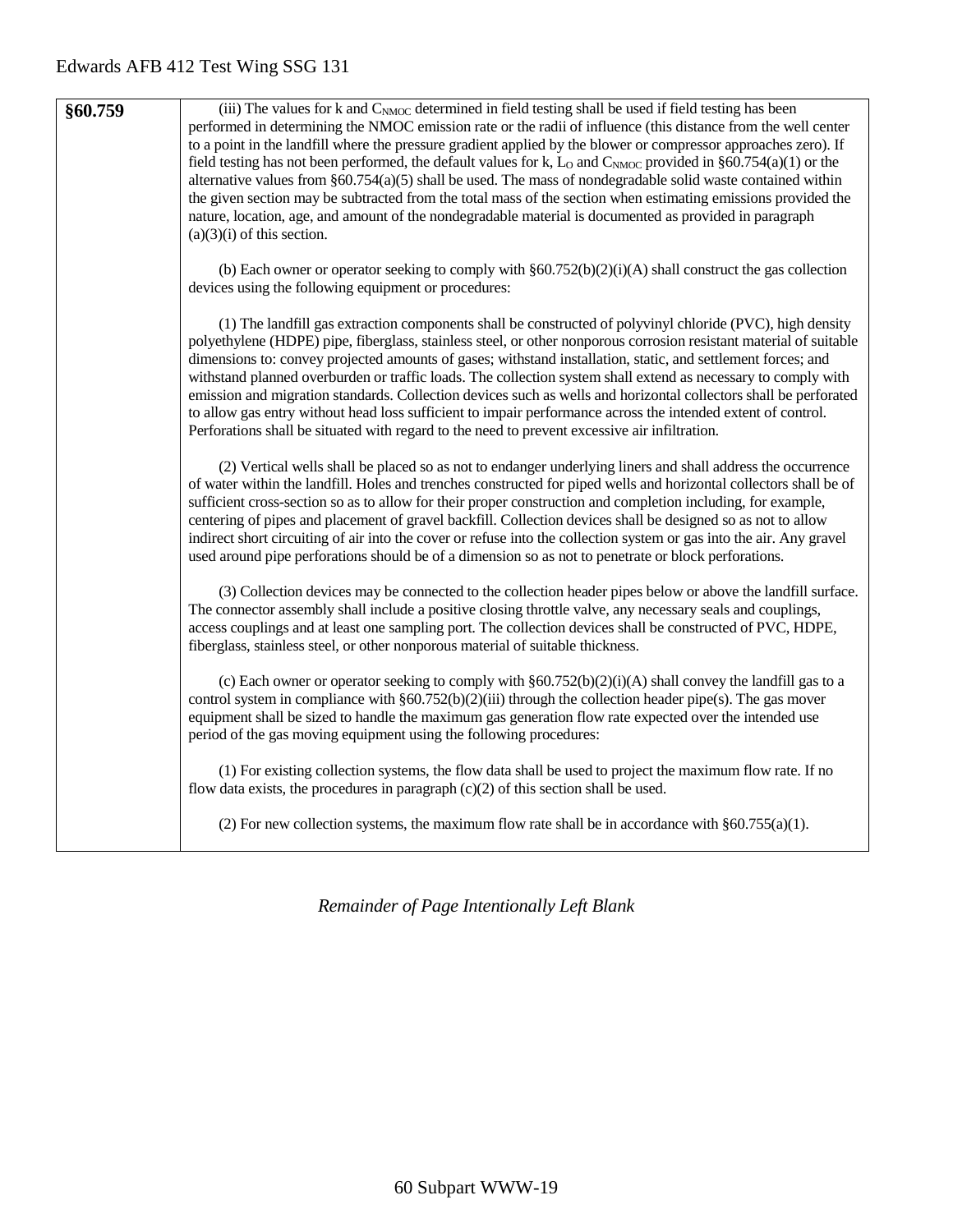## **FEDERAL REGULATIONS 40 CFR 61 SUBPART M National Emission Standard for Asbestos**

#### **Applicable provisions of 40 CFR 61 Subpart M shall apply.**

#### **[55 FR 48414, Nov. 20, 1990]**

## **Applicability**

| §61.140 | The provisions of this subpart are applicable to those sources specified in §§61.142 through 61.151, 61.154, and<br>61.155. |
|---------|-----------------------------------------------------------------------------------------------------------------------------|
|         |                                                                                                                             |

#### **Standard for Roadways**

| §61.143 | No person may construct or maintain a roadway with asbestos tailings or asbestos-containing waste<br>material on that roadway, unless, for asbestos tailings.                                                                                        |
|---------|------------------------------------------------------------------------------------------------------------------------------------------------------------------------------------------------------------------------------------------------------|
|         | (a) It is a temporary roadway on an area of asbestos ore deposits (asbestos mine): or                                                                                                                                                                |
|         | (b) It is a temporary roadway at an active asbestos mill site and is encapsulated with a resinous or<br>bituminous binder. The encapsulated road surface must be maintained at a minimum frequency of once per<br>year to prevent dust emissions; or |
|         | (c) It is encapsulated in asphalt concrete meeting the specifications contained in section 401 of Standard<br>Specifications for Construction of Roads and Bridges on Federal Highway Projects, FP-85, 1985, or their<br>equivalent.                 |

## **Standard for Demolition and Renovation**

| §61.145 | (a) To determine which requirements of paragraphs (a), (b), and (c) of this section apply to the owner or<br>operator of a demolition or renovation activity and prior to the commencement of the demolition or<br>renovation, thoroughly inspect the affected facility or part of the facility where the demolition or renovation<br>operation will occur for the presence of asbestos, including Category I and Category II nonfriable ACM. The<br>requirements of paragraphs (b) and (c) of this section apply to each owner or operator of a demolition or<br>renovation activity, including the removal of RACM as follows: |
|---------|----------------------------------------------------------------------------------------------------------------------------------------------------------------------------------------------------------------------------------------------------------------------------------------------------------------------------------------------------------------------------------------------------------------------------------------------------------------------------------------------------------------------------------------------------------------------------------------------------------------------------------|
|         | (1) In a facility being demolished, all the requirements of paragraphs (b) and (c) of this section apply,<br>except as provided in paragraph $(a)(3)$ of this section, if the combined amount of RACM is                                                                                                                                                                                                                                                                                                                                                                                                                         |
|         | (i) At least 80 linear meters (260 linear feet) on pipes or at least 15 square meters (160 square feet) on<br>other facility components, or                                                                                                                                                                                                                                                                                                                                                                                                                                                                                      |
|         | (ii) At least 1 cubic meter (35 cubic feet) off facility components where the length or area could not be<br>measured previously.                                                                                                                                                                                                                                                                                                                                                                                                                                                                                                |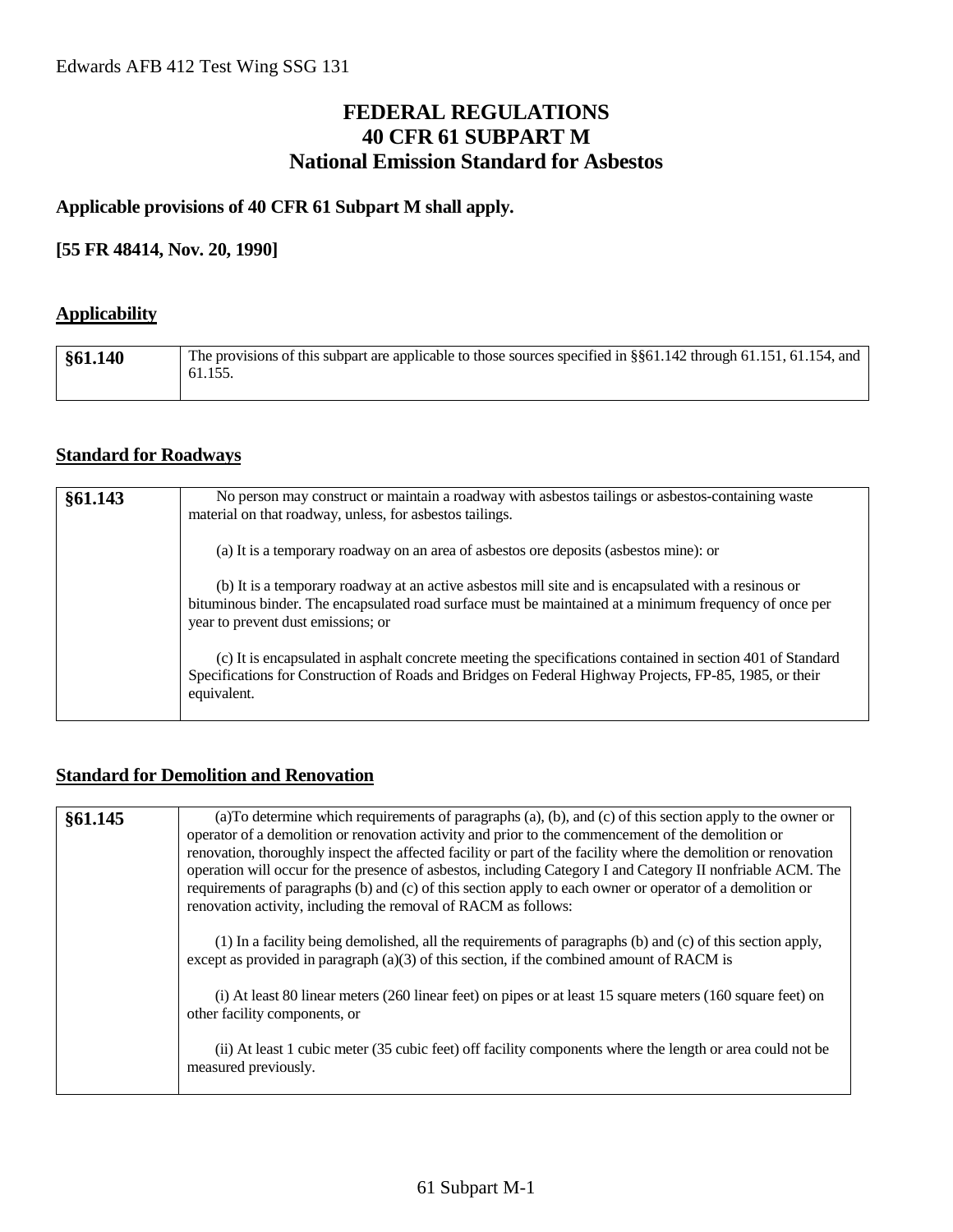| §61.145 | (2) In a facility being demolished, only the notification requirements of paragraphs $(b)(1)$ , $(2)$ , $(3)(i)$ and<br>(iv), and $(4)(i)$ through (vii) and $(4)(ix)$ and (xvi) of this section apply, if the combined amount of RACM is                                                                                                                                                                                                                                    |
|---------|------------------------------------------------------------------------------------------------------------------------------------------------------------------------------------------------------------------------------------------------------------------------------------------------------------------------------------------------------------------------------------------------------------------------------------------------------------------------------|
|         | (i) Less than 80 linear meters (260 linear feet) on pipes and less than 15 square meters (160 square feet)<br>on other facility components, and                                                                                                                                                                                                                                                                                                                              |
|         | (ii) Less than one cubic meter (35 cubic feet) off facility components where the length or area could not<br>be measured previously or there is no asbestos.                                                                                                                                                                                                                                                                                                                 |
|         | (3) If the facility is being demolished under an order of a State or local government agency, issued<br>because the facility is structurally unsound and in danger of imminent collapse, only the requirements of<br>paragraphs (b)(1), (b)(2), (b)(3)(iii), (b)(4) (except (b)(4)(viii)), (b)(5), and (c)(4) through (c)(9) of this<br>section apply.                                                                                                                       |
|         | (4) In a facility being renovated, including any individual nonscheduled renovation operation, all the<br>requirements of paragraphs (b) and (c) of this section apply if the combined amount of RACM to be<br>stripped, removed, dislodged, cut, drilled, or similarly disturbed is                                                                                                                                                                                         |
|         | (i) At least 80 linear meters (260 linear feet) on pipes or at least 15 square meters (160 square feet) on<br>other facility components, or                                                                                                                                                                                                                                                                                                                                  |
|         | (ii) At least 1 cubic meter (35 cubic feet) off facility components where the length or area could not be<br>measured previously.                                                                                                                                                                                                                                                                                                                                            |
|         | (iii) To determine whether paragraph $(a)(4)$ of this section applies to planned renovation operations<br>involving individual nonscheduled operations, predict the combined additive amount of RACM to be<br>removed or stripped during a calendar year of January 1 through December 31.                                                                                                                                                                                   |
|         | (iv) To determine whether paragraph $(a)(4)$ of this section applies to emergency renovation operations,<br>estimate the combined amount of RACM to be removed or stripped as a result of the sudden, unexpected<br>event that necessitated the renovation.                                                                                                                                                                                                                  |
|         | (5) Owners or operators of demolition and renovation operations are exempt from the requirements of<br>§§61.05(a), 61.07, and 61.09.                                                                                                                                                                                                                                                                                                                                         |
|         | <b>Notification Requirements</b>                                                                                                                                                                                                                                                                                                                                                                                                                                             |
|         | (b) Each owner or operator of a demolition or renovation activity to which this section applies shall:                                                                                                                                                                                                                                                                                                                                                                       |
|         | (1) Provide the Administrator with written notice of intention to demolish or renovate. Delivery of the<br>notice by U.S. Postal Service, commercial delivery service, or hand delivery is acceptable.                                                                                                                                                                                                                                                                       |
|         | (2) Update notice, as necessary, including when the amount of asbestos affected changes by at least 20<br>percent.                                                                                                                                                                                                                                                                                                                                                           |
|         | (3) Postmark or deliver the notice as follows:                                                                                                                                                                                                                                                                                                                                                                                                                               |
|         | (i) At least 10 working days before asbestos stripping or removal work or any other activity begins<br>(such as site preparation that would break up, dislodge or similarly disturb asbestos material), if the operation<br>is described in paragraphs (a) (1) and (4) (except (a)(4)(iii) and (a)(4)(iv)) of this section. If the operation is<br>as described in paragraph $(a)(2)$ of this section, notification is required 10 working days before demolition<br>begins. |
|         | (ii) At least 10 working days before the end of the calendar year preceding the year for which notice is<br>being given for renovations described in paragraph $(a)(4)(iii)$ of this section.                                                                                                                                                                                                                                                                                |
|         |                                                                                                                                                                                                                                                                                                                                                                                                                                                                              |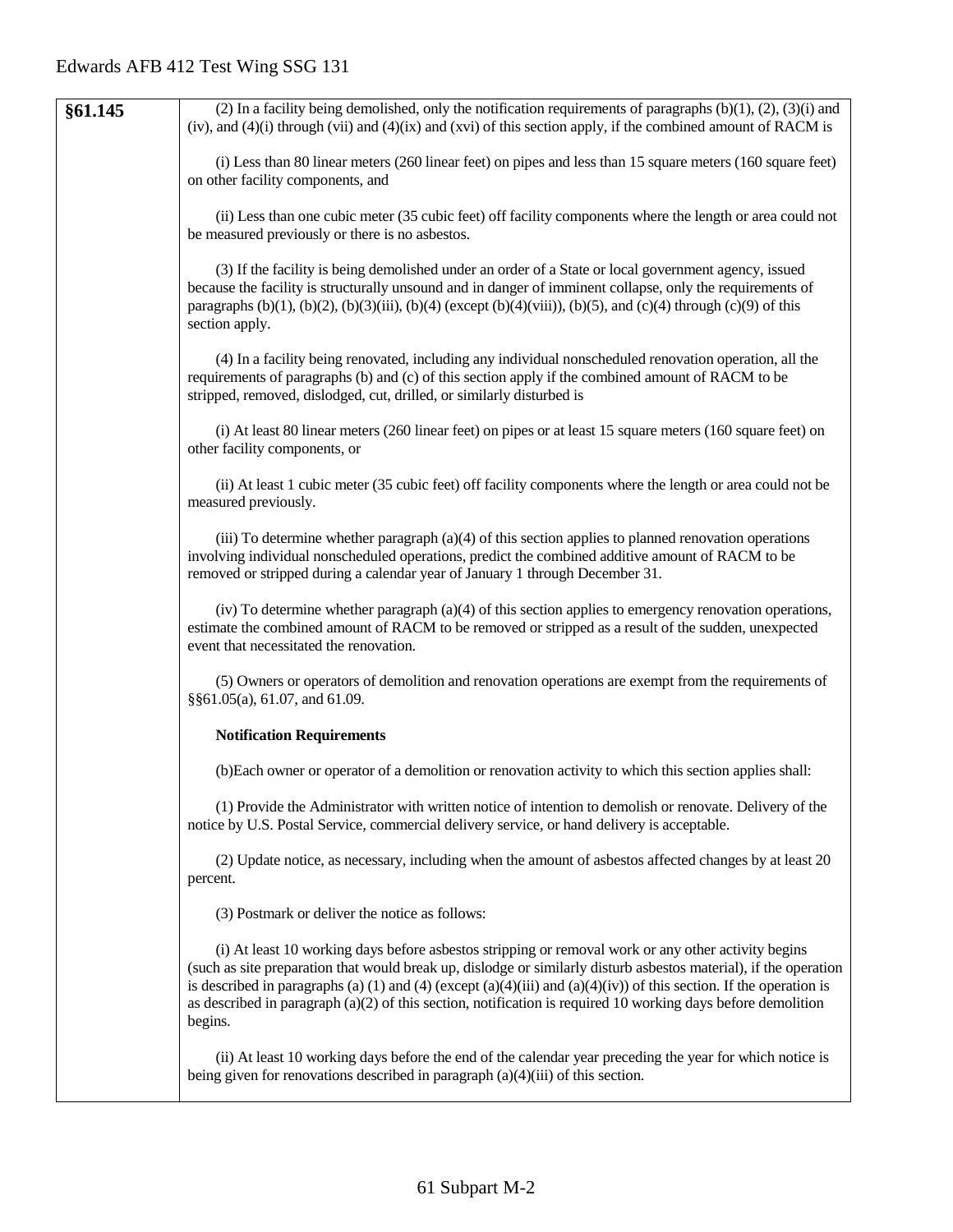| §61.145 | (iii) As early as possible before, but not later than, the following working day if the operation is a<br>demolition ordered according to paragraph $(a)(3)$ of this section or, if the operation is a renovation described in<br>paragraph $(a)(4)(iv)$ of this section.                                                                                                                                                                                                   |
|---------|-----------------------------------------------------------------------------------------------------------------------------------------------------------------------------------------------------------------------------------------------------------------------------------------------------------------------------------------------------------------------------------------------------------------------------------------------------------------------------|
|         | (iv) For asbestos stripping or removal work in a demolition or renovation operation, described in<br>paragraphs (a) (1) and (4) (except (a)(4)(iii) and (a)(4)(iv)) of this section, and for a demolition described in<br>paragraph (a)(2) of this section, that will begin on a date other than the one contained in the original notice,<br>notice of the new start date must be provided to the Administrator as follows:                                                |
|         | (A) When the asbestos stripping or removal operation or demolition operation covered by this paragraph<br>will begin after the date contained in the notice,                                                                                                                                                                                                                                                                                                                |
|         | (1) Notify the Administrator of the new start date by telephone as soon as possible before the original start<br>date, and                                                                                                                                                                                                                                                                                                                                                  |
|         | (2) Provide the Administrator with a written notice of the new start date as soon as possible before, and no<br>later than, the original start date. Delivery of the updated notice by the U.S. Postal Service, commercial delivery<br>service, or hand delivery is acceptable.                                                                                                                                                                                             |
|         | (B) When the asbestos stripping or removal operation or demolition operation covered by this paragraph<br>will begin on a date earlier than the original start date,                                                                                                                                                                                                                                                                                                        |
|         | (1) Provide the Administrator with a written notice of the new start date at least 10 working days before<br>asbestos stripping or removal work begins.                                                                                                                                                                                                                                                                                                                     |
|         | (2) For demolitions covered by paragraph (a)(2) of this section, provide the Administrator written notice of<br>a new start date at least 10 working days before commencement of demolition. Delivery of updated notice by<br>U.S. Postal Service, commercial delivery service, or hand delivery is acceptable.                                                                                                                                                             |
|         | (C) In no event shall an operation covered by this paragraph begin on a date other than the date contained<br>in the written notice of the new start date.                                                                                                                                                                                                                                                                                                                  |
|         | (4) Include the following in the notice:                                                                                                                                                                                                                                                                                                                                                                                                                                    |
|         | (i) An indication of whether the notice is the original or a revised notification.                                                                                                                                                                                                                                                                                                                                                                                          |
|         | (ii) Name, address, and telephone number of both the facility owner and operator and the asbestos removal<br>contractor owner or operator.                                                                                                                                                                                                                                                                                                                                  |
|         | (iii) Type of operation: demolition or renovation.                                                                                                                                                                                                                                                                                                                                                                                                                          |
|         | (iv) Description of the facility or affected part of the facility including the size (square meters [square feet]<br>and number of floors), age, and present and prior use of the facility.                                                                                                                                                                                                                                                                                 |
|         | (v) Procedure, including analytical methods, employed to detect the presence of RACM and Category I<br>and Category II nonfriable ACM.                                                                                                                                                                                                                                                                                                                                      |
|         | (vi) Estimate of the approximate amount of RACM to be removed from the facility in terms of length of<br>pipe in linear meters (linear feet), surface area in square meters (square feet) on other facility components, or<br>volume in cubic meters (cubic feet) if off the facility components. Also, estimate the approximate amount of<br>Category I and Category II nonfriable ACM in the affected part of the facility that will not be removed before<br>demolition. |
|         | (vii) Location and street address (including building number or name and floor or room number, if<br>appropriate), city, county, and state, of the facility being demolished or renovated.                                                                                                                                                                                                                                                                                  |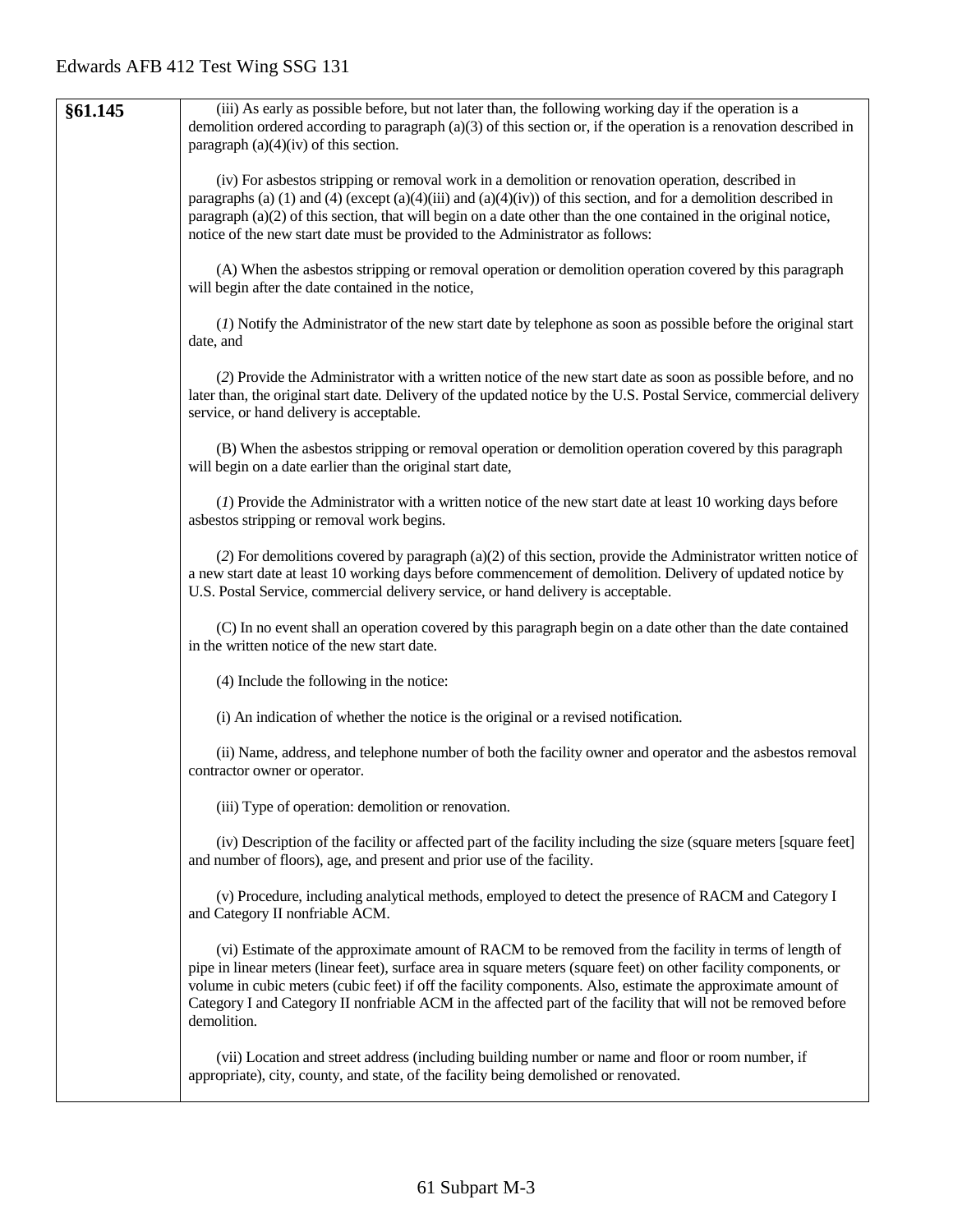| §61.145(b) | (viii) Scheduled starting and completion dates of asbestos removal work (or any other activity, such as site<br>preparation that would break up, dislodge, or similarly disturb asbestos material) in a demolition or renovation;<br>planned renovation operations involving individual nonscheduled operations shall only include the beginning<br>and ending dates of the report period as described in paragraph $(a)(4)(iii)$ of this section. |
|------------|----------------------------------------------------------------------------------------------------------------------------------------------------------------------------------------------------------------------------------------------------------------------------------------------------------------------------------------------------------------------------------------------------------------------------------------------------|
|            | (ix) Scheduled starting and completion dates of demolition or renovation.                                                                                                                                                                                                                                                                                                                                                                          |
|            | (x) Description of planned demolition or renovation work to be performed and method(s) to be employed,<br>including demolition or renovation techniques to be used and description of affected facility components.                                                                                                                                                                                                                                |
|            | (xi) Description of work practices and engineering controls to be used to comply with the requirements of<br>this subpart, including asbestos removal and waste-handling emission control procedures.                                                                                                                                                                                                                                              |
|            | (xii) Name and location of the waste disposal site where the asbestos-containing waste material will be<br>deposited.                                                                                                                                                                                                                                                                                                                              |
|            | $(xiii)$ A certification that at least one person trained as required by paragraph $(c)(8)$ of this section will<br>supervise the stripping and removal described by this notification. This requirement shall become effective 1<br>year after promulgation of this regulation.                                                                                                                                                                   |
|            | $(xiv)$ For facilities described in paragraph $(a)(3)$ of this section, the name, title, and authority of the State or<br>local government representative who has ordered the demolition, the date that the order was issued, and the date<br>on which the demolition was ordered to begin. A copy of the order shall be attached to the notification.                                                                                             |
|            | $(xv)$ For emergency renovations described in paragraph $(a)(4)(iv)$ of this section, the date and hour that the<br>emergency occurred, a description of the sudden, unexpected event, and an explanation of how the event<br>caused an unsafe condition, or would cause equipment damage or an unreasonable financial burden.                                                                                                                     |
|            | (xvi) Description of procedures to be followed in the event that unexpected RACM is found or Category II<br>nonfriable ACM becomes crumbled, pulverized, or reduced to powder.                                                                                                                                                                                                                                                                     |
|            | (xvii) Name, address, and telephone number of the waste transporter.                                                                                                                                                                                                                                                                                                                                                                               |
|            | (5) The information required in paragraph $(b)(4)$ of this section must be reported using a form similar to<br>that shown in Figure 3.                                                                                                                                                                                                                                                                                                             |
|            | Procedures for Asbestos Emission Control.                                                                                                                                                                                                                                                                                                                                                                                                          |
|            | (c)Each owner or operator of a demolition or renovation activity to whom this paragraph applies,<br>according to paragraph (a) of this section, shall comply with the following procedures:                                                                                                                                                                                                                                                        |
|            | (1) Remove all RACM from a facility being demolished or renovated before any activity begins that would<br>break up, dislodge, or similarly disturb the material or preclude access to the material for subsequent removal.<br>RACM need not be removed before demolition if:                                                                                                                                                                      |
|            | (i) It is Category I nonfriable ACM that is not in poor condition and is not friable.                                                                                                                                                                                                                                                                                                                                                              |
|            | (ii) It is on a facility component that is encased in concrete or other similarly hard material and is<br>adequately wet whenever exposed during demolition; or                                                                                                                                                                                                                                                                                    |
|            | (iii) It was not accessible for testing and was, therefore, not discovered until after demolition began and, as<br>a result of the demolition, the material cannot be safely removed. If not removed for safety reasons, the exposed<br>RACM and any asbestos-contaminated debris must be treated as asbestos-containing waste material and<br>adequately wet at all times until disposed of.                                                      |
|            |                                                                                                                                                                                                                                                                                                                                                                                                                                                    |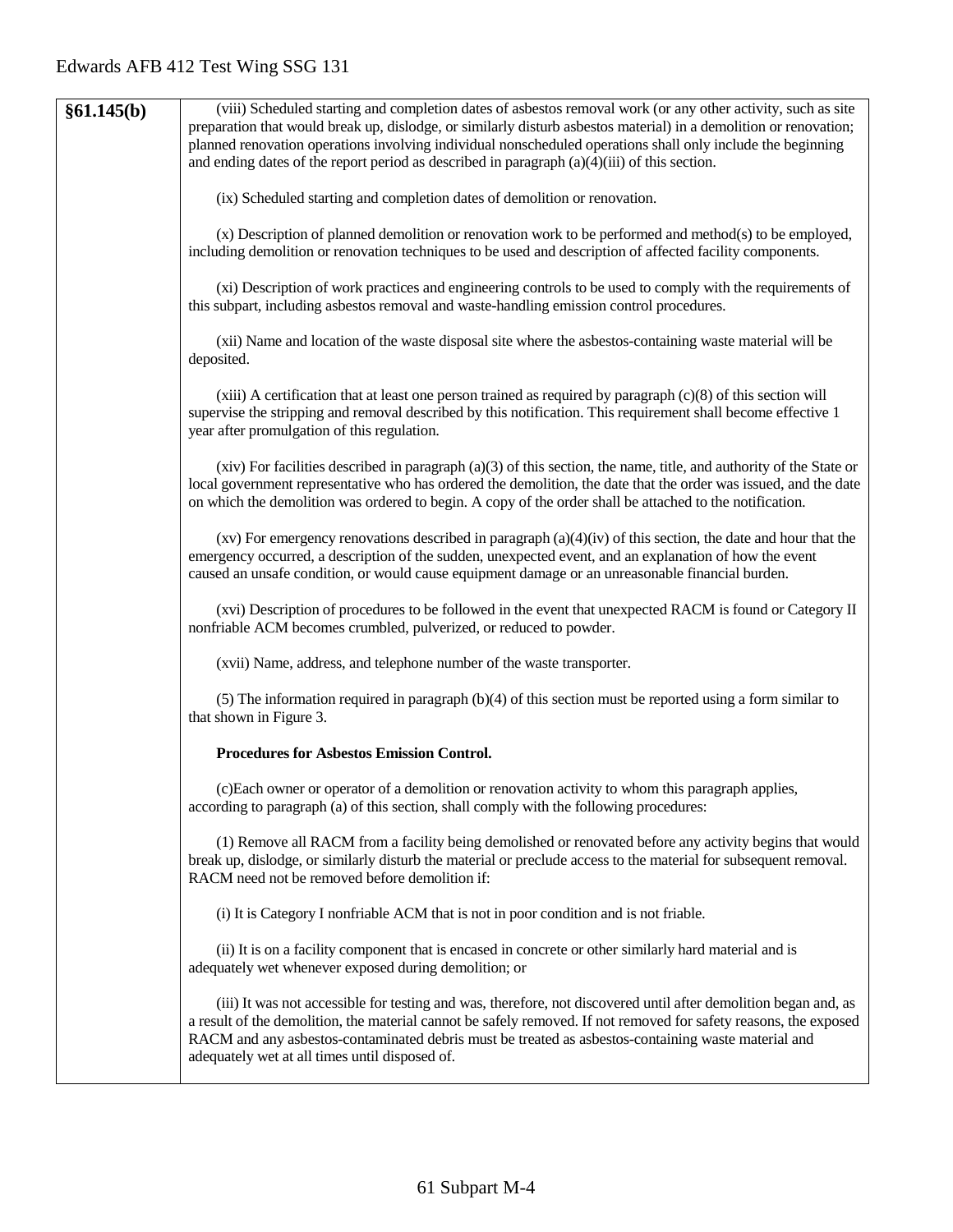| §61.145 | (iv) They are Category II nonfriable ACM and the probability is low that the materials will become<br>crumbled, pulverized, or reduced to powder during demolition.                                                                                                                                                                                                                                                                    |
|---------|----------------------------------------------------------------------------------------------------------------------------------------------------------------------------------------------------------------------------------------------------------------------------------------------------------------------------------------------------------------------------------------------------------------------------------------|
|         |                                                                                                                                                                                                                                                                                                                                                                                                                                        |
|         | (2) When a facility component that contains, is covered with, or is coated with RACM is being taken out of<br>the facility as a unit or in sections:                                                                                                                                                                                                                                                                                   |
|         | (i) Adequately wet all RACM exposed during cutting or disjoining operations; and                                                                                                                                                                                                                                                                                                                                                       |
|         | (ii) Carefully lower each unit or section to the floor and to ground level, not dropping, throwing, sliding, or<br>otherwise damaging or disturbing the RACM.                                                                                                                                                                                                                                                                          |
|         | (3) When RACM is stripped from a facility component while it remains in place in the facility, adequately<br>wet the RACM during the stripping operation.                                                                                                                                                                                                                                                                              |
|         | (i) In renovation operations, wetting is not required if:                                                                                                                                                                                                                                                                                                                                                                              |
|         | (A) The owner or operator has obtained prior written approval from the Administrator based on a written<br>application that wetting to comply with this paragraph would unavoidably damage equipment or present a<br>safety hazard; and                                                                                                                                                                                                |
|         | (B) The owner or operator uses of the following emission control methods:                                                                                                                                                                                                                                                                                                                                                              |
|         | (1) A local exhaust ventilation and collection system designed and operated to capture the particulate<br>asbestos material produced by the stripping and removal of the asbestos materials. The system must exhibit no<br>visible emissions to the outside air or be designed and operated in accordance with the requirements in §61.152.                                                                                            |
|         | (2) A glove-bag system designed and operated to contain the particulate asbestos material produced by the<br>stripping of the asbestos materials.                                                                                                                                                                                                                                                                                      |
|         | (3) Leak-tight wrapping to contain all RACM prior to dismantlement.                                                                                                                                                                                                                                                                                                                                                                    |
|         | (ii) In renovation operations where wetting would result in equipment damage or a safety hazard, and the<br>methods allowed in paragraph $(c)(3)(i)$ of this section cannot be used, another method may be used after<br>obtaining written approval from the Administrator based upon a determination that it is equivalent to wetting in<br>controlling emissions or to the methods allowed in paragraph $(c)(3)(i)$ of this section. |
|         | (iii) A copy of the Administrator's written approval shall be kept at the worksite and made available for<br>inspection.                                                                                                                                                                                                                                                                                                               |
|         | (4) After a facility component covered with, coated with, or containing RACM has been taken out of the<br>facility as a unit or in sections pursuant to paragraph $(c)(2)$ of this section, it shall be stripped or contained in<br>leak-tight wrapping, except as described in paragraph $(c)(5)$ of this section. If stripped, either:                                                                                               |
|         | (i) Adequately wet the RACM during stripping; or                                                                                                                                                                                                                                                                                                                                                                                       |
|         | (ii) Use a local exhaust ventilation and collection system designed and operated to capture the particulate<br>asbestos material produced by the stripping. The system must exhibit no visible emissions to the outside air or<br>be designed and operated in accordance with the requirements in §61.152.                                                                                                                             |
|         | (5) For large facility components such as reactor vessels, large tanks, and steam generators, but not beams<br>(which must be handled in accordance with paragraphs $(c)(2)$ , $(3)$ , and $(4)$ of this section), the RACM is not<br>required to be stripped if the following requirements are met:                                                                                                                                   |
|         | (i) The component is removed, transported, stored, disposed of, or reused without disturbing or damaging<br>the RACM.                                                                                                                                                                                                                                                                                                                  |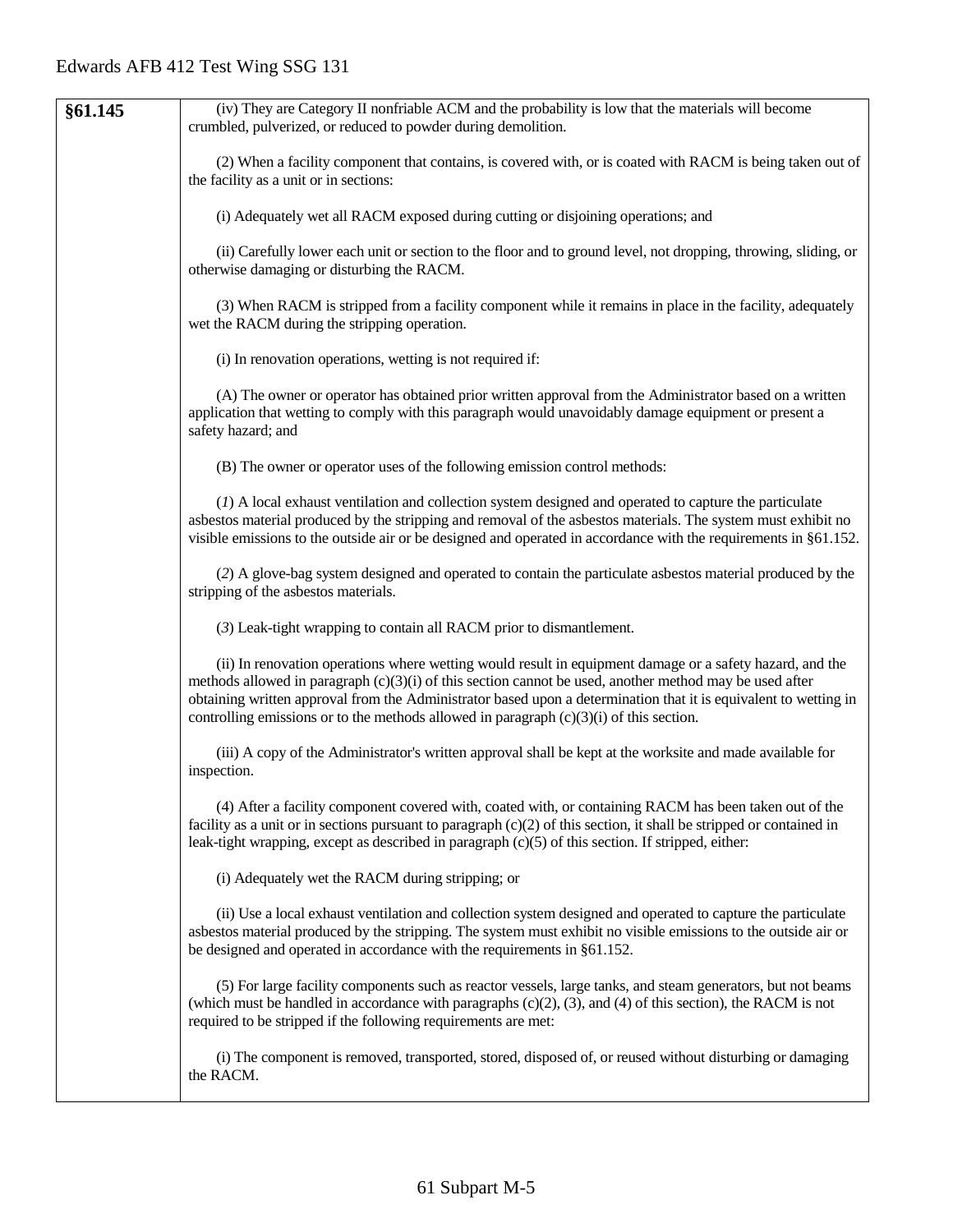| §61.145 | (ii) The component is encased in a leak-tight wrapping.                                                                                                                                                                                                                                                                                                                                                                                                                                                                                                                                                                                                                                                                                                                                                                                                                                                                                                                                                                                                                                                                                     |
|---------|---------------------------------------------------------------------------------------------------------------------------------------------------------------------------------------------------------------------------------------------------------------------------------------------------------------------------------------------------------------------------------------------------------------------------------------------------------------------------------------------------------------------------------------------------------------------------------------------------------------------------------------------------------------------------------------------------------------------------------------------------------------------------------------------------------------------------------------------------------------------------------------------------------------------------------------------------------------------------------------------------------------------------------------------------------------------------------------------------------------------------------------------|
|         | (iii) The leak-tight wrapping is labeled according to $\S61.149(d)(1)(i)$ , (ii), and (iii) during all loading and<br>unloading operations and during storage.                                                                                                                                                                                                                                                                                                                                                                                                                                                                                                                                                                                                                                                                                                                                                                                                                                                                                                                                                                              |
|         | (6) For all RACM, including material that has been removed or stripped:                                                                                                                                                                                                                                                                                                                                                                                                                                                                                                                                                                                                                                                                                                                                                                                                                                                                                                                                                                                                                                                                     |
|         | (i) Adequately wet the material and ensure that it remains wet until collected and contained or treated in<br>preparation for disposal in accordance with §61.150; and                                                                                                                                                                                                                                                                                                                                                                                                                                                                                                                                                                                                                                                                                                                                                                                                                                                                                                                                                                      |
|         | (ii) Carefully lower the material to the ground and floor, not dropping, throwing, sliding, or otherwise<br>damaging or disturbing the material.                                                                                                                                                                                                                                                                                                                                                                                                                                                                                                                                                                                                                                                                                                                                                                                                                                                                                                                                                                                            |
|         | (iii) Transport the material to the ground via leak-tight chutes or containers if it has been removed or<br>stripped more than 50 feet above ground level and was not removed as units or in sections.                                                                                                                                                                                                                                                                                                                                                                                                                                                                                                                                                                                                                                                                                                                                                                                                                                                                                                                                      |
|         | (iv) RACM contained in leak-tight wrapping that has been removed in accordance with paragraphs $(c)(4)$<br>and $(c)(3)(i)(B)(3)$ of this section need not be wetted.                                                                                                                                                                                                                                                                                                                                                                                                                                                                                                                                                                                                                                                                                                                                                                                                                                                                                                                                                                        |
|         | (7) When the temperature at the point of wetting is below $0^{\circ}C(32^{\circ}F)$ :                                                                                                                                                                                                                                                                                                                                                                                                                                                                                                                                                                                                                                                                                                                                                                                                                                                                                                                                                                                                                                                       |
|         | (i) The owner or operator need not comply with paragraph $(c)(2)(i)$ and the wetting provisions of<br>paragraph $(c)(3)$ of this section.                                                                                                                                                                                                                                                                                                                                                                                                                                                                                                                                                                                                                                                                                                                                                                                                                                                                                                                                                                                                   |
|         | (ii) The owner or operator shall remove facility components containing, coated with, or covered with<br>RACM as units or in sections to the maximum extent possible.                                                                                                                                                                                                                                                                                                                                                                                                                                                                                                                                                                                                                                                                                                                                                                                                                                                                                                                                                                        |
|         | (iii) During periods when wetting operations are suspended due to freezing temperatures, the owner or<br>operator must record the temperature in the area containing the facility components at the beginning, middle,<br>and end of each workday and keep daily temperature records available for inspection by the Administrator<br>during normal business hours at the demolition or renovation site. The owner or operator shall retain the<br>temperature records for at least 2 years.                                                                                                                                                                                                                                                                                                                                                                                                                                                                                                                                                                                                                                                |
|         | (8) Effective 1 year after promulgation of this regulation, no RACM shall be stripped, removed, or<br>otherwise handled or disturbed at a facility regulated by this section unless at least one on-site representative,<br>such as a foreman or management-level person or other authorized representative, trained in the provisions of<br>this regulation and the means of complying with them, is present. Every 2 years, the trained on-site individual<br>shall receive refresher training in the provisions of this regulation. The required training shall include as a<br>minimum: applicability; notifications; material identification; control procedures for removals including, at<br>least, wetting, local exhaust ventilation, negative pressure enclosures, glove-bag procedures, and High<br>Efficiency Particulate Air (HEPA) filters; waste disposal work practices; reporting and recordkeeping; and<br>asbestos hazards and worker protection. Evidence that the required training has been completed shall be posted<br>and made available for inspection by the Administrator at the demolition or renovation site. |
|         | $(9)$ For facilities described in paragraph (a)(3) of this section, adequately wet the portion of the facility that<br>contains RACM during the wrecking operation.                                                                                                                                                                                                                                                                                                                                                                                                                                                                                                                                                                                                                                                                                                                                                                                                                                                                                                                                                                         |
|         | (10) If a facility is demolished by intentional burning, all RACM including Category I and Category II<br>nonfriable ACM must be removed in accordance with the NESHAP before burning.                                                                                                                                                                                                                                                                                                                                                                                                                                                                                                                                                                                                                                                                                                                                                                                                                                                                                                                                                      |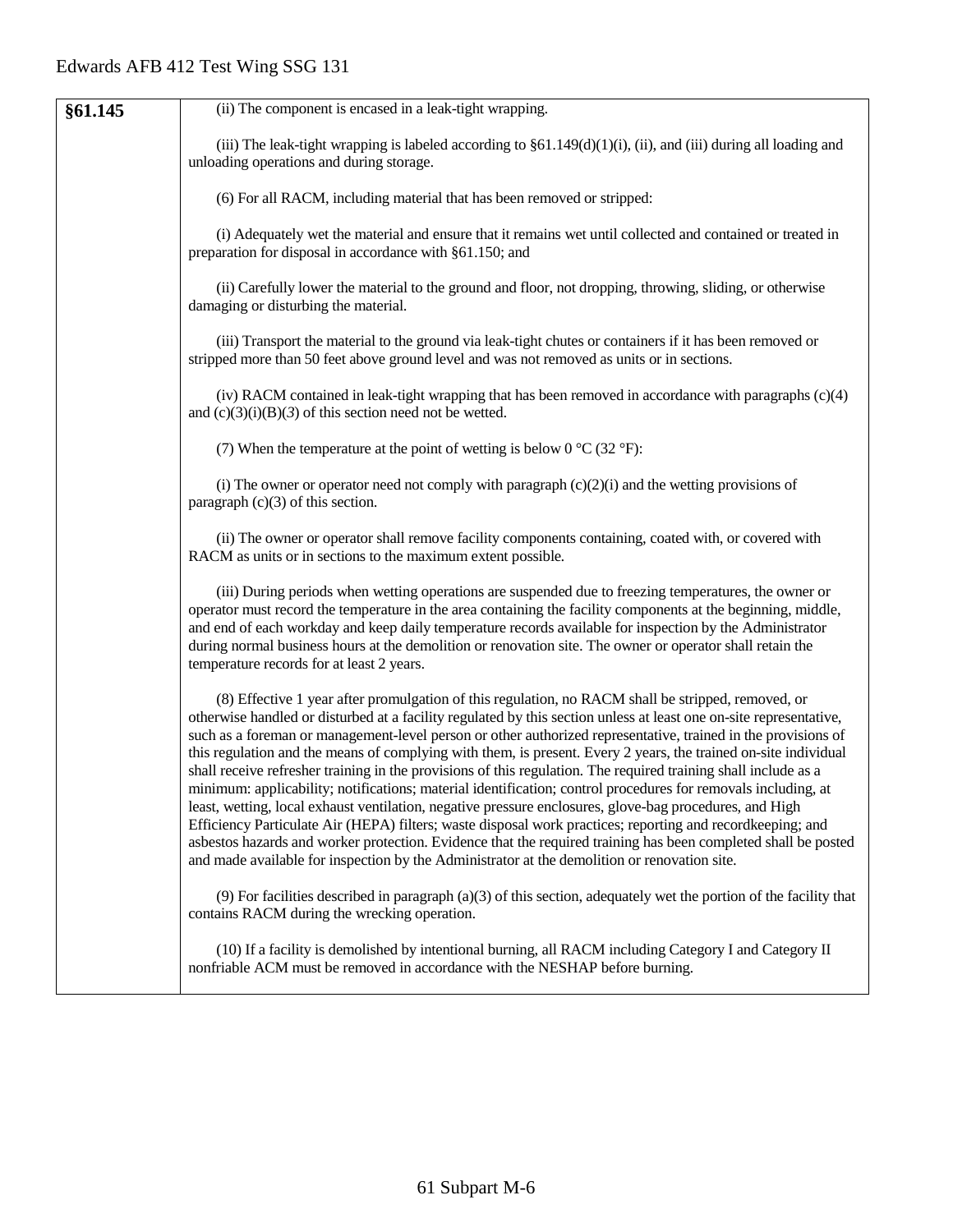## **Standard for Waste Disposal for Manufacturing, Fabricating, Demolition, Renovation, and Spraying Operations**

| §61.150 | Each owner or operator of any source covered under the provisions of §§61.144, 61.145, 61.146, and<br>61.147 shall comply with the following provisions:                                                                                                                                                                                                                                                                                                                                                                                                    |
|---------|-------------------------------------------------------------------------------------------------------------------------------------------------------------------------------------------------------------------------------------------------------------------------------------------------------------------------------------------------------------------------------------------------------------------------------------------------------------------------------------------------------------------------------------------------------------|
|         | (a) Discharge no visible emissions to the outside air during the collection, processing (including<br>incineration), packaging, or transporting of any asbestos-containing waste material generated by the source, or<br>use one of the emission control and waste treatment methods specified in paragraphs $(a)$ (1) through $(4)$ of this<br>section.                                                                                                                                                                                                    |
|         | (1) Adequately wet asbestos-containing waste material as follows:                                                                                                                                                                                                                                                                                                                                                                                                                                                                                           |
|         | (i) Mix control device asbestos waste to form a slurry; adequately wet other asbestos-containing waste<br>material; and                                                                                                                                                                                                                                                                                                                                                                                                                                     |
|         | (ii) Discharge no visible emissions to the outside air from collection, mixing, wetting, and handling<br>operations, or use the methods specified by §61.152 to clean emissions containing particulate asbestos material<br>before they escape to, or are vented to, the outside air; and                                                                                                                                                                                                                                                                   |
|         | (iii) After wetting, seal all asbestos-containing waste material in leak-tight containers while wet; or, for<br>materials that will not fit into containers without additional breaking, put materials into leak-tight wrapping;<br>and                                                                                                                                                                                                                                                                                                                     |
|         | (iv) Label the containers or wrapped materials specified in paragraph $(a)(1)(iii)$ of this section using<br>warning labels specified by Occupational Safety and Health Standards of the Department of Labor,<br>Occupational Safety and Health Administration (OSHA) under 29 CFR 1910.1001(j)(4) or 1926.1101(k)(8).<br>The labels shall be printed in letters of sufficient size and contrast so as to be readily visible and legible.                                                                                                                   |
|         | (v) For asbestos-containing waste material to be transported off the facility site, label containers or<br>wrapped materials with the name of the waste generator and the location at which the waste was generated.                                                                                                                                                                                                                                                                                                                                        |
|         | (2) Process asbestos-containing waste material into nonfriable forms as follows:                                                                                                                                                                                                                                                                                                                                                                                                                                                                            |
|         | (i) Form all asbestos-containing waste material into nonfriable pellets or other shapes;                                                                                                                                                                                                                                                                                                                                                                                                                                                                    |
|         | (ii) Discharge no visible emissions to the outside air from collection and processing operations, including<br>incineration, or use the method specified by §61.152 to clean emissions containing particulate asbestos material<br>before they escape to, or are vented to, the outside air.                                                                                                                                                                                                                                                                |
|         | (3) For facilities demolished where the RACM is not removed prior to demolition according to<br>$\S(61.145(c)(1)$ (i), (ii), (iii), and (iv) or for facilities demolished according to $\S(61.145(c)(9))$ , adequately wet<br>asbestos-containing waste material at all times after demolition and keep wet during handling and loading for<br>transport to a disposal site. Asbestos-containing waste materials covered by this paragraph do not have to be<br>sealed in leak-tight containers or wrapping but may be transported and disposed of in bulk. |
|         | (4) Use an alternative emission control and waste treatment method that has received prior approval by the<br>Administrator according to the procedure described in $\S61.149(c)(2)$ .                                                                                                                                                                                                                                                                                                                                                                      |
|         | (5) As applied to demolition and renovation, the requirements of paragraph (a) of this section do not apply<br>to Category I nonfriable ACM waste and Category II nonfriable ACM waste that did not become crumbled,<br>pulverized, or reduced to powder.                                                                                                                                                                                                                                                                                                   |
|         | (b) All asbestos-containing waste material shall be deposited as soon as is practical by the waste generator<br>at:                                                                                                                                                                                                                                                                                                                                                                                                                                         |
|         |                                                                                                                                                                                                                                                                                                                                                                                                                                                                                                                                                             |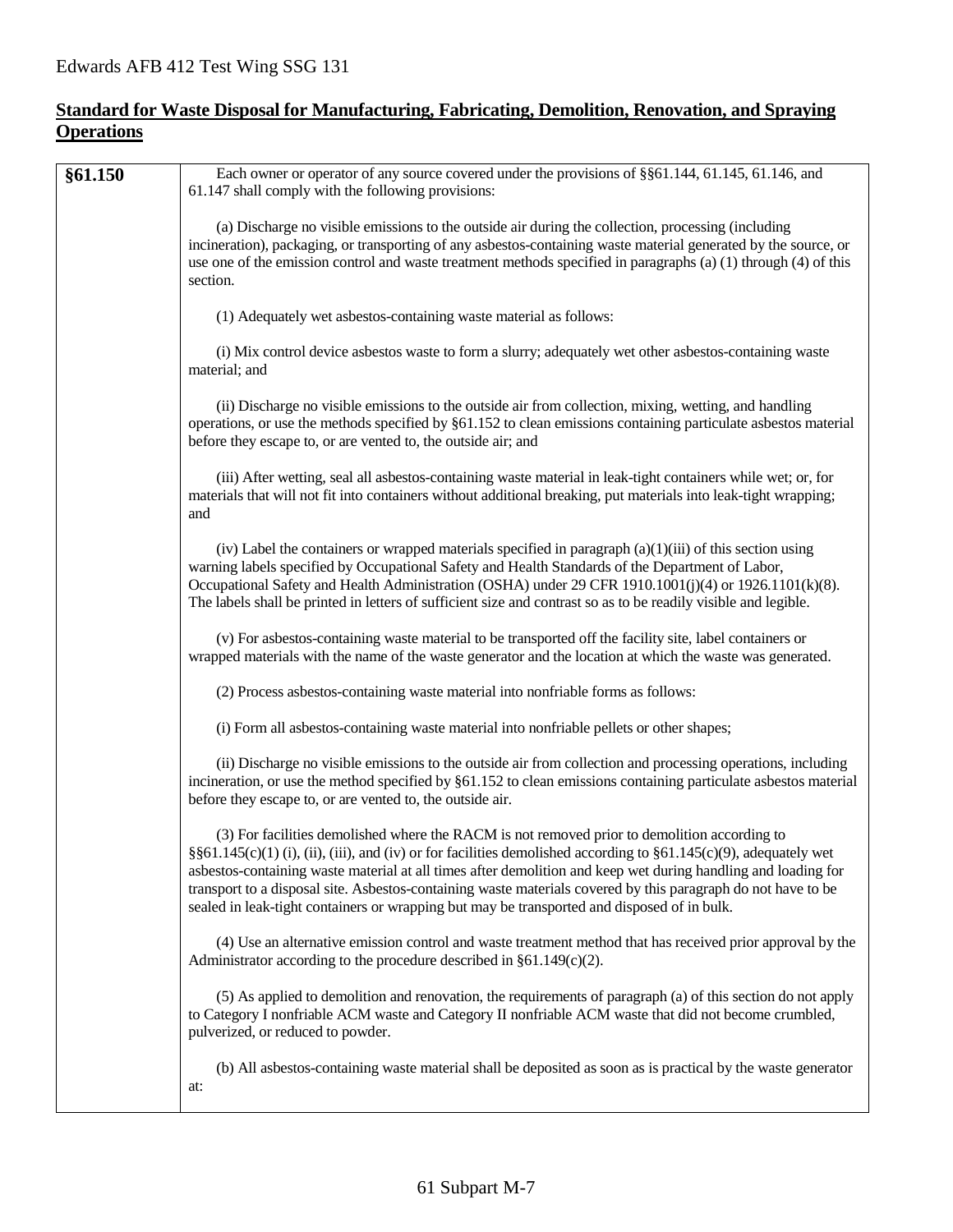| §61.150 | $(1)$ A waste disposal site operated in accordance with the provisions of §61.154, or                                                                                                                                                                                                                                                                                                                                                             |
|---------|---------------------------------------------------------------------------------------------------------------------------------------------------------------------------------------------------------------------------------------------------------------------------------------------------------------------------------------------------------------------------------------------------------------------------------------------------|
|         | (2) An EPA-approved site that converts RACM and asbestos-containing waste material into nonasbestos<br>(asbestos-free) material according to the provisions of §61.155.                                                                                                                                                                                                                                                                           |
|         | (3) The requirements of paragraph (b) of this section do not apply to Category I nonfriable ACM that is not<br>RACM.                                                                                                                                                                                                                                                                                                                              |
|         | (c) Mark vehicles used to transport asbestos-containing waste material during the loading and unloading of<br>waste so that the signs are visible. The markings must conform to the requirements of $\S\$ [61.149(d)(1) (i), (ii),<br>and (iii).                                                                                                                                                                                                  |
|         | (d) For all asbestos-containing waste material transported off the facility site:                                                                                                                                                                                                                                                                                                                                                                 |
|         | (1) Maintain waste shipment records, using a form similar to that shown in Figure 4, and include the<br>following information:                                                                                                                                                                                                                                                                                                                    |
|         | (i) The name, address, and telephone number of the waste generator.<br>(ii) The name and address of the local, State, or EPA Regional office responsible for administering the<br>asbestos NESHAP program.<br>(iii) The approximate quantity in cubic meters (cubic yards).<br>(iv) The name and telephone number of the disposal site operator.<br>(v) The name and physical site location of the disposal site.                                 |
|         | (vi) The date transported.<br>(vii) The name, address, and telephone number of the transporter(s).                                                                                                                                                                                                                                                                                                                                                |
|         | (viii) A certification that the contents of this consignment are fully and accurately described by proper<br>shipping name and are classified, packed, marked, and labeled, and are in all respects in proper condition for<br>transport by highway according to applicable international and government regulations.                                                                                                                             |
|         | (2) Provide a copy of the waste shipment record, described in paragraph $(d)(1)$ of this section, to the<br>disposal site owners or operators at the same time as the asbestos-containing waste material is delivered to the<br>disposal site.                                                                                                                                                                                                    |
|         | (3) For waste shipments where a copy of the waste shipment record, signed by the owner or operator of the<br>designated disposal site, is not received by the waste generator within 35 days of the date the waste was<br>accepted by the initial transporter, contact the transporter and/or the owner or operator of the designated<br>disposal site to determine the status of the waste shipment.                                             |
|         | (4) Report in writing to the local, State, or EPA Regional office responsible for administering the asbestos<br>NESHAP program for the waste generator if a copy of the waste shipment record, signed by the owner or<br>operator of the designated waste disposal site, is not received by the waste generator within 45 days of the date<br>the waste was accepted by the initial transporter. Include in the report the following information: |
|         | (i) A copy of the waste shipment record for which a confirmation of delivery was not received, and                                                                                                                                                                                                                                                                                                                                                |
|         | (ii) A cover letter signed by the waste generator explaining the efforts taken to locate the asbestos waste<br>shipment and the results of those efforts.                                                                                                                                                                                                                                                                                         |
|         | (5) Retain a copy of all waste shipment records, including a copy of the waste shipment record signed by<br>the owner or operator of the designated waste disposal site, for at least 2 years.                                                                                                                                                                                                                                                    |
|         | (e) Furnish upon request, and make available for inspection by the Administrator, all records required<br>under this section.                                                                                                                                                                                                                                                                                                                     |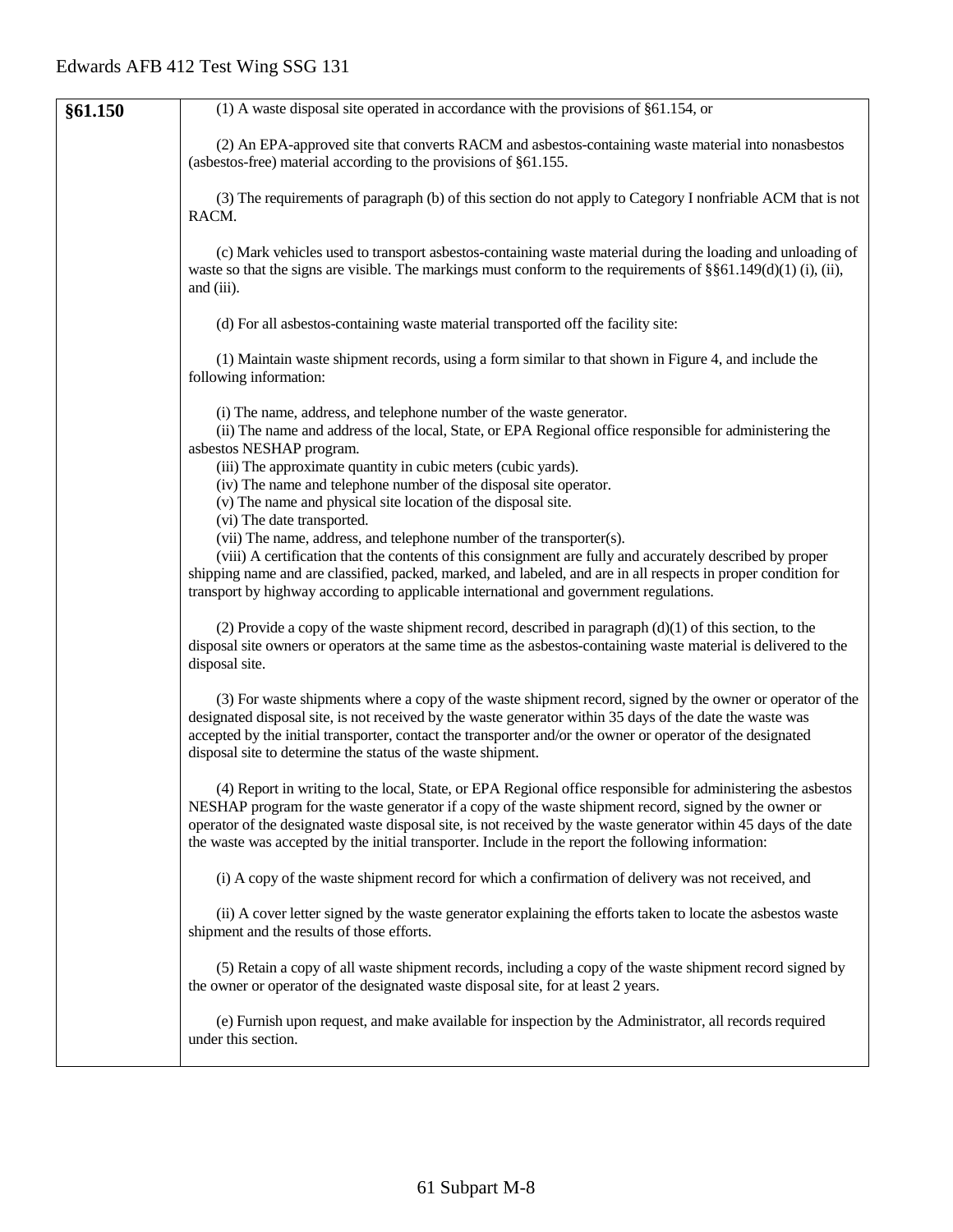## **Air Cleaning**

| §61.152 | (a) The owner or operator who uses air cleaning, as specified in $\S$ §61.142(a), 61.144(b)(2),                                                                                                                                                                                                                                                                                                                                                                                                                                    |
|---------|------------------------------------------------------------------------------------------------------------------------------------------------------------------------------------------------------------------------------------------------------------------------------------------------------------------------------------------------------------------------------------------------------------------------------------------------------------------------------------------------------------------------------------|
|         | $61.145(c)(3)(i)(B)(I), 61.145(c)(4)(ii), 61.145(c)(11)(i), 61.146(b)(2), 61.147(b)(2), 61.149(b), 61.149(c)(1)(ii),$<br>$61.150(a)(1)(ii)$ , $61.150(a)(2)(ii)$ , and $61.155(e)$ shall:                                                                                                                                                                                                                                                                                                                                          |
|         | (1) Use fabric filter collection devices, except as noted in paragraph (b) of this section, doing all of the<br>following:                                                                                                                                                                                                                                                                                                                                                                                                         |
|         | (i) Ensuring that the airflow permeability, as determined by ASTM Method D737-75, does not exceed 9<br>$m^3/min/m^2$ (30 ft <sup>3</sup> /min/ft <sup>2</sup> ) for woven fabrics or $11^3/min/m^2$ (35 ft <sup>3</sup> /min/ft <sup>2</sup> ) for felted fabrics, except that 12<br>$m^3/\text{min/m}^2$ (40 ft <sup>3</sup> min/ft <sup>2</sup> ) for woven and 14 m <sup>3</sup> /min/m <sup>2</sup> (45 ft <sup>3</sup> min/ft <sup>2</sup> ) for felted fabrics is allowed for filtering<br>air from asbestos ore dryers; and |
|         | (ii) Ensuring that felted fabric weighs at least 475 grams per square meter (14 ounces per square yard) and<br>is at least 1.6 millimeters (one-sixteenth inch) thick throughout; and                                                                                                                                                                                                                                                                                                                                              |
|         | (iii) Avoiding the use of synthetic fabrics that contain fill yarn other than that which is spun.                                                                                                                                                                                                                                                                                                                                                                                                                                  |
|         | (2) Properly install, use, operate, and maintain all air-cleaning equipment authorized by this section.<br>Bypass devices may be used only during upset or emergency conditions and then only for so long as it takes to<br>shut down the operation generating the particulate asbestos material.                                                                                                                                                                                                                                  |
|         | (3) For fabric filter collection devices installed after January 10, 1989, provide for easy inspection for<br>faulty bags.                                                                                                                                                                                                                                                                                                                                                                                                         |
|         | (b) There are the following exceptions to paragraph $(a)(1)$ :                                                                                                                                                                                                                                                                                                                                                                                                                                                                     |
|         | (1) After January 10, 1989, if the use of fabric creates a fire or explosion hazard, or the Administrator<br>determines that a fabric filter is not feasible, the Administrator may authorize as a substitute the use of wet<br>collectors designed to operate with a unit contacting energy of at least 9.95 kilopascals (40 inches water gage<br>pressure).                                                                                                                                                                      |
|         | (2) Use a HEPA filter that is certified to be at least 99.97 percent efficient for 0.3 micron particles.                                                                                                                                                                                                                                                                                                                                                                                                                           |
|         | (3) The Administrator may authorize the use of filtering equipment other than described in paragraphs<br>$(a)(1)$ and $(b)(1)$ and $(2)$ of this section if the owner or operator demonstrates to the Administrator's satisfaction<br>that it is equivalent to the described equipment in filtering particulate asbestos material.                                                                                                                                                                                                 |

## **Reporting**

| §61.153 | (a) Any new source to which this subpart applies (with the exception of sources subject to $\S$ §61.143,            |
|---------|---------------------------------------------------------------------------------------------------------------------|
|         | 61.145, 61.146, and 61.148), which has an initial startup date preceding the effective date of this revision, shall |
|         | provide the following information to the Administrator postmarked or delivered within 90 days of the effective      |
|         | date. In the case of a new source that does not have an initial startup date preceding the effective date, the      |
|         | information shall be provided, postmarked or delivered, within 90 days of the initial startup date. Any owner or    |
|         | operator of an existing source shall provide the following information to the Administrator within 90 days of       |
|         | the effective date of this subpart unless the owner or operator of the existing source has previously provided this |
|         | information to the Administrator. Any changes in the information provided by any existing source shall be           |
|         | provided to the Administrator, postmarked or delivered, within 30 days after the change.                            |
|         |                                                                                                                     |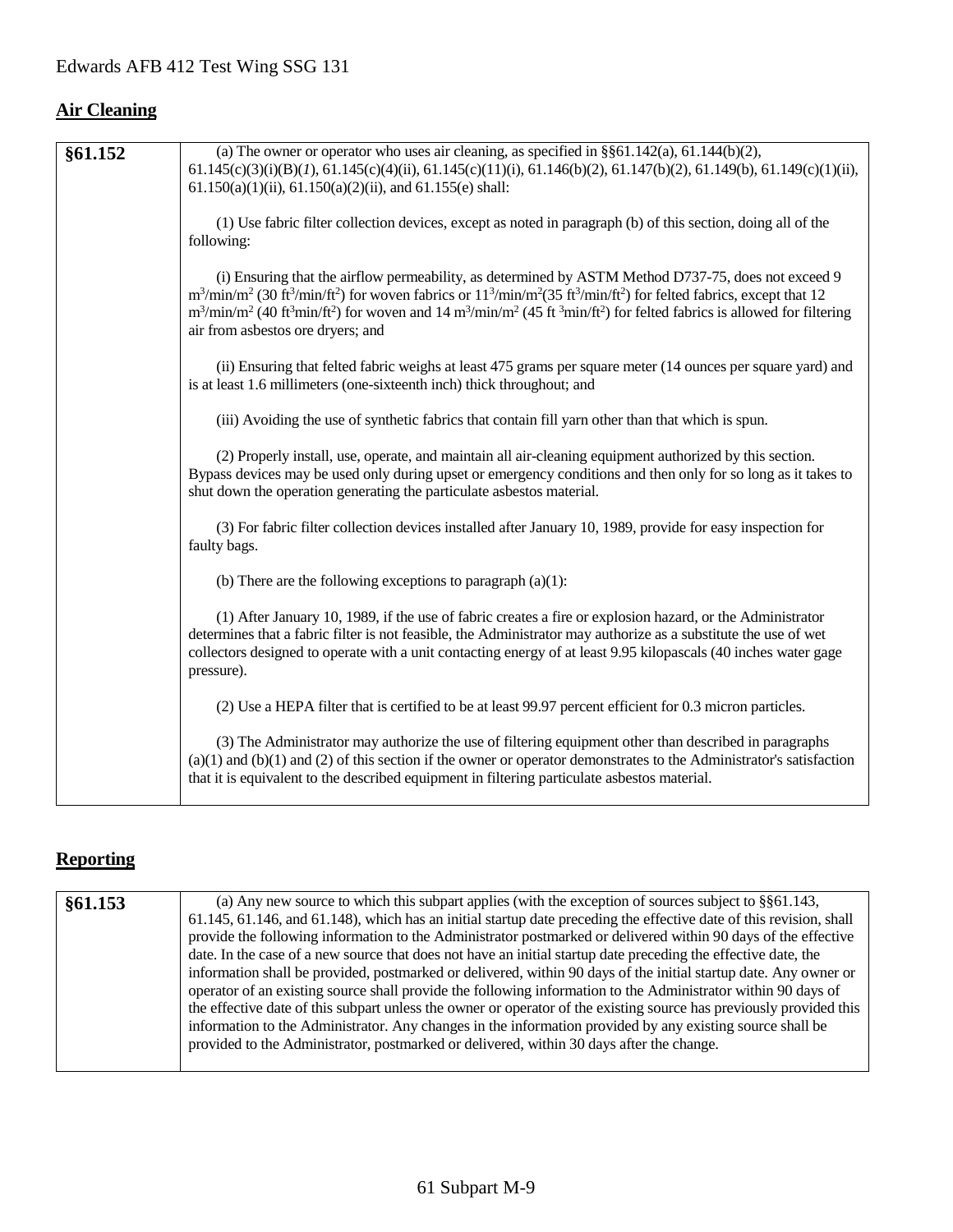| §61.153 | (1) A description of the emission control equipment used for each process; and                                                                                                                                                                                                                                                                                                                                                                                 |
|---------|----------------------------------------------------------------------------------------------------------------------------------------------------------------------------------------------------------------------------------------------------------------------------------------------------------------------------------------------------------------------------------------------------------------------------------------------------------------|
|         | (i) If the fabric device uses a woven fabric, the airflow permeability in $m^3/\text{min}/m^2$ and; if the fabric is<br>synthetic, whether the fill yarn is spun or not spun; and                                                                                                                                                                                                                                                                              |
|         | (ii) If the fabric filter device uses a felted fabric, the density in $g/m^2$ , the minimum thickness in inches, and<br>the airflow permeability in $m^3/\text{min}/m^2$ .                                                                                                                                                                                                                                                                                     |
|         | (2) If a fabric filter device is used to control emissions,                                                                                                                                                                                                                                                                                                                                                                                                    |
|         | (i) The airflow permeability in $m^3/\text{min}/m^2$ ( $ft^3/\text{min}/ft^2$ ) if the fabric filter device uses a woven fabric, and, if<br>the fabric is synthetic, whether the fill yarn is spun or not spun; and                                                                                                                                                                                                                                            |
|         | (ii) If the fabric filter device uses a felted fabric, the density in $g/m^2$ (oz/yd <sup>2</sup> ), the minimum thickness in<br>millimeters (inches), and the airflow permeability in $m^3/\text{min}/m^2$ (ft <sup>3</sup> /min/ft <sup>2</sup> ).                                                                                                                                                                                                           |
|         | (3) If a HEPA filter is used to control emissions, the certified efficiency.                                                                                                                                                                                                                                                                                                                                                                                   |
|         | (4) For sources subject to $\S$ §61.149 and 61.150:                                                                                                                                                                                                                                                                                                                                                                                                            |
|         | (i) A brief description of each process that generates asbestos-containing waste material; and                                                                                                                                                                                                                                                                                                                                                                 |
|         | (ii) The average volume of asbestos-containing waste material disposed of, measured in $m^3$ /day (yd <sup>3</sup> /day);<br>and                                                                                                                                                                                                                                                                                                                               |
|         | (iii) The emission control methods used in all stages of waste disposal; and                                                                                                                                                                                                                                                                                                                                                                                   |
|         | (iv) The type of disposal site or incineration site used for ultimate disposal, the name of the site operator,<br>and the name and location of the disposal site.                                                                                                                                                                                                                                                                                              |
|         | (5) For sources subject to $\S$ §61.151 and 61.154:                                                                                                                                                                                                                                                                                                                                                                                                            |
|         | (i) A brief description of the site; and                                                                                                                                                                                                                                                                                                                                                                                                                       |
|         | (ii) The method or methods used to comply with the standard, or alternative procedures to be used.                                                                                                                                                                                                                                                                                                                                                             |
|         | (b) The information required by paragraph (a) of this section must accompany the information required by<br>§61.10. Active waste disposal sites subject to §61.154 shall also comply with this provision. Roadways,<br>demolition and renovation, spraying, and insulating materials are exempted from the requirements of §61.10(a).<br>The information described in this section must be reported using the format of appendix A of this part as a<br>guide. |
|         |                                                                                                                                                                                                                                                                                                                                                                                                                                                                |

*Remainder of Page Intentionally Left Blank*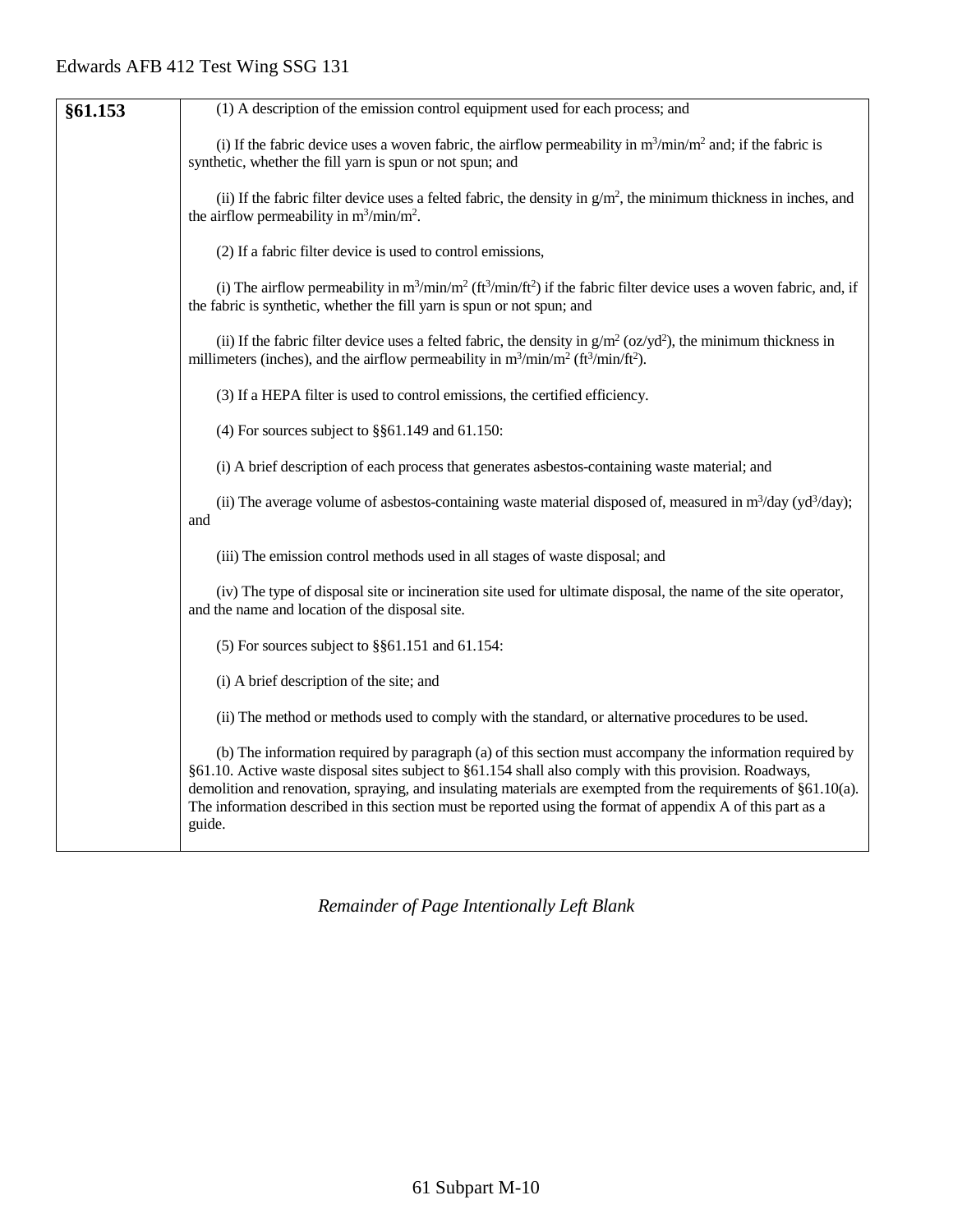## **FEDERAL REGULATIONS 40 CFR 63 SUBPART A General Provisions**

### **Applicable provisions of 40 CFR 63 Subpart A shall apply.**

## **[59 FR 12430, Mar. 16, 1994, as amended at 67 FR 16595, Apr. 5, 2002]**

## **Applicability**

| §63.1 | (a) General. (1) Terms used throughout this part are defined in §63.2 or in the Clean Air Act (Act) as<br>amended in 1990, except that individual subparts of this part may include specific definitions in addition to or<br>that supersede definitions in §63.2.                                                                                                                                                                                                                                                                                                                                                                                                                                                                                                                                                                   |
|-------|--------------------------------------------------------------------------------------------------------------------------------------------------------------------------------------------------------------------------------------------------------------------------------------------------------------------------------------------------------------------------------------------------------------------------------------------------------------------------------------------------------------------------------------------------------------------------------------------------------------------------------------------------------------------------------------------------------------------------------------------------------------------------------------------------------------------------------------|
|       | (2) This part contains national emission standards for hazardous air pollutants (NESHAP) established<br>pursuant to section 112 of the Act as amended November 15, 1990. These standards regulate specific categories<br>of stationary sources that emit (or have the potential to emit) one or more hazardous air pollutants listed in this<br>part pursuant to section 112(b) of the Act. This section explains the applicability of such standards to sources<br>affected by them. The standards in this part are independent of NESHAP contained in 40 CFR part 61. The<br>NESHAP in part 61 promulgated by signature of the Administrator before November 15, 1990 (i.e., the date of<br>enactment of the Clean Air Act Amendments of 1990) remain in effect until they are amended, if appropriate,<br>and added to this part. |
|       | (3) No emission standard or other requirement established under this part shall be interpreted, construed, or<br>applied to diminish or replace the requirements of a more stringent emission limitation or other applicable<br>requirement established by the Administrator pursuant to other authority of the Act (section 111, part C or D or<br>any other authority of this Act), or a standard issued under State authority. The Administrator may specify in a<br>specific standard under this part that facilities subject to other provisions under the Act need only comply with<br>the provisions of that standard.                                                                                                                                                                                                        |
|       | (4)(i) Each relevant standard in this part 63 must identify explicitly whether each provision in this subpart<br>A is or is not included in such relevant standard.                                                                                                                                                                                                                                                                                                                                                                                                                                                                                                                                                                                                                                                                  |
|       | (ii) If a relevant part 63 standard incorporates the requirements of 40 CFR part 60, part 61 or other part 63<br>standards, the relevant part 63 standard must identify explicitly the applicability of each corresponding part 60,<br>part 61, or other part 63 subpart A (General) provision.                                                                                                                                                                                                                                                                                                                                                                                                                                                                                                                                      |
|       | (iii) The General Provisions in this subpart A do not apply to regulations developed pursuant to section<br>$112(r)$ of the amended Act, unless otherwise specified in those regulations.                                                                                                                                                                                                                                                                                                                                                                                                                                                                                                                                                                                                                                            |
|       | $(5)$ [Reserved]                                                                                                                                                                                                                                                                                                                                                                                                                                                                                                                                                                                                                                                                                                                                                                                                                     |
|       | (6) To obtain the most current list of categories of sources to be regulated under section 112 of the Act, or<br>to obtain the most recent regulation promulgation schedule established pursuant to section $112(e)$ of the Act,<br>contact the Office of the Director, Emission Standards Division, Office of Air Quality Planning and Standards,<br>U.S. EPA (MD-13), Research Triangle Park, North Carolina 27711.                                                                                                                                                                                                                                                                                                                                                                                                                |
|       | $(7)-(9)$ [Reserved]                                                                                                                                                                                                                                                                                                                                                                                                                                                                                                                                                                                                                                                                                                                                                                                                                 |
|       | (10) For the purposes of this part, time periods specified in days shall be measured in calendar days, even if<br>the word "calendar" is absent, unless otherwise specified in an applicable requirement.                                                                                                                                                                                                                                                                                                                                                                                                                                                                                                                                                                                                                            |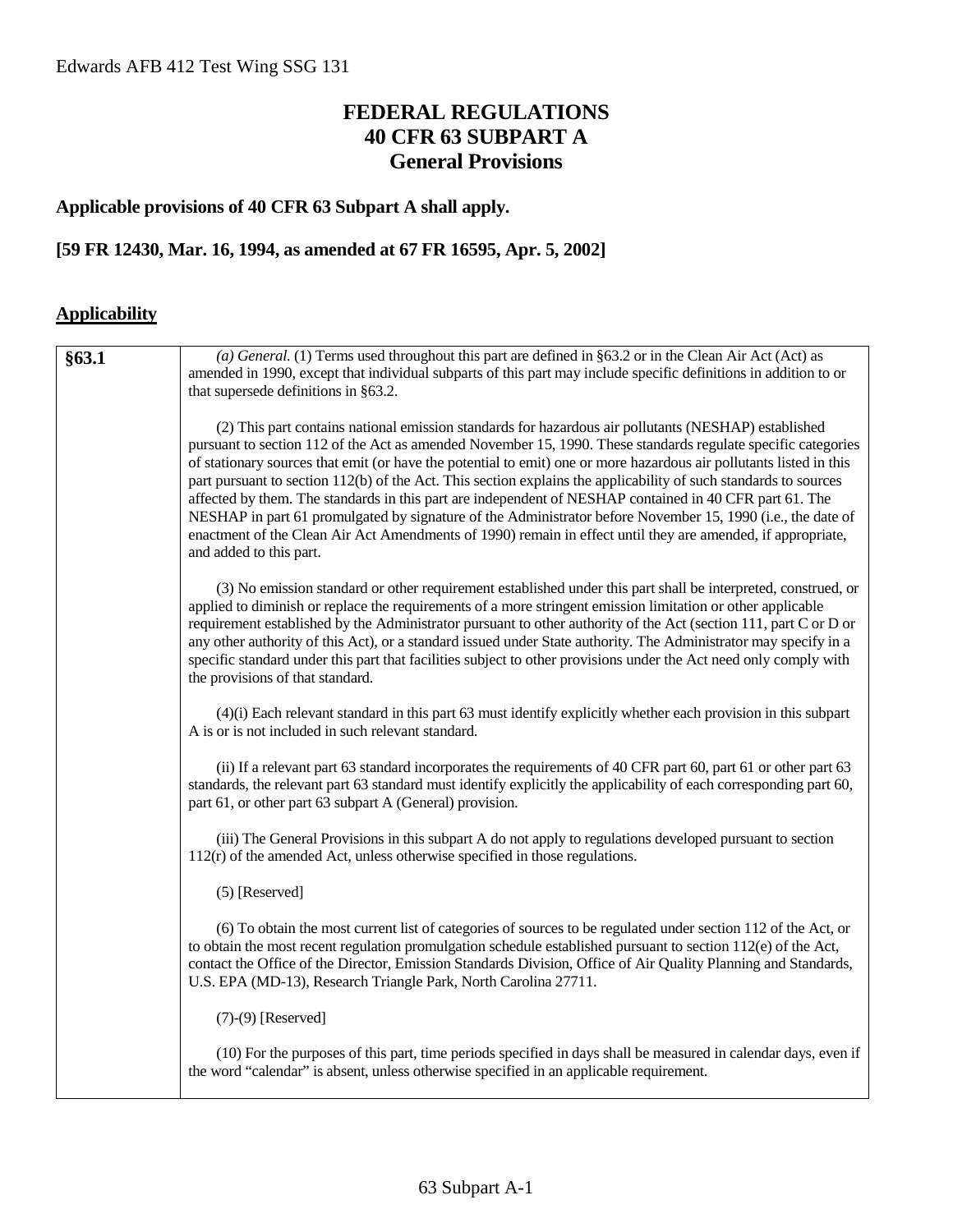**§63.1** (11) For the purposes of this part, if an explicit postmark deadline is not specified in an applicable requirement for the submittal of a notification, application, test plan, report, or other written communication to the Administrator, the owner or operator shall postmark the submittal on or before the number of days specified in the applicable requirement. For example, if a notification must be submitted 15 days before a particular event is scheduled to take place, the notification shall be postmarked on or before 15 days preceding the event; likewise, if a notification must be submitted 15 days after a particular event takes place, the notification shall be postmarked on or before 15 days following the end of the event. The use of reliable non-Government mail carriers that provide indications of verifiable delivery of information required to be submitted to the Administrator, similar to the postmark provided by the U.S. Postal Service, or alternative means of delivery agreed to by the permitting authority, is acceptable. (12) Notwithstanding time periods or postmark deadlines specified in this part for the submittal of information to the Administrator by an owner or operator, or the review of such information by the Administrator, such time periods or deadlines may be changed by mutual agreement between the owner or operator and the Administrator. Procedures governing the implementation of this provision are specified in §63.9(i). (b) *Initial applicability determination for this part.* (1) The provisions of this part apply to the owner or operator of any stationary source that— (i) Emits or has the potential to emit any hazardous air pollutant listed in or pursuant to section 112(b) of the Act; and (ii) Is subject to any standard, limitation, prohibition, or other federally enforceable requirement established pursuant to this part. (2) [Reserved] (3) An owner or operator of a stationary source who is in the relevant source category and who determines that the source is not subject to a relevant standard or other requirement established under this part must keep a record as specified in §63.10(b)(3). (c) *Applicability of this part after a relevant standard has been set under this part.* (1) If a relevant standard has been established under this part, the owner or operator of an affected source must comply with the provisions of that standard and of this subpart as provided in paragraph (a)(4) of this section. (2) Except as provided in §63.10(b)(3), if a relevant standard has been established under this part, the owner or operator of an affected source may be required to obtain a title V permit from a permitting authority in the State in which the source is located. Emission standards promulgated in this part for area sources pursuant to section  $112(c)(3)$  of the Act will specify whether— (i) States will have the option to exclude area sources affected by that standard from the requirement to obtain a title V permit (i.e., the standard will exempt the category of area sources altogether from the permitting requirement); (ii) States will have the option to defer permitting of area sources in that category until the Administrator takes rulemaking action to determine applicability of the permitting requirements; or (iii) If a standard fails to specify what the permitting requirements will be for area sources affected by such a standard, then area sources that are subject to the standard will be subject to the requirement to obtain a title V permit without any deferral. (3)-(4) [Reserved]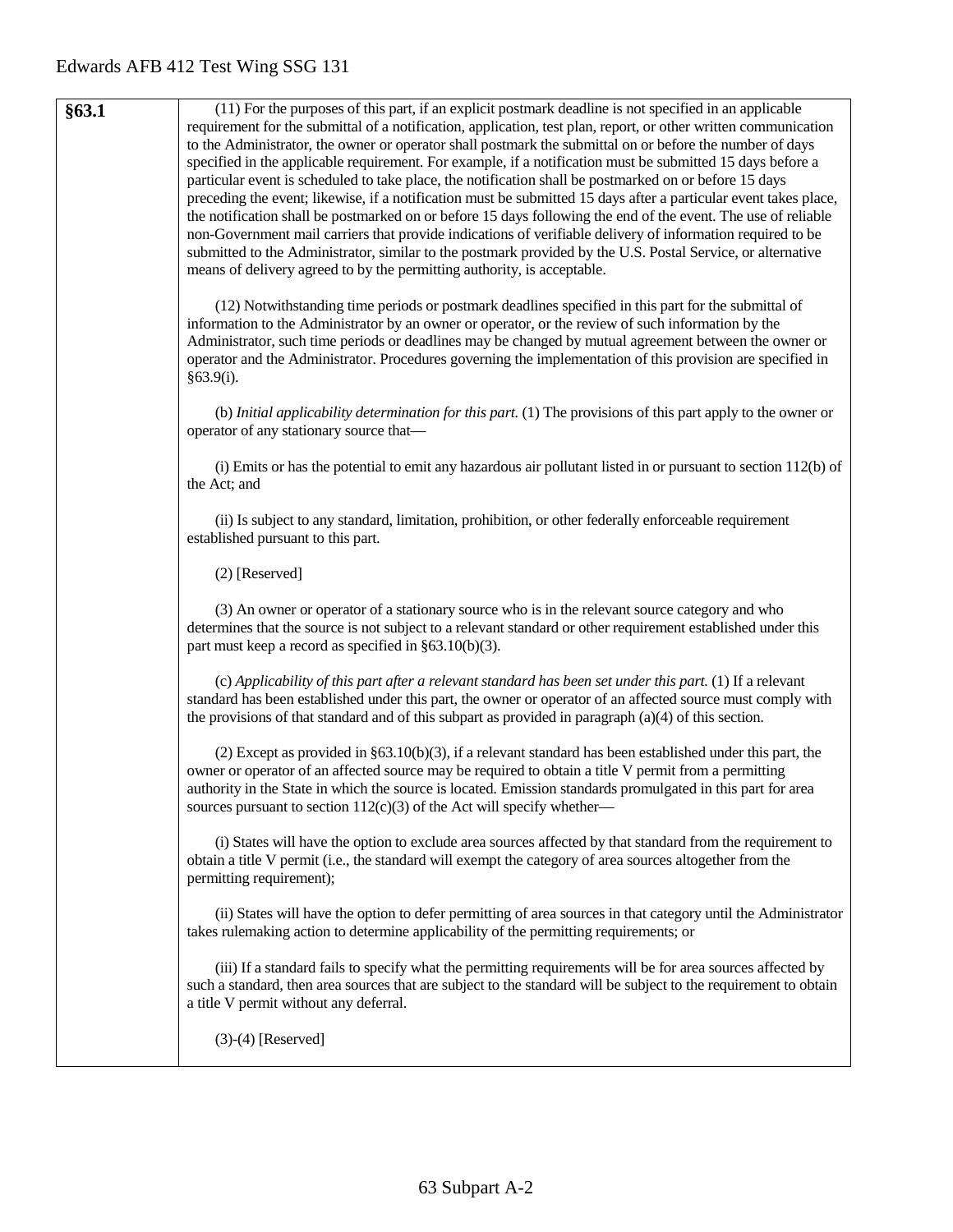| §63.1(c) | (5) If an area source that otherwise would be subject to an emission standard or other requirement<br>established under this part if it were a major source subsequently increases its emissions of hazardous air<br>pollutants (or its potential to emit hazardous air pollutants) such that the source is a major source that is<br>subject to the emission standard or other requirement, such source also shall be subject to the notification<br>requirements of this subpart.                                                                                                                                                                                                                                                                                                                                                                                                                                                                                                                                                                                                                                                                                                                        |
|----------|------------------------------------------------------------------------------------------------------------------------------------------------------------------------------------------------------------------------------------------------------------------------------------------------------------------------------------------------------------------------------------------------------------------------------------------------------------------------------------------------------------------------------------------------------------------------------------------------------------------------------------------------------------------------------------------------------------------------------------------------------------------------------------------------------------------------------------------------------------------------------------------------------------------------------------------------------------------------------------------------------------------------------------------------------------------------------------------------------------------------------------------------------------------------------------------------------------|
|          | (e) If the Administrator promulgates an emission standard under section $112(d)$ or (h) of the Act that is<br>applicable to a source subject to an emission limitation by permit established under section $112(i)$ of the Act,<br>and the requirements under the section $112(i)$ emission limitation are substantially as effective as the<br>promulgated emission standard, the owner or operator may request the permitting authority to revise the<br>source's title V permit to reflect that the emission limitation in the permit satisfies the requirements of the<br>promulgated emission standard. The process by which the permitting authority determines whether the<br>section $112(i)$ emission limitation is substantially as effective as the promulgated emission standard must<br>include, consistent with part 70 or 71 of this chapter, the opportunity for full public, EPA, and affected State<br>review (including the opportunity for EPA's objection) prior to the permit revision being finalized. A<br>negative determination by the permitting authority constitutes final action for purposes of review and appeal<br>under the applicable title V operating permit program. |

*Remainder of Page Intentionally Left Blank*